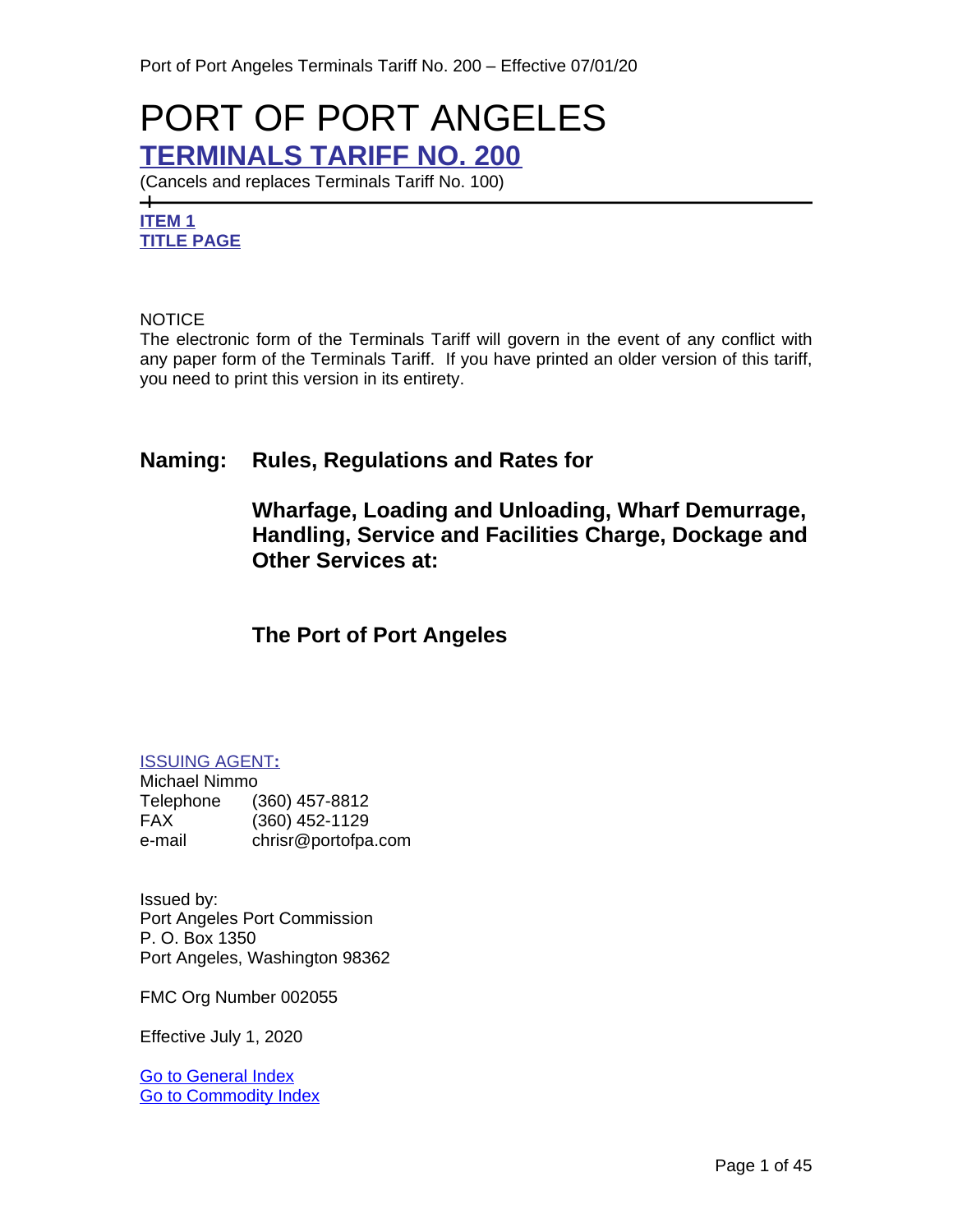#### **ITEM 2 TABLE OF CONTENTS**

## **SUBJECT**

| Item <sub>2</sub> |
|-------------------|
| Item 15           |
| Item 18           |
|                   |
| Item 25           |
|                   |
| Section 2         |
| Section 3         |
| Section 4         |

#### <span id="page-1-1"></span>**ITEM 15 ABBREVIATIONS**

<span id="page-1-0"></span>

|            | <u>ABBRETIAINTU</u>            |
|------------|--------------------------------|
| \$         | -Dollars                       |
| %          | -Per Centum                    |
| BBL        | -Barrel                        |
| <b>BM</b>  | -Board Measure                 |
|            | Cu. Ft. - Cubic Foot or Feet   |
|            | Cu. T. -Cubic Ton (40 Cu. Ft.) |
| <b>FMC</b> | -Federal Maritime Commission   |
| ft.        | -Foot                          |
| Hdlg.      | -Handling                      |
| KD         | -Knock Down                    |
| Lbs.       | -Pounds                        |
| Ldg.       | -Loading                       |
| LOA        | -Length-over-all               |
| М          | -Thousand                      |
|            | Meas. - Measurement            |
|            | Misc. - Miscellaneous          |
| NOS        | -Not Otherwise Specified       |
| Sec.       | -Section                       |
| Stor.      | -Storage                       |
| SU         | -Set Up                        |
|            | Sq. Ft. - Square Foot          |
| Unl.       | -Unloading                     |
| Viz.       | -Specifically                  |
| Wfg.       | -Wharfage                      |
| Wt.        | -Weight                        |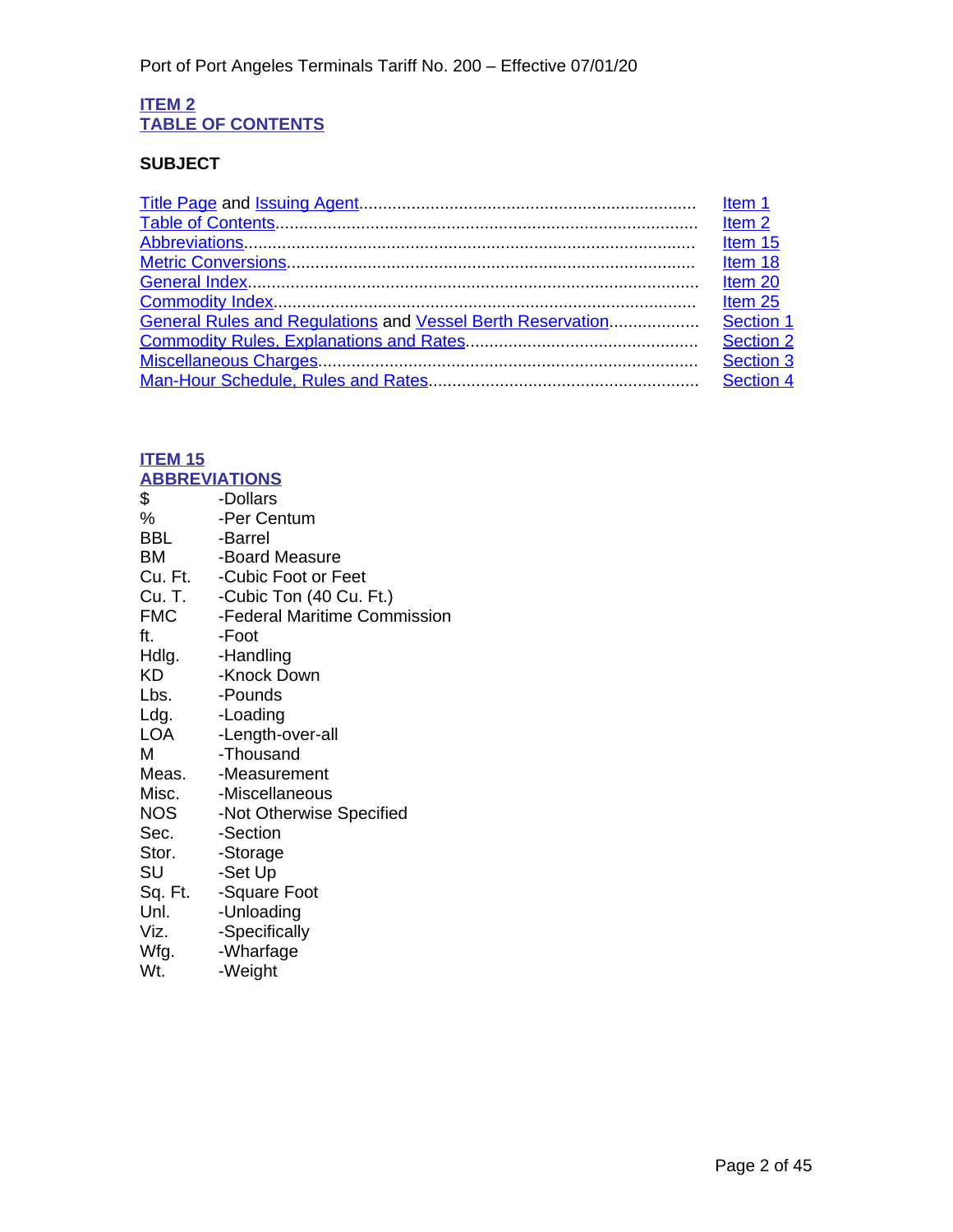#### <span id="page-2-1"></span>**ITEM 18 METRIC CONVERSIONS**

<span id="page-2-0"></span>Metric Conversion factors to be employed in determination of charges assessed under this tariff are as follows:

- Measure Metric Equivalent 1 lb. .4536 Kilogram 1 Ton of 2000 lbs. 907.2 Kilogram 1 Inch 2.54 Centimeter 1 Foot .3048 Meters 1 Yard .9144 Meters
- 1 Kilogram 2.2046 lbs. 1 Centimeter .3937 inches 1 Meter 39.37 inches

1 Cubic Foot .02272 Cubic Meters 113.27 Cubic Meters

Measure **English Equivalent** 1000 Kilograms 2204.6 lbs. or 1.1023 Short Tons 1 Cubic Meter 35.314 Cubic Feet

#### Metric Conversion Table

Measurement Tons (40 cubic feet)

MFBMs (ft. BM in thousands)

To Find Given Contact Contact Contact Contact Contact Contact Contact Contact Contact Contact Contact Contact Contact Contact Contact Contact Contact Contact Contact Contact Contact Contact Contact Contact Contact Contact **Measurement Tons** (40 cubic feet)

> MFBMs (ft. BM in thousands)

Metric Tons Short Tons Short Tons Short Tons by 0.907 Short Tons Metric Tons Metric Tons by 1.102 Metric Tons **Long Tons** Long Tons Long Tons by 1.016<br>
Long Tons **Cong Tons** Metric Tons **Cong Tons** Metric Tons by 0.984 Metric Tons Metric Tons by 0.984 Kilograms Pounds Pounds by 0.4536 Pounds Milograms Kilograms Kilograms by 2.2046<br>Cubic Meters Measurement Tons Measurement Tons Measurement Tons by 1.133 Cubic Meters Cubic Meters by 0.883

MFBMs by 2.36

Cubic Meters Cubic Meters by 0.424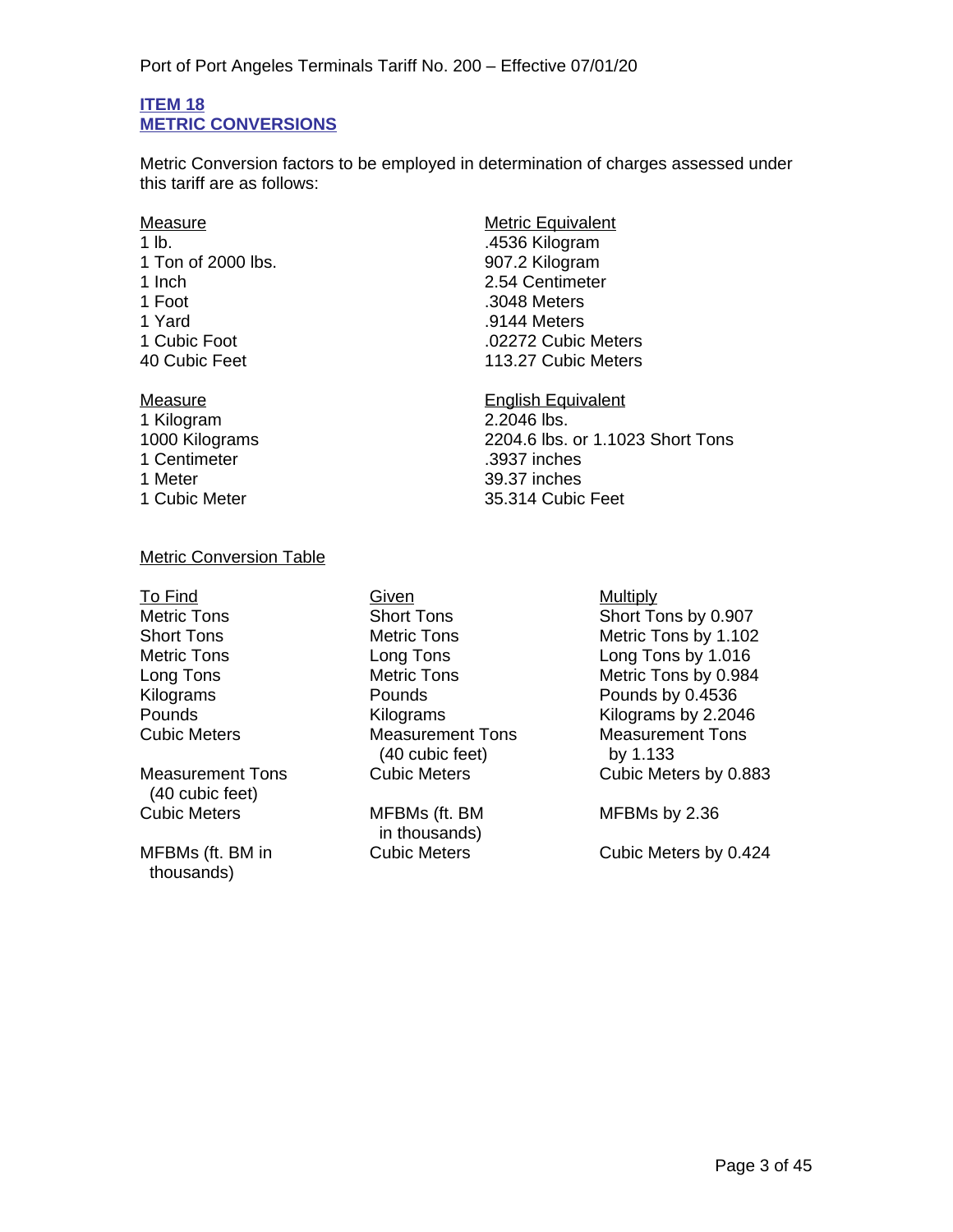#### <span id="page-3-1"></span><span id="page-3-0"></span>**ITEM 20 GENERAL INDEX**

## **SECTION ONE – GENERAL RULES AND REGULATIONS**

**ITEM**

|                                                        | 100        |
|--------------------------------------------------------|------------|
|                                                        | 101        |
|                                                        | 101(A)     |
|                                                        | 101(B)     |
|                                                        | 101(C)     |
|                                                        | 101(D)     |
|                                                        | 101(E)     |
| RIGHTS OF OPERATION AND AGREEMENT RESERVED             | <u>102</u> |
|                                                        | 102(A)     |
|                                                        | 102(B)     |
|                                                        | 102(C)     |
|                                                        | 103        |
|                                                        | 103(A)     |
|                                                        | 103(B)     |
|                                                        | 103(C)     |
|                                                        | <b>104</b> |
| ACCEPTANCE, RETENTION AND DELIVERY OF FREIGHT          | 105        |
|                                                        | 105(A)     |
| RIGHT TO REMOVE, REPILE, TRANSFER OR WAREHOUSE FREIGHT | 105(B)     |
|                                                        | 105(C)     |
|                                                        | 105(D)     |
|                                                        | 105(E)     |
|                                                        | 105(F)     |
| RECEIPT OR DELIVERY OF FREIGHT DURING OTHER THAN       |            |
|                                                        | 106        |
|                                                        | 107        |
|                                                        | 107(A)     |
|                                                        | 107(B)     |
|                                                        | <b>108</b> |
|                                                        | 108(A)     |
| SUPPLEMENT TO APPLICATION FOR VESSEL BERTH RESERVATION | 108(B)     |
|                                                        | 108(C)     |
|                                                        | 109        |
|                                                        | 109(A)     |
|                                                        | 109(B)     |
|                                                        | 110        |
| VESSELS REQUIRED TO OBTAIN ASSIGNEMENTS                | 110(A)     |
|                                                        | 110(B)     |
|                                                        | <b>111</b> |
|                                                        | 111(A)     |
|                                                        | 111(B)     |
|                                                        | 112        |
|                                                        | 113        |
|                                                        | 113(A)     |
|                                                        | 113(B)     |
|                                                        | 114        |
|                                                        | 114(A)     |
|                                                        |            |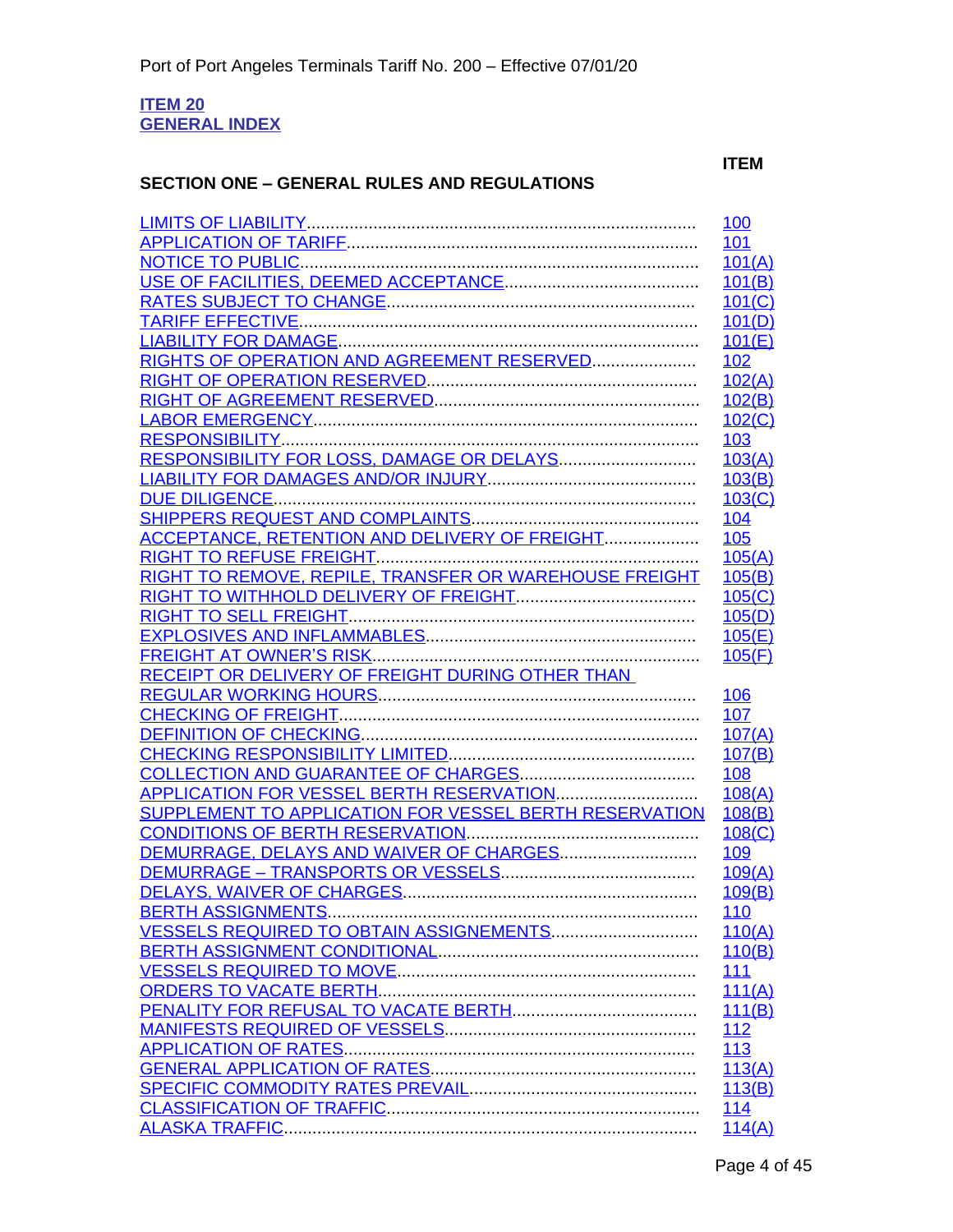|                                                         | 114(B)     |
|---------------------------------------------------------|------------|
|                                                         | 114(C)     |
|                                                         | 114(D)     |
|                                                         | 114(E)     |
|                                                         | 115        |
| STEVEDORE ACCESS TO AND OPERTIONS ON PROPERTY OF THE    |            |
| PORT.                                                   | 116        |
|                                                         | 116(A)     |
|                                                         | 116(B)     |
| STEVEDORE AND PORT INDEPENDENT CONTRACTORS              | 116(C)     |
| STEVEDORE SHALL INSURE EFFICIENT AND EXPEDITIOUS VESSEL |            |
| WORK.                                                   | 116(D)     |
| PORT SHALL SUPPLY EQUIPMENT, FACILITIES AND SERVICE     | 116(E)     |
|                                                         | 116(F)     |
| <b>INDEMNITY.</b>                                       | 116(G)     |
| <b>INSURANCE.</b>                                       | 116(H)     |
|                                                         | 116(1)     |
|                                                         | <u>120</u> |
|                                                         | <b>125</b> |
| STORAGE, STAGING AND ASSEMBLING OF NON-CARGO            |            |
|                                                         | <u>126</u> |
|                                                         |            |

## **SECTION TWO – COMMODITY RULES, EXPLANATIONS AND RATES**

|                                                               | 201    |
|---------------------------------------------------------------|--------|
|                                                               | 201(A) |
|                                                               | 201(B) |
|                                                               | 201(C) |
| <b>EXCEPTIONS</b>                                             | 201(D) |
|                                                               | 201(E) |
|                                                               | 202    |
|                                                               | 202(A) |
| BLOCKING, UNBLOCKING, CLEANING TRANSPORTS                     | 202(B) |
|                                                               | 202(C) |
| <b>EXCEPTION-APPLICATION OF MAN-HOUR RATES ON LOADING AND</b> |        |
| <b>UNLOADING</b>                                              | 202(D) |
|                                                               | 202(E) |
| <b>HANDLING</b>                                               | 203    |
|                                                               | 203(A) |
|                                                               | 203(B) |
| DIRECT TRANSFER - BETWEEN TRANSPORTS AND VESSELS              | 203(C) |
| <b>EXCEPTION-APPLICATION OF MAN-HOUR RATES ON HANDLING</b>    | 203(D) |
|                                                               | 203(E) |
|                                                               | 204    |
|                                                               | 204(A) |
|                                                               | 204(B) |
|                                                               | 204(C) |
|                                                               | 205    |
|                                                               | 206    |
|                                                               | 206(A) |
|                                                               | 206(B) |
| EXTENT OF FREE TIME BY TRAFFIC CLASSIFICATIONS                | 206(C) |
|                                                               | 206(D) |
|                                                               |        |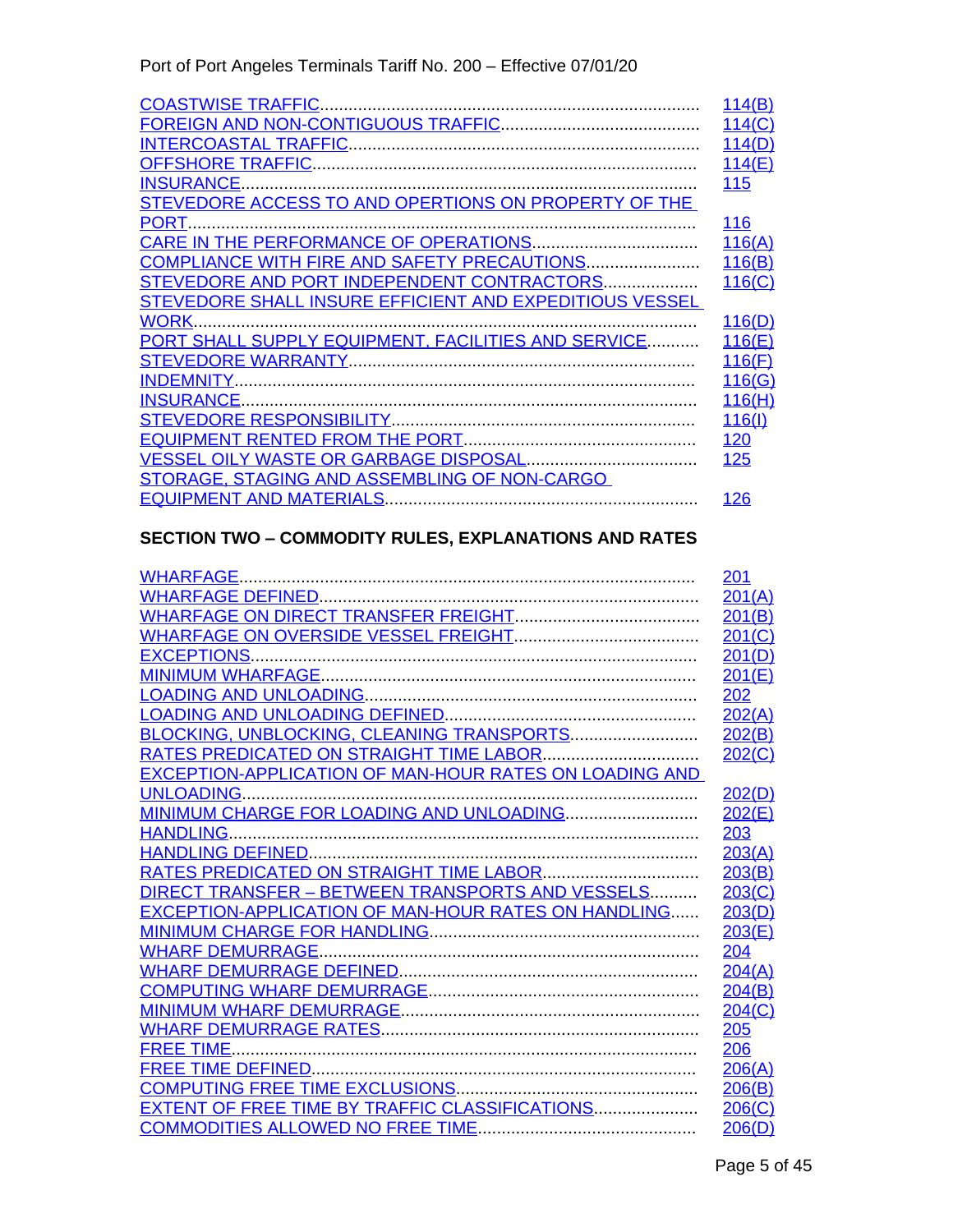| 206(E) |
|--------|
|        |
|        |

#### **SECTION THREE – MISCELLANEOUS CHARGES**

|                                               | 301    |
|-----------------------------------------------|--------|
|                                               | 301(A) |
|                                               | 301(B) |
|                                               | 301(C) |
| CONTROL OF VESSELS NOT LOADING OR DISCHARGING | 301(D) |
|                                               | 301(E) |
|                                               | 301(F) |
| <b>FREE DOCKAGE.</b>                          | 301(G) |
|                                               | 302    |
|                                               | 302(A) |
|                                               | 302(B) |
|                                               | 303    |
|                                               | 304    |
|                                               | 305    |
|                                               | 308    |
|                                               | 309    |
|                                               | 310    |
|                                               | 311    |
|                                               | 313    |
|                                               | 317    |
|                                               | 320    |
|                                               | 325    |
|                                               | 326    |
|                                               |        |

## **SECTION FOUR – MAN-HOUR SCHEDULE, RULES AND RATES**

| SERVICES REQUIRING LABOR FOR A MINIMUM NUMBER OF HOURS | 401(C) |
|--------------------------------------------------------|--------|
|                                                        |        |
|                                                        |        |
|                                                        |        |
| SCHEDULE OF MAN-HOUR RATES FOR DIRECT TRANSFER LOG     |        |
|                                                        |        |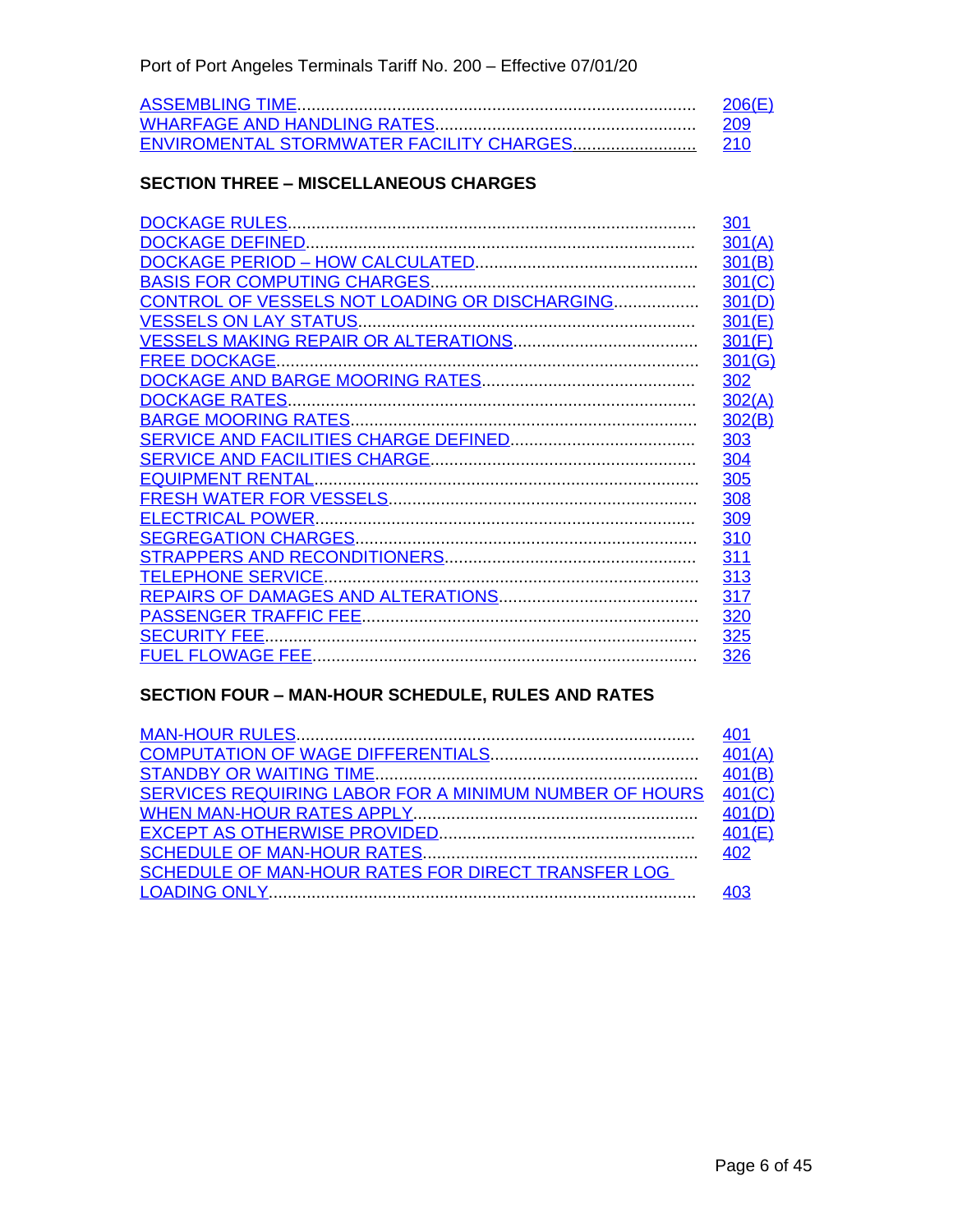#### <span id="page-6-1"></span>**ITEM 25 COMMODITY INDEX**

## <span id="page-6-0"></span>[A](#page-6-2) [B](#page-6-3) [C](#page-6-4) [D](#page-6-5) [E](#page-6-6) [F](#page-6-7) [G](#page-6-8) [H](#page-6-9) [I](#page-6-10) [J](#page-6-11) [K](#page-6-12) [L](#page-6-13) [M](#page-6-14) [N](#page-7-0) [O](#page-7-1) [P](#page-7-2) [Q](#page-7-3) [R](#page-7-4) [S](#page-7-5) [T](#page-7-6) [U](#page-7-7) [V](#page-7-8) [W](#page-7-9) [X](#page-7-10) [Y](#page-7-11) [Z](#page-7-12)

<span id="page-6-2"></span>

| $\mathsf{A}$                                      | <b>ITFM</b> |
|---------------------------------------------------|-------------|
| ALL FREIGHT, NOS – SERVICE AND FACILITIES CHARGE  | 304<br>215  |
| Β<br>BARK REMOVAL - SERVICE AND FACILITIES CHARGE | <b>216</b>  |

## <span id="page-6-3"></span>**C**

<span id="page-6-4"></span>No commodities listed

## **D**

<span id="page-6-5"></span>No commodities listed

<span id="page-6-6"></span>

| Е<br>EXPLOSIVES, INFLAMMABLES - WHARFAGE AND HANDLING 230 |     |
|-----------------------------------------------------------|-----|
| E<br>FISH AND SEAFOODS - WHARFAGE AND HANDLING            | 235 |

## <span id="page-6-7"></span>**G**

<span id="page-6-8"></span>No commodities listed

**H**

<span id="page-6-9"></span>No commodities listed

#### **I**

<span id="page-6-10"></span>No commodities listed

## **J**

<span id="page-6-11"></span>No commodities listed

## **K**

<span id="page-6-12"></span>No commodities listed

## **L**

<span id="page-6-14"></span><span id="page-6-13"></span>

| LIGHTWEIGHT PAPER PRODUCTS - WHARFAGE AND HANDLING 266 |     |
|--------------------------------------------------------|-----|
| LOGS, BOLTS, CANTS, PEELERS, SOFTWOOD - WHARFAGE AND   |     |
|                                                        | 240 |
| LUMBER AND LUMBER PRODUCTS - SERVICE AND FACILITIES    |     |
|                                                        | 304 |
| LUMBER, SOFTWOOD, ROUGH OR SURFACED NOS - WHARFAGE     |     |
|                                                        | 245 |
|                                                        |     |
| M                                                      |     |
|                                                        |     |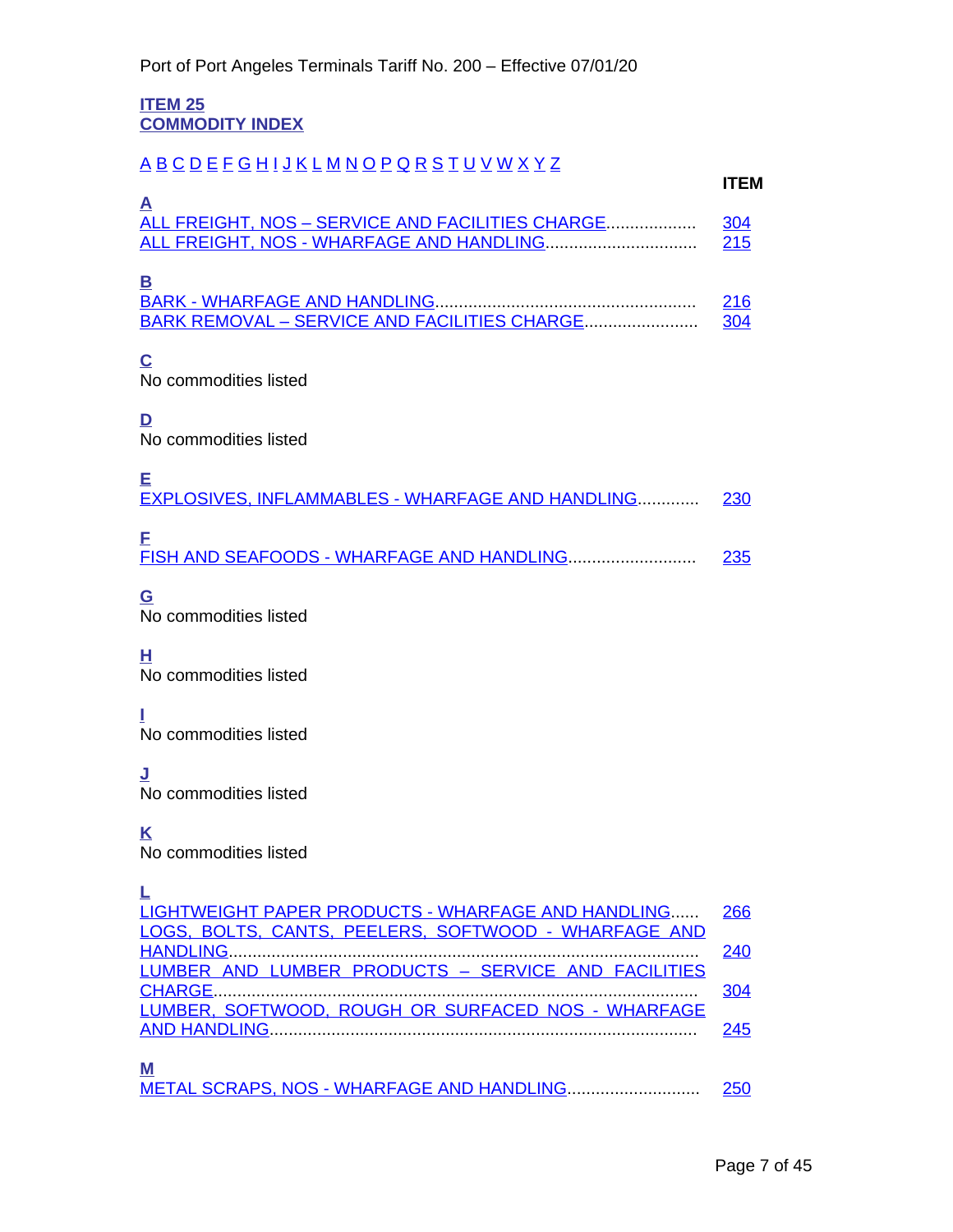## <span id="page-7-0"></span>**N**

No commodities listed

<span id="page-7-2"></span><span id="page-7-1"></span>

|                                                                                             | 255                      |
|---------------------------------------------------------------------------------------------|--------------------------|
| PILING, POLES, POSTS - WHARFAGE AND HANDLING<br>PULP, PAPER OR WOOD - WHARFAGE AND HANDLING | 270<br>275<br>304<br>280 |
|                                                                                             |                          |

<span id="page-7-3"></span>No commodities listed

## **R**

<span id="page-7-4"></span>No commodities listed

## **S**

<span id="page-7-5"></span>

| -                                                        |     |
|----------------------------------------------------------|-----|
|                                                          | 285 |
| SOFTWOOD LOGS, PILING AND POLES - SERVICE AND FACILITIES |     |
|                                                          | 304 |
|                                                          |     |

## **T**

<span id="page-7-6"></span>No commodities listed

## **U**

<span id="page-7-7"></span>No commodities listed

## **V**

<span id="page-7-8"></span>No commodities listed

## **W**

<span id="page-7-9"></span>**WOOD CHIPS, SAWDUST AND WOOD BIOMASS (GREEN)** [242](#page-32-9)

<span id="page-7-10"></span>**X** No commodities listed

## **Y**

<span id="page-7-11"></span>No commodities listed

## **Z**

<span id="page-7-12"></span>No commodities listed

Return to Top of Commodity Index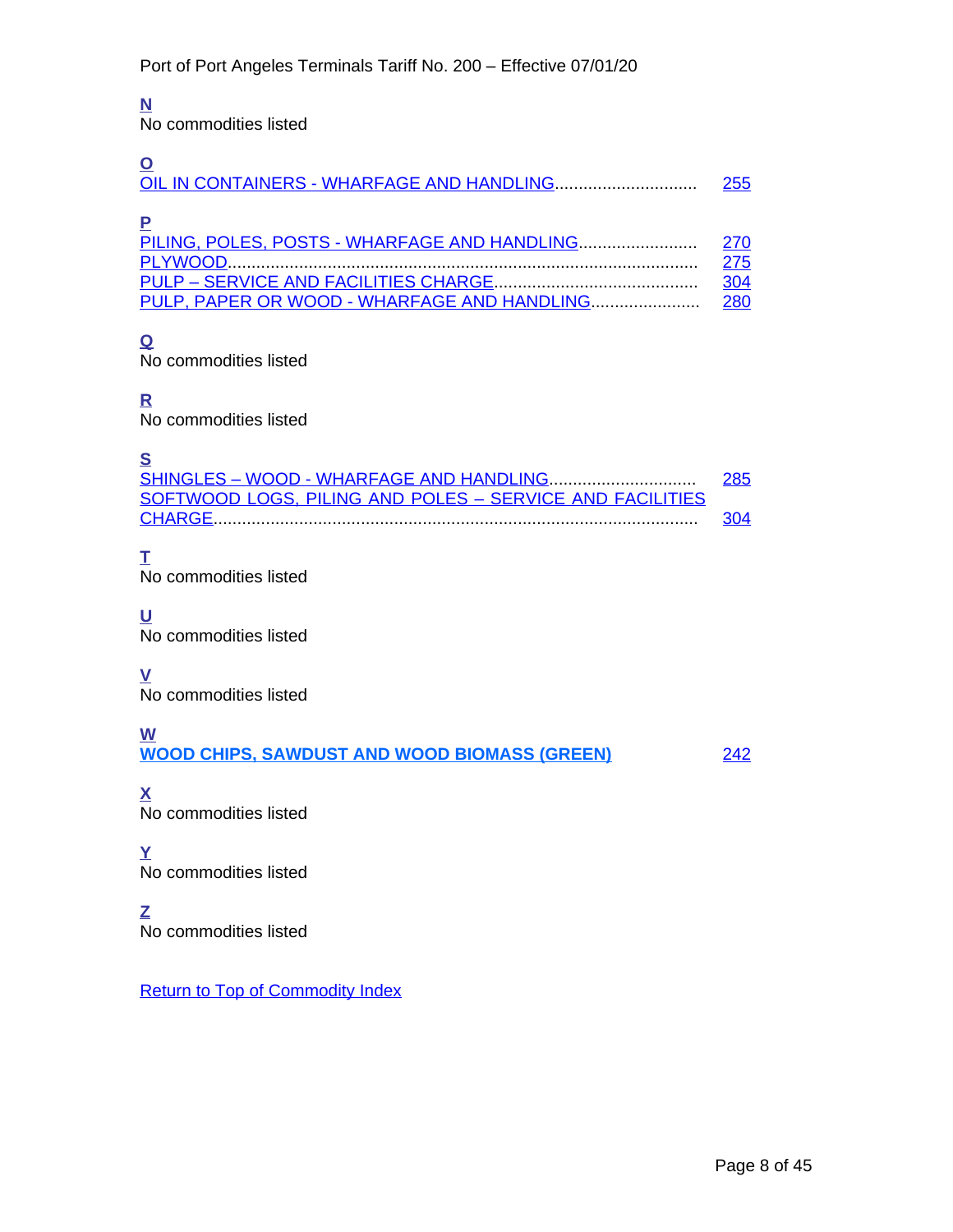#### <span id="page-8-1"></span><span id="page-8-0"></span>**SECTION ONE – GENERAL RULES AND REGULATIONS**

#### <span id="page-8-3"></span><span id="page-8-2"></span>**ITEM 100 LIMITS OF LIABILITY**

 $\pm$ 

No provision contained in this tariff shall limit or relieve the Port of Port Angeles from liability for its own negligence nor require any person, vessel, or lessee to indemnify or hold harmless the Port of Port Angeles from liability for its own negligence.

#### <span id="page-8-5"></span><span id="page-8-4"></span>**ITEM 101 APPLICATION OF TARIFF**

#### <span id="page-8-6"></span>**(A) NOTICE TO PUBLIC**

This tariff is published and filed as required by law and is, therefore, notice that the rates, rules and charges apply to all traffic without specific notice, quotation or arrangement.

#### <span id="page-8-7"></span>**(B) USE OF FACILITIES, DEEMED ACCEPTANCE**

Use of wharves or facilities shall be deemed an acceptance of this tariff and the terms and conditions named herein.

#### <span id="page-8-8"></span>**(C) RATES SUBJECT TO CHANGE**

The rates named in this tariff are based upon ordinary traffic and labor conditions. If and when these conditions change because of demand of labor for increased wages, strikes, congestion, or other causes not reasonably within the control of the Port of Port Angeles resulting in an increase cost of service, the rates are subject to change, on or after effective date filed with the F.M.C. or the charge for service may be assessed on the Man-Hour basis as provided in [Item 402.](#page-43-1)

#### <span id="page-8-9"></span>**(D) TARIFF EFFECTIVE**

The rates, charges, rules and regulations named in this tariff additions, revisions or supplements thereto, shall apply on all freight received at terminal on or after effective date of this tariff or effective dates of additions, revisions or supplements thereto, provided, however, that when terminal charges have been prepaid at point of origin, at the terminal tariff rates in effect on date of shipping, such rates prevail even though the shipment is received at destination after effective date of the new tariff, revisions or supplements. Unless otherwise specified, all transit freight received at the terminal and undelivered prior to effective dates of tariff, revisions or supplements thereto, shall be charged the rates in effect on the date such freight was received until entire lot or shipment has been withdrawn.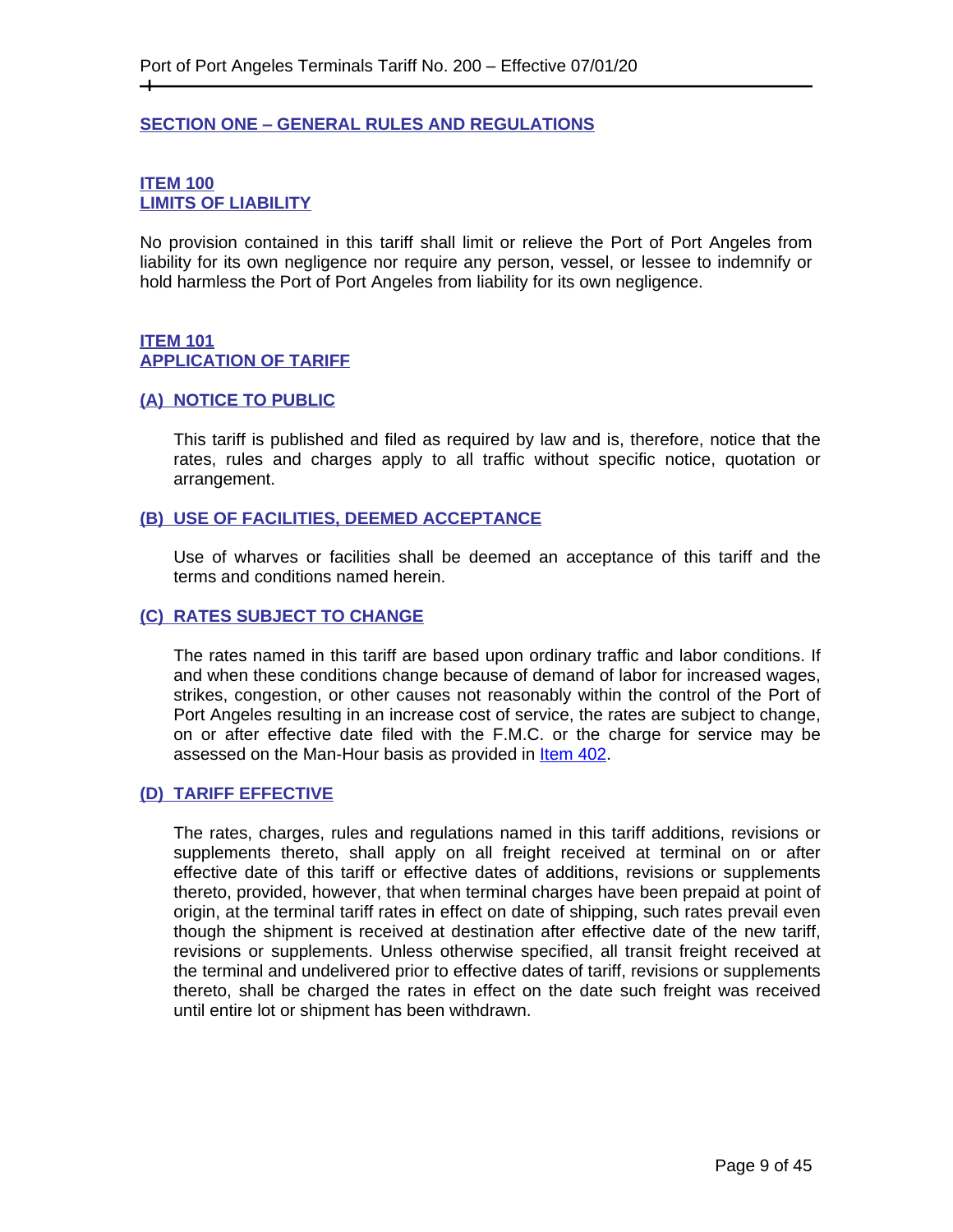#### <span id="page-9-0"></span>**(E) LIABILITY FOR DAMAGE**

The vessel assumes liability for damage caused to port facilities by the vessel. Should unusual structures exist, it is the vessel's responsibility to make the necessary arrangements to protect the dock against damage by them.

#### <span id="page-9-2"></span><span id="page-9-1"></span>**ITEM 102 RIGHTS OF OPERATION AND AGREEMENT RESERVED**

#### <span id="page-9-3"></span>**(A) RIGHT OF OPERATION RESERVED**

Right is reserved by the Port of Port Angeles to furnish all equipment, supplies and materials and to perform all services in connection with the operation of their facilities under rates and conditions named herein.

#### <span id="page-9-4"></span>**(B) RIGHT OF AGREEMENT RESERVED**

Right is reserved by the Port of Port Angeles to enter into agreements with carriers, shippers, consignees and/or their agents concerning rates and services providing such agreements are consistent with existing local, state and national law governing the civil and business relation of all parties concerned.

#### <span id="page-9-5"></span>**(C) LABOR EMERGENCY**

When by reason of strike, boycott, walkout or other condition affecting longshore labor supply or port ability to provide, or permit, necessary functions of labor in connection with the receipt and delivery of cargo on a port wide basis, the Executive Director may declare a period of "Labor Emergency" to exist.

During the period of Labor Emergency, the duration of which shall be fixed by the Executive Director in recognition of the nature of the emergency encountered, the congestion of facilities, duration of labor disruption, accumulation of cargo involved and other similar factors, Free Time (See [Item 206](#page-29-2)) may be extended, Demurrage Charges (See *[Item 109](#page-17-1)*) may be waived. Subject to Notes 1, 2 and 3.

- Note 1: The duration of the Labor Emergency in no case may exceed a period concurrent with the period of actual work stoppage and five work days after.
- Note 2: Cargo of Free Time shall obtain an extension of that Free Time period equal to the duration of the Labor Emergency.
- Note 3: Cargo on Demurrage at the onset of the period of Labor Emergency shall be relieved of the payment of demurrage charges during the period of Labor Emergency and shall instead be assessed Storage Charges for that period. Demurrage status shall be restored with the expiration of the Labor Emergency.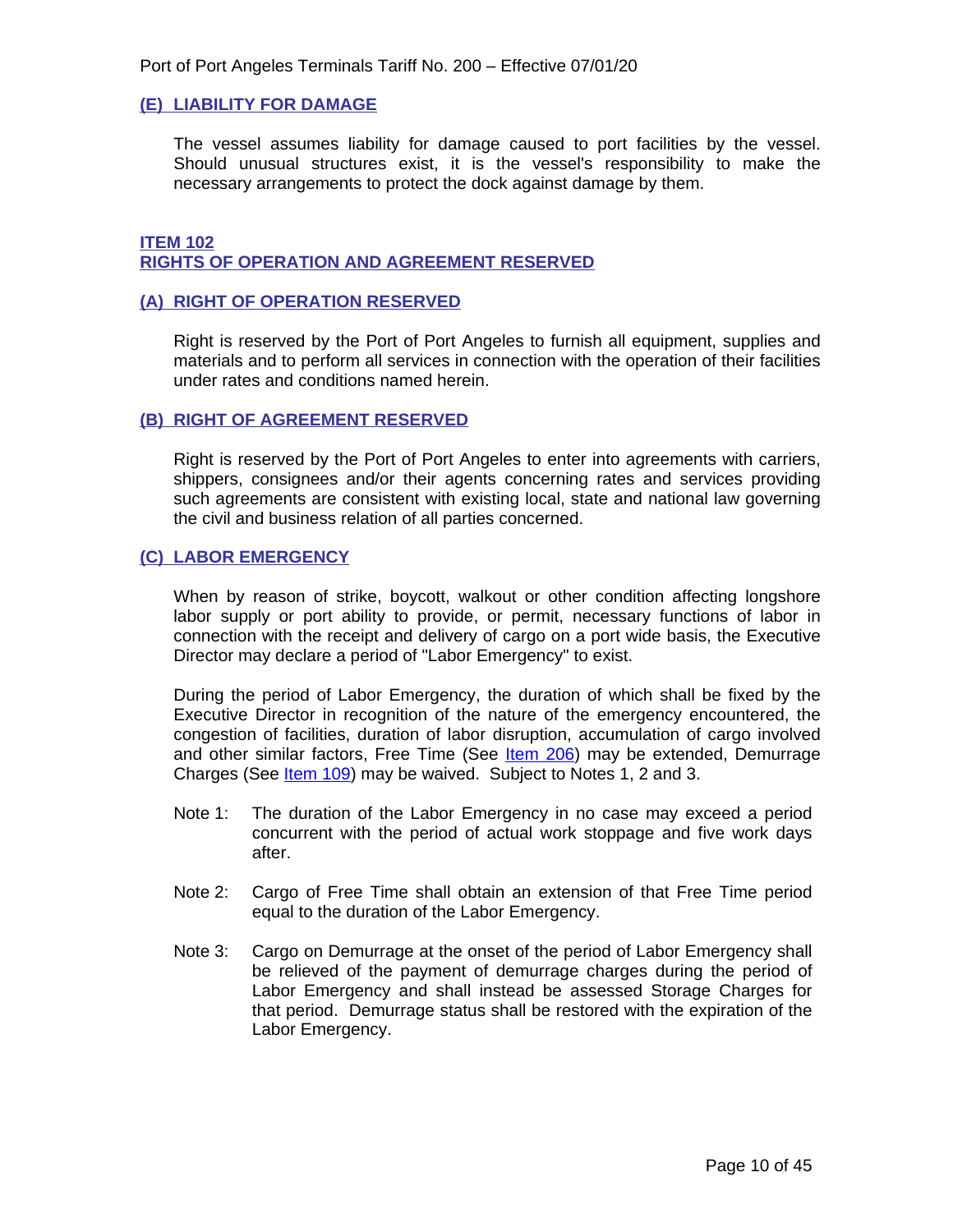#### <span id="page-10-1"></span><span id="page-10-0"></span>**ITEM 103 RESPONSIBILITY**

#### <span id="page-10-2"></span>**(A) RESPONSIBILITY FOR LOSS, DAMAGE OR DELAYS**

The Port of Port Angeles will not be responsible for any loss or damage, caused by fire, frost, heating, dampness, leakage, the elements, evaporation, natural shrinkage, wastage or decay, animals, rats, mice or other rodents, moths, weevils, or other insects, leakage or discharge from sprinkler fire protection systems, collapse of building or equipment, or by floats, logs or piling required in breasting vessels away from wharf; nor will it be answerable for any loss, damage or delay arising from insufficient notification or from war, insurrection, shortage of labor, combination, riots, or strikes or any persons in its employ or in the service of others or for any consequences arising therefrom, except to the extent that any of the aforesaid loss or damage results from negligent acts or omission of the Port, its employees or agents, (Subject to [Item 100](#page-17-5) herein.)

#### <span id="page-10-3"></span>**(B) LIABILITY FOR DAMAGES AND/OR INJURY**

If and when others than the Port of Port Angeles are permitted to perform services on the wharves or premises of the terminal company, they shall be liable for the injury of persons in their employ and shall also be held accountable for malicious acts or thefts by themselves or persons in their employ.

The provisions of this item are applicable to all persons, corporations, associations and the like who in any manner come upon or use the terminal facilities, except to agents or employees of the Port. All such person, corporations, associations and the like shall be strictly liable and responsible for damage to property or for damage or injury to, or for the death of, any person or persons, which may be caused or occasioned by any act or omission of such persons or the acts or omissions of their agents or employees. All such persons who come upon or use the terminal facilities shall be deemed to have irrevocably agreed to indemnify Port of Port Angeles for any such loss or damage to persons or property for which a claim is or may be made against the Port, and all such persons shall save and hold the Port harmless from any and all such liability, together with all costs and expenses incurred by the Port in investigating or defending claims therefore, including, but not limited to, court costs, experts fees and attorneys fees.

The indemnification, hold harmless, and non-liability provisions of this section do not apply to losses, damages, or injuries to the extent such losses, damages, or injuries are occasioned by any acts or omission of the Port, its employees or agents.

#### <span id="page-10-4"></span>**(C) DUE DILIGENCE**

The Port will not be responsible for any loss damage or delay of merchandise which may arise from any cause beyond its direct authority and control, nor for any cause except for want of due diligence of the Port. (Subject to **Item 100** herein.)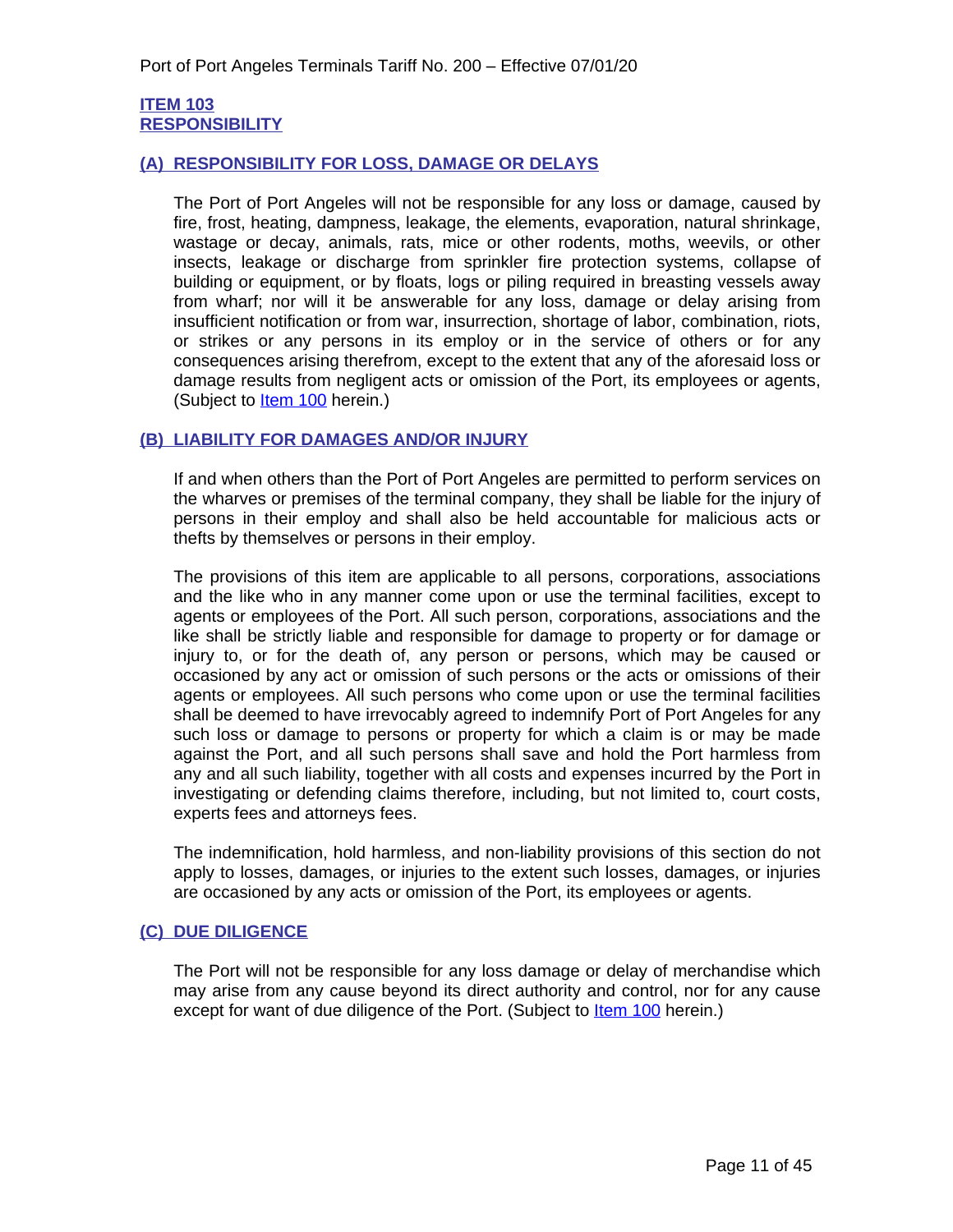<span id="page-11-1"></span><span id="page-11-0"></span>**ITEM 104 SHIPPERS REQUESTS AND COMPLAINTS**

Any interested party may initiate requests or complaints on matters relating to rates, charges, rules and regulations contained in this tariff by filing a statement fully documenting the request or complaint with the Executive Officer, Northwest Marine Terminal Association, Inc., P. O. Box 1970, Shelton, Washington, 98584.

#### <span id="page-11-3"></span><span id="page-11-2"></span>**ITEM 105 ACCEPTANCE, RETENTION AND DELIVERY OF FREIGHT**

#### <span id="page-11-4"></span>**(A) RIGHT TO REFUSE FREIGHT**

Right is reserved by the Port of Port Angeles, without responsibility for demurrage, loss or damage attaching, to refuse to accept, receive or unload or to permit vessels to discharge freight for which previous arrangement for space, receiving, unloading, or handling have not been made by shipper, consignee or carrier. Freight deemed offensive, perishable, or hazardous, or freight not packed in containers suitable to standing ordinary handling incident to its transportation can also be refused under these provisions.

#### <span id="page-11-5"></span>**(B) RIGHT TO REMOVE, REPILE, TRANSFER OR WAREHOUSE FREIGHT**

Hazardous or offensive freight which, by its nature, is liable to damage other freight, is subject to immediate removal either from the wharf or wharf premises with all expense and risk of loss or damage for the account of owner, shipper or consignee.

Freight remaining on wharf or wharf premises after expiration of free time, as defined herein, and freight shut out at clearance of vessel may be piled or repiled to make space, transferred to other locations or receptacles within the wharf premises, or removed to public or private warehouse with all expense and risk of loss or damage for account of owner, shipper, consignee, or carrier as responsibility may appear. (Subject to **Item 100** herein.)

#### <span id="page-11-6"></span>**(C) RIGHT TO WITHHOLD DELIVERY OF FREIGHT**

Right is reserved to withhold delivery of freight until all accrued charges and advances against said freight have been paid in full.

#### <span id="page-11-7"></span>**(D) RIGHT TO SELL FREIGHT**

Freight on which unpaid terminal charges have been accrued may be sold to satisfy such charges and costs. Freight of a perishable nature or of a nature liable to damage other freight may be sold at public or private sale without advertising, provided owner has been given reasonable notice to pay charges and to remove said freight and has neglected or failed to comply.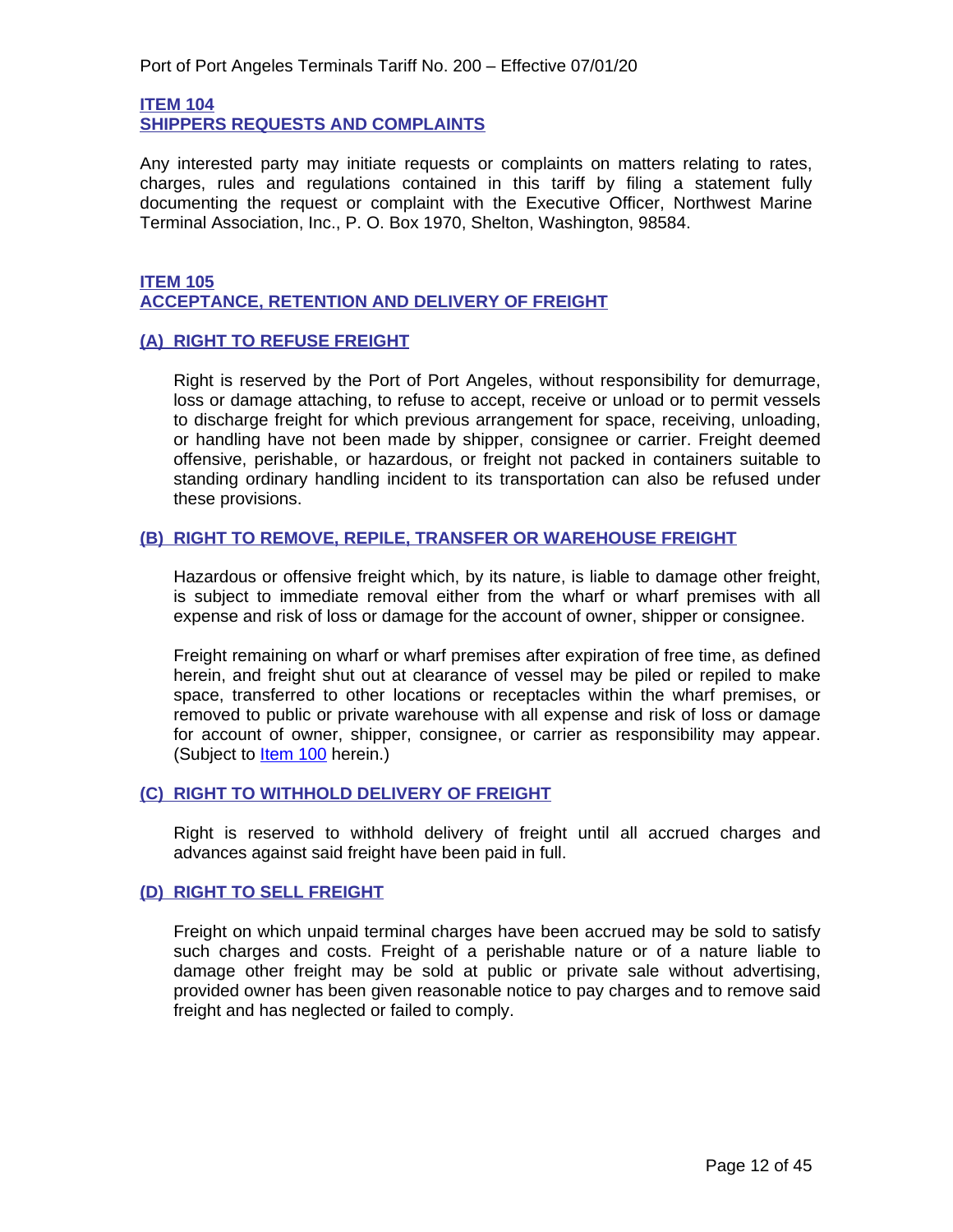#### <span id="page-12-0"></span>**(E) EXPLOSIVES AND INFLAMMABLES**

Explosives and hazardous or highly inflammable commodities or material may only be handled over, or received on, the facilities of the Port of Port Angeles by special arrangement with, and at the option of the Port of Port Angeles and subject to Federal, State and City rules and regulations.

#### <span id="page-12-1"></span>**(F) FREIGHT AT OWNER'S RISK**

Owner, shipper, consignee, or carrier as responsibility may appear shall assume all risk of loss or damage to glass, liquids and fragile articles, freight on open ground or open wharf, log or lumber rafts, and all water craft, if and when permitted by terminal operator to be moored in slips, at moorage dolphins, at wharves, or alongside vessels except to extent such losses or damages are occasioned by any acts or omission of the Port, its employees or agents. (Subject to [Item 100](#page-17-5) herein.)

#### <span id="page-12-3"></span><span id="page-12-2"></span>**ITEM 106 RECEIPT OR DELIVERY OF FREIGHT DURING OTHER THAN REGULAR WORKING HOURS**

Unless otherwise excepted, prior arrangements must be made with the Port of Port Angeles when freight is to be received from, or delivered to, trucks, drays or water carriers on Saturdays, Sundays, holidays or during hours when, under working rules governing labor, the payment of overtime to checkers is necessitated.

Checking from trucks during overtime hours when freight is received from or delivered to trucks during hours when the payment of overtime is necessitated and the terminal is required to check same or to furnish receipts for the freight, the full time, including standby time, of checker employed to receive or deliver such freight, shall be charged against the truck company, its owners or operators. This rate will be charged in accordance with the rates provided for under Man-Hour Schedule, [Item 402 and](#page-43-1) [403.](#page-44-0)

#### <span id="page-12-5"></span><span id="page-12-4"></span>**[ITEM 107](#page-44-0) [CHECKING OF FREIGHT](#page-44-0)**

#### <span id="page-12-6"></span>**[\(A\) DEFINITION OF CHECKING](#page-44-0)**

Checking means the service of counting and checking cargo against [appropriate](#page-44-0) [documents](#page-44-0) for the account of the cargo or the vessel, or other person requesting [same.](#page-44-0)

#### <span id="page-12-7"></span>**[\(B\) CHECKING RESPONSIBILITY LIMITED](#page-44-0)**

- [1.](#page-44-0) [I](#page-44-0)n [performing](#page-44-0) the service of checking, the Port of Port Angeles will accept no [responsibility](#page-44-0) for concealed damage nor for the condition of contents of [containers, whether or not receipts so state.](#page-44-0)
- [2. E](#page-44-0)xcept when freight is accepted for storage and is transferred to [designated](#page-44-0) storage [locations,](#page-44-0) freight from vessels will only be accepted for delivery, and [receipts for such freight will only be issued, subject to outturn at delivery.](#page-44-0)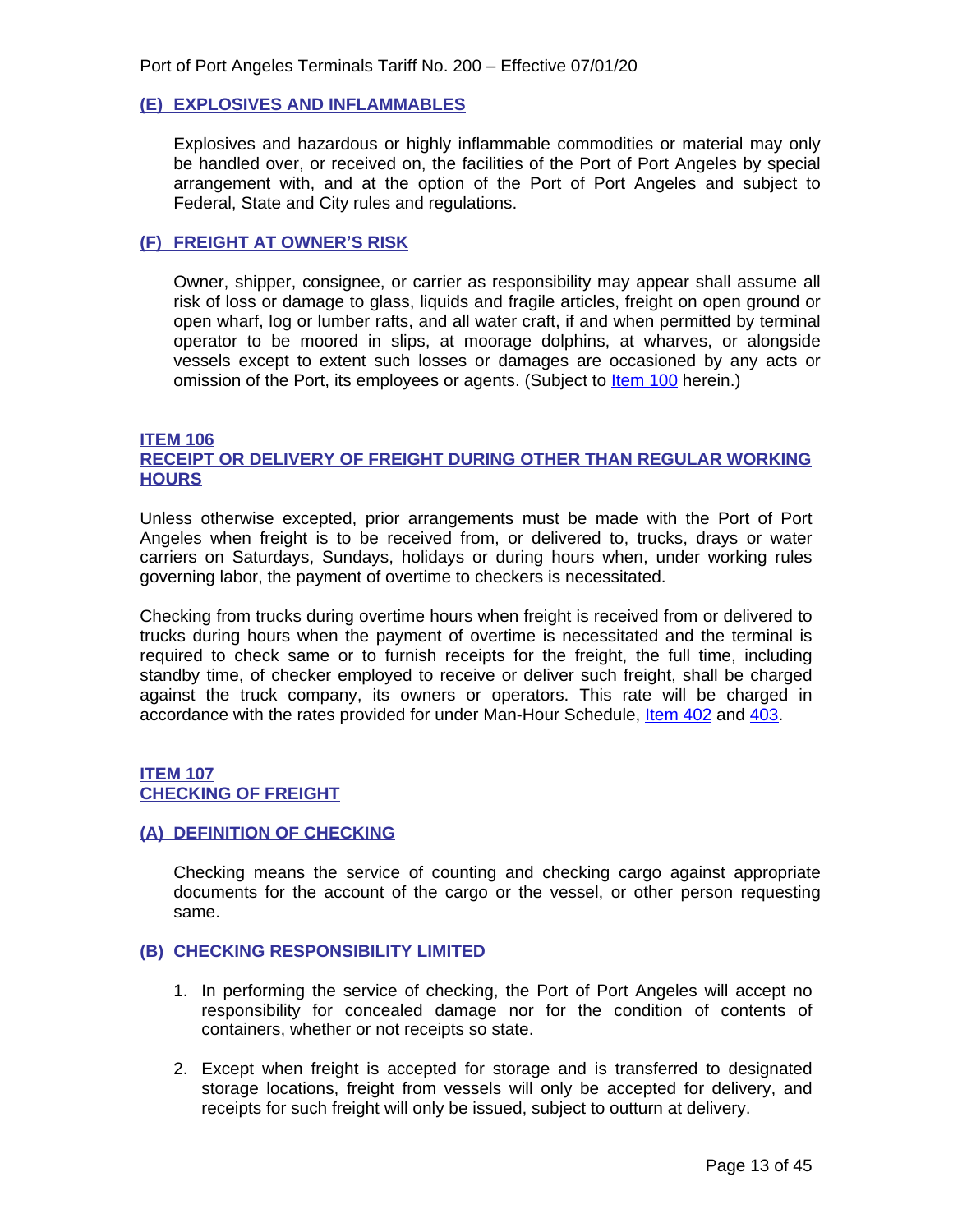#### <span id="page-13-2"></span><span id="page-13-1"></span>**ITEM 108 COLLECTION AND GUARANTEE OF CHARGES AND VESSEL BERTH RESERVATION**

Use of Port facilities or service is conditioned upon satisfactory assurance to the Port by the customer that applicable charges will be paid when due. All charges are due and payable as they accrue or on completion of service or use.

Payment terms are cash unless the Port customer, prior to the use of Port facilities or service, has established credit worthiness acceptable to the Port, and has been relieved of cash payment requirement by the Port.

The Port may require payment of charges in advance, as follows:

- 1. By the vessel, its owners or agents before vessel is assigned a berth and commences its loading or unloading operations. (Conditions, imposed by the Port, for waiver of cash in advance requirements, are specified in "Conditions of Berth Reservation" - which is incorporated into this tariff under **Item 108(C)**.
- [2.](#page-16-0) By the owner, shipper, or [consignee](#page-16-0) before cargo leaves the custody of the [terminal.](#page-16-0)
- [3.](#page-16-0) For all charges on perishable cargo or cargo of doubtful value and [household](#page-16-0) [goods.](#page-16-0)

<span id="page-13-0"></span>[All estimates of Port charges are subject to approval and/or adjustment by the Port.](#page-16-0)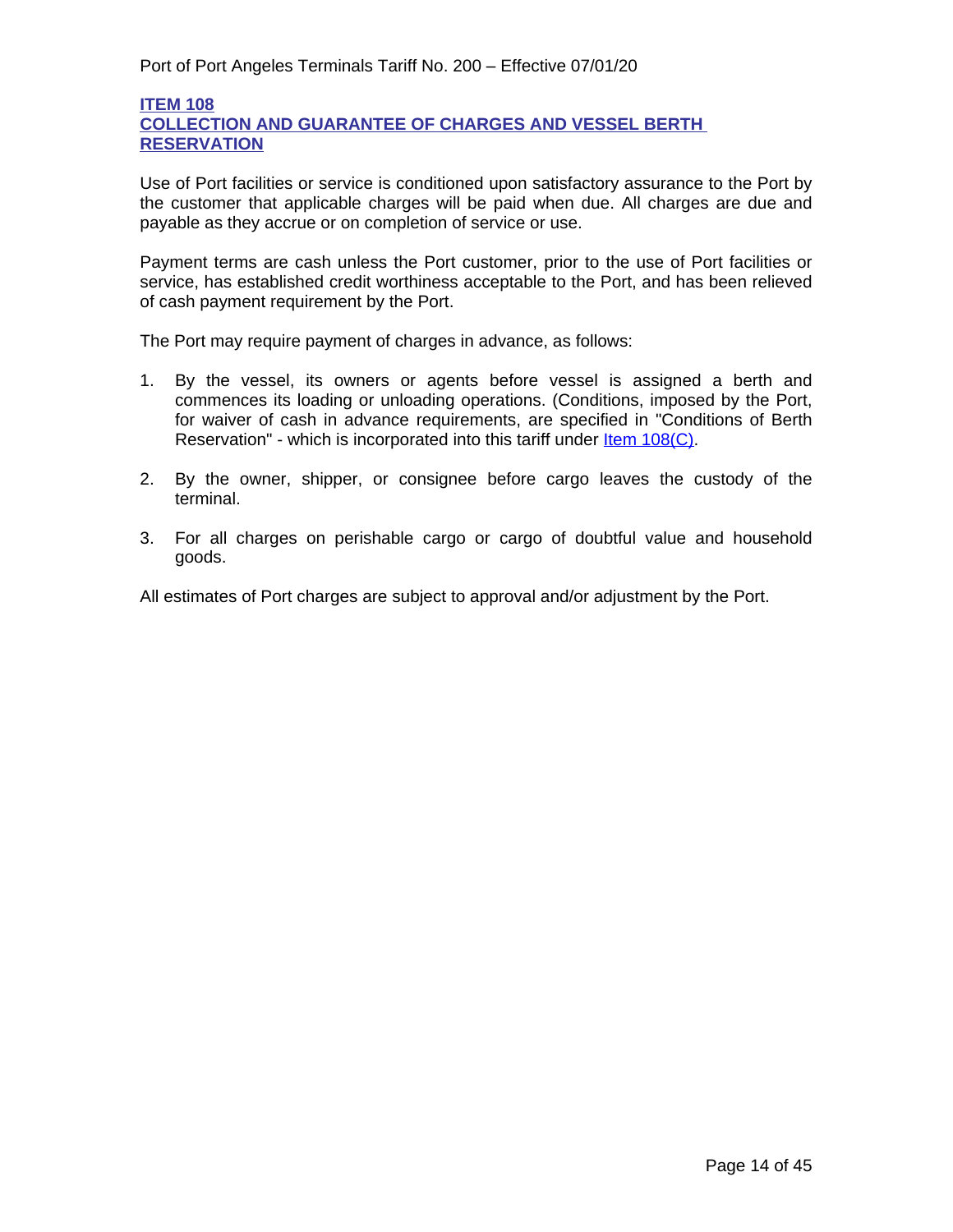## <span id="page-14-0"></span>**ITEM 108(A)**

| PORT OF PORT ANGELES<br><b>APPLICATION FOR VESSEL BERTH RESERVATION</b> (See Notes and Conditions)                                                                                                                       |                      |                                          |            |            |
|--------------------------------------------------------------------------------------------------------------------------------------------------------------------------------------------------------------------------|----------------------|------------------------------------------|------------|------------|
| Reservation of a Berth is Requested at the Port of Port Angeles                                                                                                                                                          |                      |                                          |            | Date       |
| Vessel                                                                                                                                                                                                                   | Voyage No.           | <b>LOA</b>                               | <b>ETA</b> | <b>ETD</b> |
| Vessel Owner/Line                                                                                                                                                                                                        | <b>Berth Desired</b> |                                          |            |            |
| <b>Vessel Charterer</b>                                                                                                                                                                                                  |                      |                                          |            |            |
| To Load (Commodity Type and Amount)                                                                                                                                                                                      |                      | To Discharge (Commodity Type and Amount) |            |            |
| Terms of Affreightment                                                                                                                                                                                                   |                      | Terms of Affreightment                   |            |            |
| <b>Agency Firm</b>                                                                                                                                                                                                       |                      | Authorized Individual                    |            |            |
| Rules and Terms of the Port tariff and to the timely filing of the Statement of Financial<br>Responsibility provided and incorporated herewith as Supplement to this Application for<br><b>Vessel Berth Reservation.</b> |                      | FOR PORT USE ONLY                        |            |            |
| Application Received By:                                                                                                                                                                                                 |                      | Time/Date:                               |            |            |
| Application Approved By:                                                                                                                                                                                                 |                      | Time/Date:                               |            |            |
| Berth Assigned:                                                                                                                                                                                                          |                      | Vessel ETA:                              |            |            |
| Special Crane or Cargo Handling Equipment Required:                                                                                                                                                                      |                      |                                          |            |            |
|                                                                                                                                                                                                                          |                      |                                          |            |            |
|                                                                                                                                                                                                                          |                      |                                          |            |            |
|                                                                                                                                                                                                                          |                      |                                          |            |            |
|                                                                                                                                                                                                                          |                      |                                          |            |            |
|                                                                                                                                                                                                                          |                      |                                          |            |            |
|                                                                                                                                                                                                                          |                      |                                          |            |            |
|                                                                                                                                                                                                                          |                      |                                          |            |            |
|                                                                                                                                                                                                                          |                      |                                          |            |            |
|                                                                                                                                                                                                                          |                      |                                          |            |            |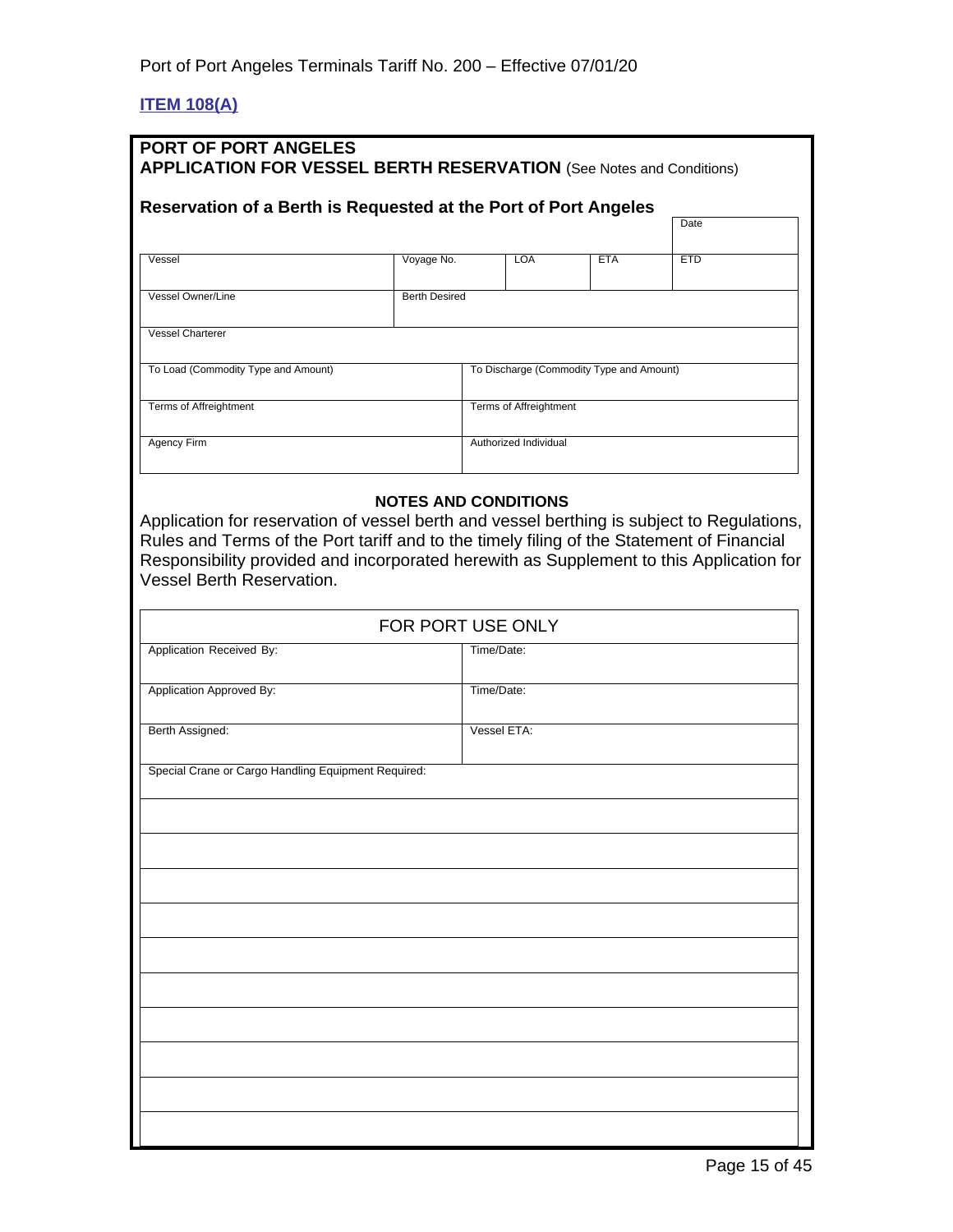## <span id="page-15-0"></span>**ITEM 108(B)**

|                                                                                                                                                                                                                                                                                                                                                                                                                                                                                                                                                                                                                                                                                                                        |               |                                                      |                       |                                          |                 |                                          | Date                       |
|------------------------------------------------------------------------------------------------------------------------------------------------------------------------------------------------------------------------------------------------------------------------------------------------------------------------------------------------------------------------------------------------------------------------------------------------------------------------------------------------------------------------------------------------------------------------------------------------------------------------------------------------------------------------------------------------------------------------|---------------|------------------------------------------------------|-----------------------|------------------------------------------|-----------------|------------------------------------------|----------------------------|
| Vessel                                                                                                                                                                                                                                                                                                                                                                                                                                                                                                                                                                                                                                                                                                                 |               | Voyage No.                                           |                       | <b>LOA</b>                               | <b>ETA</b>      |                                          | <b>ETD</b>                 |
| Vessel Owner/Line                                                                                                                                                                                                                                                                                                                                                                                                                                                                                                                                                                                                                                                                                                      |               | <b>Berth Desired</b>                                 |                       |                                          |                 |                                          |                            |
| <b>Vessel Charterer</b>                                                                                                                                                                                                                                                                                                                                                                                                                                                                                                                                                                                                                                                                                                |               |                                                      |                       |                                          |                 |                                          |                            |
| To Load (Commodity Type and Amount)                                                                                                                                                                                                                                                                                                                                                                                                                                                                                                                                                                                                                                                                                    |               |                                                      |                       |                                          |                 | To Discharge (Commodity Type and Amount) |                            |
|                                                                                                                                                                                                                                                                                                                                                                                                                                                                                                                                                                                                                                                                                                                        |               |                                                      |                       |                                          |                 |                                          |                            |
| <b>Terms of Affreightment</b>                                                                                                                                                                                                                                                                                                                                                                                                                                                                                                                                                                                                                                                                                          |               |                                                      |                       | Terms of Affreightment                   |                 |                                          |                            |
| Agency Firm                                                                                                                                                                                                                                                                                                                                                                                                                                                                                                                                                                                                                                                                                                            |               |                                                      | Authorized Individual |                                          |                 |                                          |                            |
| Note: Separate submissions of this document are required when the vessel affreightment for part of the<br>cargo differs from the terms of the affreightment for any other part of the cargo.                                                                                                                                                                                                                                                                                                                                                                                                                                                                                                                           |               |                                                      |                       |                                          |                 |                                          |                            |
| <b>Category of Port Changes</b>                                                                                                                                                                                                                                                                                                                                                                                                                                                                                                                                                                                                                                                                                        |               | <b>Party Responsible</b><br>for Payment              |                       | <b>Estimated</b><br><b>Dollar Amount</b> |                 |                                          | For Port/Dock Operator Use |
| 1.<br>Dockage<br>2.<br>Wharfage                                                                                                                                                                                                                                                                                                                                                                                                                                                                                                                                                                                                                                                                                        |               |                                                      |                       |                                          |                 |                                          |                            |
| 3.<br>Service and Facility Charge                                                                                                                                                                                                                                                                                                                                                                                                                                                                                                                                                                                                                                                                                      |               |                                                      |                       |                                          |                 |                                          |                            |
| Handling<br>4.                                                                                                                                                                                                                                                                                                                                                                                                                                                                                                                                                                                                                                                                                                         |               |                                                      |                       |                                          |                 |                                          |                            |
| Misc. (Water, Electricity, Etc.)<br>5.                                                                                                                                                                                                                                                                                                                                                                                                                                                                                                                                                                                                                                                                                 |               |                                                      |                       |                                          |                 |                                          |                            |
| 6.<br><b>Security Fee</b>                                                                                                                                                                                                                                                                                                                                                                                                                                                                                                                                                                                                                                                                                              |               |                                                      |                       |                                          |                 |                                          |                            |
|                                                                                                                                                                                                                                                                                                                                                                                                                                                                                                                                                                                                                                                                                                                        |               | Total Estimated Charges: \$                          |                       |                                          |                 |                                          |                            |
| Pursuant to the instructions set forth in Conditions of Berth Reservation, the undersigned hereby seeks the<br>arrangement of berthing facilities on behalf of the above-named vessels, and attests to the accuracy of the<br>information provided to the extent set forth in Paragraph C.<br>Date:                                                                                                                                                                                                                                                                                                                                                                                                                    | (Berth Agent) |                                                      |                       |                                          | (As Agent Only) |                                          |                            |
| In connection with the Application for Vessel Berth Reservations dated<br>the undersigned hereby accepts responsibility, on its own behalf, for payment of the port charges listed<br>under the line items as designated below which correspond with those designated in the above<br>Supplement to Application for Vessel Berth Reservation, in a maximum amount not to exceed 125 percent<br>(125%) of the aggregate estimated dollar amount shown above for the relevant line items, or 125 percent<br>(125%) of such other sum as the Port, after review and revision of such estimates, has provided to the<br>undersigned in writing, in which latter case a copy of such writing is physically attached hereto. |               | Acceptance of Financially Responsibility for Payment |                       |                                          |                 |                                          | 20                         |
| Category of Port Charges Line item(s) No.                                                                                                                                                                                                                                                                                                                                                                                                                                                                                                                                                                                                                                                                              |               |                                                      |                       |                                          |                 |                                          | For Port/Dock Operator Use |
| (Name of Company)                                                                                                                                                                                                                                                                                                                                                                                                                                                                                                                                                                                                                                                                                                      |               | (Authorized Signature)                               |                       |                                          |                 |                                          |                            |
| Category of Port Charges Line item(s) No.                                                                                                                                                                                                                                                                                                                                                                                                                                                                                                                                                                                                                                                                              |               |                                                      |                       |                                          |                 |                                          |                            |
| (Name of Company)                                                                                                                                                                                                                                                                                                                                                                                                                                                                                                                                                                                                                                                                                                      |               | (Authorized Signature)                               |                       |                                          |                 |                                          |                            |
| Category of Port Charges Line item(s) No.                                                                                                                                                                                                                                                                                                                                                                                                                                                                                                                                                                                                                                                                              |               |                                                      |                       |                                          |                 |                                          |                            |
| (Name of Company)                                                                                                                                                                                                                                                                                                                                                                                                                                                                                                                                                                                                                                                                                                      |               | (Authorized Signature)                               |                       |                                          |                 |                                          |                            |
| Note: Pursuant to Port of Port Angeles Tariff Rule No. 108, in all instances where the "Party Responsible<br>for Payment" listed above has not established credit worthiness with the Port and where responsibility for<br>port charges has not been accepted by another credit worthy entity, the Port shall require payment of cash                                                                                                                                                                                                                                                                                                                                                                                  |               |                                                      |                       |                                          |                 |                                          |                            |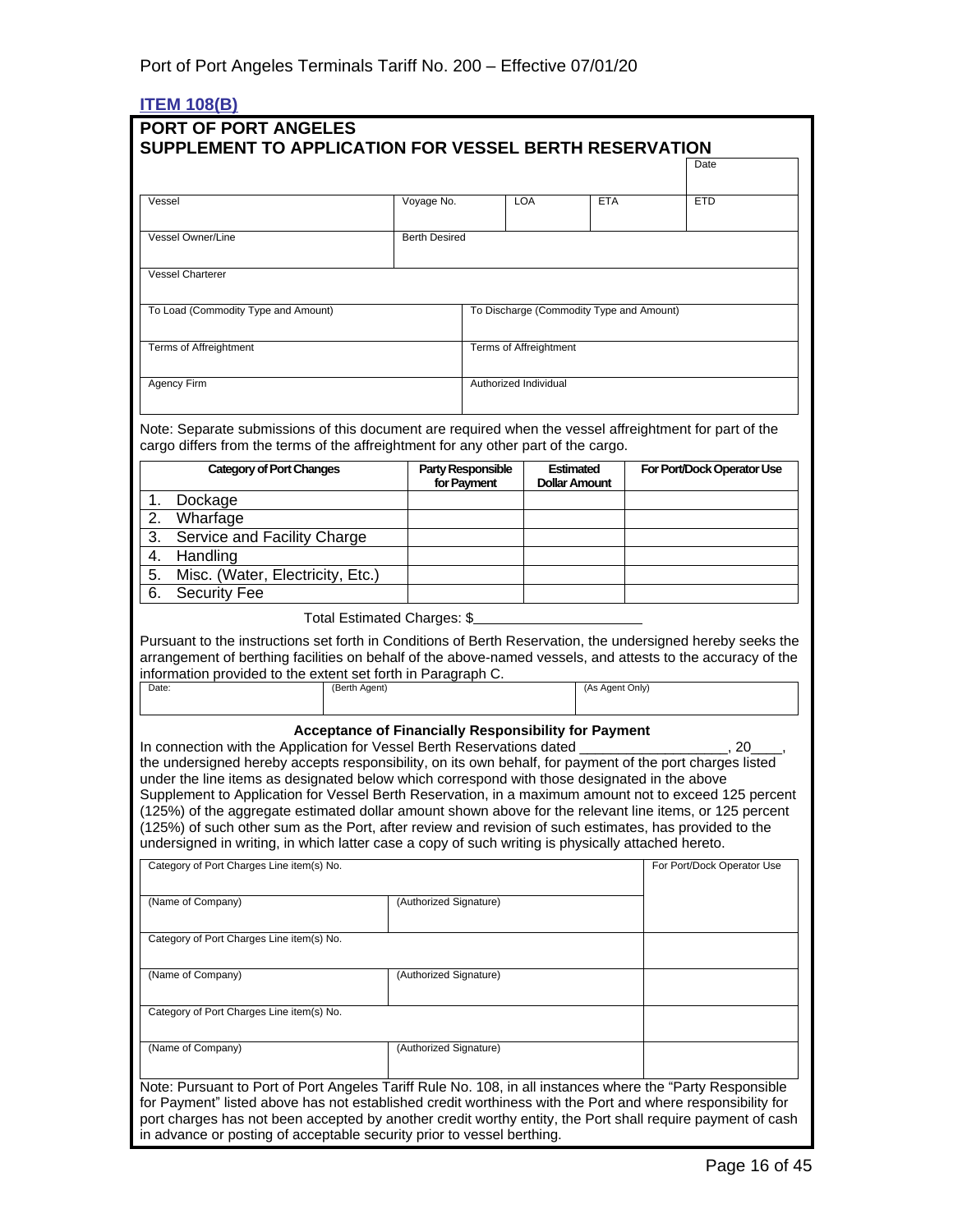## <span id="page-16-0"></span>**ITEM 108(C)**

#### **PORT OF PORT ANGELES CONDITIONS OF VESSEL BERTH RESERVATION**

In accordance with Federal Maritime Commission Docket 83-48, Alaska Maritime Agencies, Inc., et al v. Port of Anacortes, et al, and Tariff Rule 108 in the Port of Port Angeles Terminals Tariff No. 200, all applications for vessel berth reservation shall be made in the form specified by the Port, and will require the timely filing of the financial responsibility information shown on the Supplement To Application for Vessel Berth Reservation, completed in accordance with and otherwise governed by, the terms and conditions set forth below:

- A. Except where and to the extent waived pursuant to paragraph B below, terms of payment for all acceptable Port charges shall be cash in advance. A cash deposit or acceptable security in an amount equal to 125% of the estimated applicable charges will be required to be posted with the Port, six days prior to the vessel's scheduled arrival, or at such other time as may be authorized or directed by the Port, but in all cases in advance of actual services rendered. In any case in which a cash deposit has been posted, any excess thereof, after satisfaction of all applicable port charges, shall be promptly refunded by the Port to the party posting same.
- B. The Port may waive the requirement of cash in advance as to all or any category or categories of its anticipated port charges when the party responsible for such charges has been identified by the berthing agent to the satisfaction of the Port, and:
	- 1. That party responsible has established credit worthiness acceptable to the Port; or
	- 2. Adequate security, acceptable to the Port, in an amount equal to 125% of the applicable estimated port charges, has been posted; or
	- 3. The agent requesting the berth, or another entity, in each case acceptable to the Port as credit worthy, has personally accepted financial responsibility for the applicable charges.
- C. The vessel agent or other person requesting reservation of a berth ("berthing agent") shall, as part of the berth reservation process, provide to the extent of his knowledge all information called for on the Supplement to Application for Vessel Berth Reservation respecting the vessel, its estimated arrival and departure, amount(s) and type(s) of cargo to be loaded/discharged, and estimate of amount of each category of port charges, as enumerated, and party responsible for thereof. The submission of this form, signed by the berthing agent, shall constitute the berthing agent's attestation as to the accuracy of information therein supplied, based upon and to the extent of information made available to the berthing agent at the time of submission; and the berthing agent shall be held personally liable to the Port for any financial loss suffered by the Port as a result of the agent's failure so to report accurately.
- D. Should the berthing agent, subsequent to submission of this form, receive information which materially differs from the information previously provided, and which information the agent reasonably believes is not equally known the Port, it shall immediately notify the Port and, as if requested by the Port, promptly file an amended Supplement to Application for Vessel Berth Reservation with the Port.
- E. All estimates of port charges are subject to approval and/or adjustment by the Port.
- F. The Port shall, promptly after receipt of this form, advise the berthing agent as to (1) its approval or adjusted estimate of port charges, and (2) whether posting of cash or security is required for any one or more categories of such charges and the amount thereof.
- G. In addition to the terms for berth reservation and establishment of financial responsibility set forth herein, requests for berth reservations and assignments of berths shall otherwise be in accordance with all local rules and regulations established by the Port.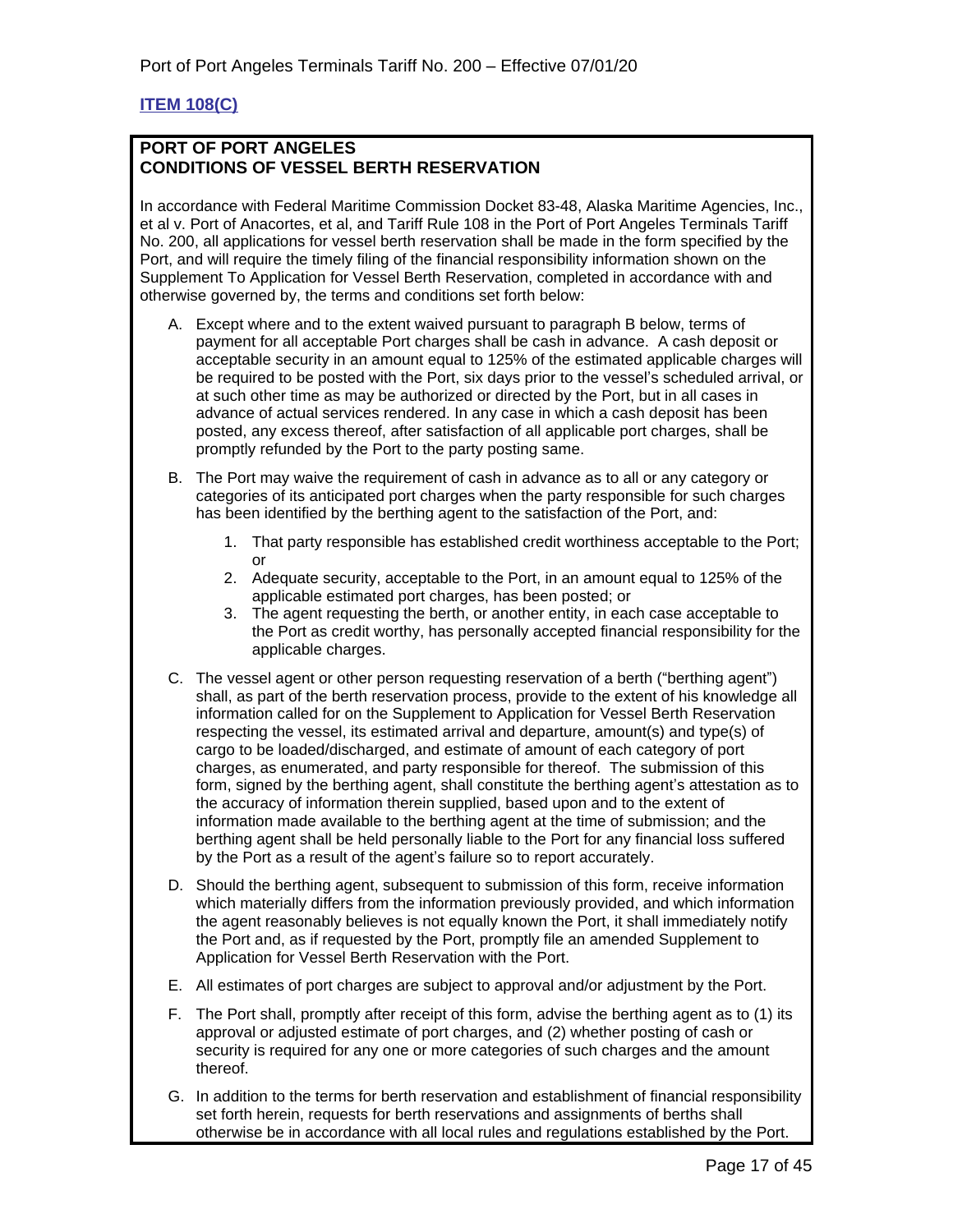#### <span id="page-17-1"></span><span id="page-17-0"></span>**ITEM 109 DEMURRAGE, DELAYS AND WAIVER OF CHARGES**

#### <span id="page-17-2"></span>**(A) DEMURRAGE – TRANSPORTS OR VESSELS**

In furnishing the service of ordering, billing out, loading or unloading cars, or of handling to and from vessels, no responsibility for any demurrage whatsoever on either cars or vessels will be assumed by the Port of Port Angeles. (Subject to Item 100 herein)

#### <span id="page-17-3"></span>**(B) DELAYS, WAIVER OF CHARGES**

Delays in loading, receiving, delivering, or handling freight arising from combinations, riots, or strikes of any persons in the employ of the Port of Port Angeles or in the services of other or arising from any other cause not reasonably within control of the Port of Port Angeles, will not entitle the owners, shippers, consignees, or carriers of the freight to waiver of wharf demurrage or any other terminal charges or expenses that may be incurred.

#### <span id="page-17-5"></span><span id="page-17-4"></span>**ITEM 110 BERTH ASSIGNMENTS**

#### <span id="page-17-6"></span>**(A) VESSELS REQUIRED TO OBTAIN ASSIGNMENTS**

No vessel will be permitted to berth at a facility of the Port of Port Angeles without having first made assignment and without such an assignment having been granted. Applications for berth assignment must specify arrival and departure times and dates and the nature and quantity of the freight to be loaded or discharged.

#### <span id="page-17-7"></span>**(B) BERTH ASSIGNMENT CONDITIONAL**

Berth assignments made by the Port of Port Angeles are subject to alteration and revocation in the following conditions:

- 1. Any vessel assigned a berth for any other purpose than to load or discharge cargo may be ordered to vacate such berth when the Port, at its sole discretion, determines the berth is required for the use of a vessel desiring to load or discharge cargo.
- 2. Any vessel on berth to load or discharge cargo which, for any reason, experiences a delay in such operations may be ordered to vacate the berth when the Port, at its sole discretion, determines congestion or excessive operational cost is threatened by reason of delay and may be reduced or avoided by the use of the berth of another vessel which is capable of cargo loading or discharge at the berth.
- 3. Whenever the Port deems a danger of congestion exists any vessel on berth may be required to work cargo around-the-clock or at overtime expense. Should any vessel refuse to comply the Port may order the vessel to vacate the berth.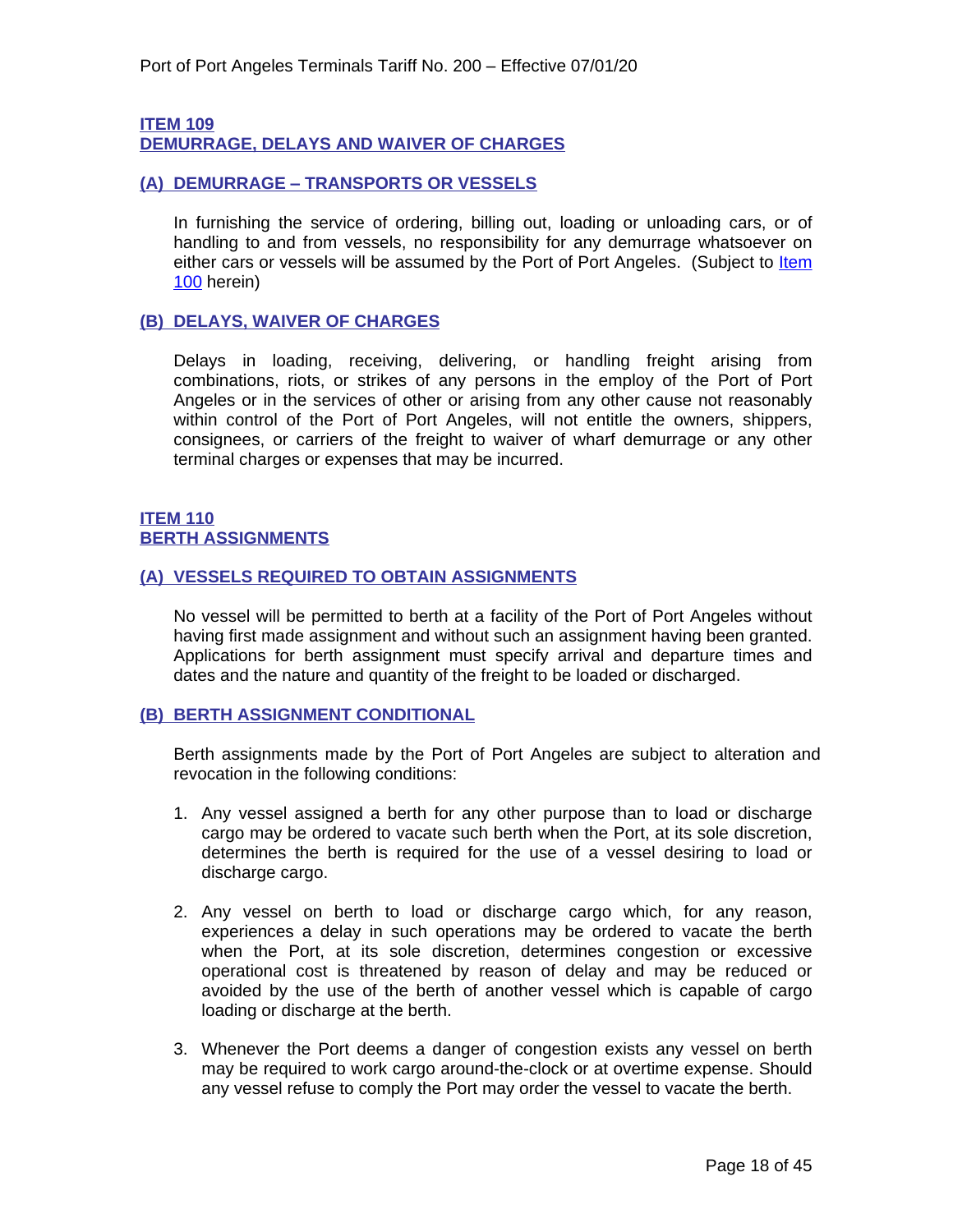Port of Port Angeles Terminals Tariff No. 200 – Effective 07/01/20

4. Whenever any vessel occupies a berth provided with special purpose equipment or facilities which are not required to facilitate the cargo operations of such vessel the Port may, when faced with an urgent need to employ such equipment or facilities in connection with a cargo movement fitted to their use, may require the vessel on berth to work around-the-clock or at overtime expense to clear the berth as soon as possible or order the vessel to vacate the berth.

Any vessel ordered to vacate a berth in such circumstances will be assigned another berth if a satisfactory alternate is available or shall be permitted to return to the original berth immediately after the second vessel has completed cargo operations or has vacated the berth for any other reason, provided the conditions which caused the original issuance of the order to vacate are deemed by the Port to exist not longer.

All costs of extra or overtime labor, pilotage, shifting, tug-hire, linesman or those of any description rising from the requirements of the Port under these rules shall be for the vessels account.

#### <span id="page-18-1"></span><span id="page-18-0"></span>**ITEM 111 VESSELS REQUIRED TO MOVE**

#### <span id="page-18-2"></span>**(A) ORDERS TO VACATE BERTH**

Order to vacate a berth shall provide the vessel with a reasonable period in which to comply. In no case shall such orders require a vessel to vacate in less than 12 hours from the time the order is issued and tendered to the vessel.

#### <span id="page-18-3"></span>**(B) PENALTY FOR REFUSAL TO VACATE BERTH**

Whenever an order to vacate a berth is made by the Port under these rules and said order if refused or not complied with in the time specified, the Port may assess a penalty dockage rate of \$500.00 per hour for each hour the vessel remains on berth after such order has been issued or tendered to the vessel.

At its option the Port may effect the removal of a vessel from berth at the expiration of the time period specified in the Order to Vacate with all risks, liability and expense for the vessel's account. The alternatives permitted the Port under these rules shall be a choice solely to the discretion of the Port.

#### <span id="page-18-5"></span><span id="page-18-4"></span>**ITEM 112 MANIFESTS REQUIRED OF VESSELS**

Masters, owners, agents or operator of vessels are required to furnish the Port of Port Angeles with complete copies of vessel manifests showing names of consignees or consignors and the weights or measurements of all freight loaded or discharged at the facilities of the Port of Port Angeles. Such manifests must also designate the basis of the weight or measurement on which ocean freight was assessed. In lieu of manifests, certified lists of copies of "boat notes" or mates' receipts containing all information as required above may be accepted.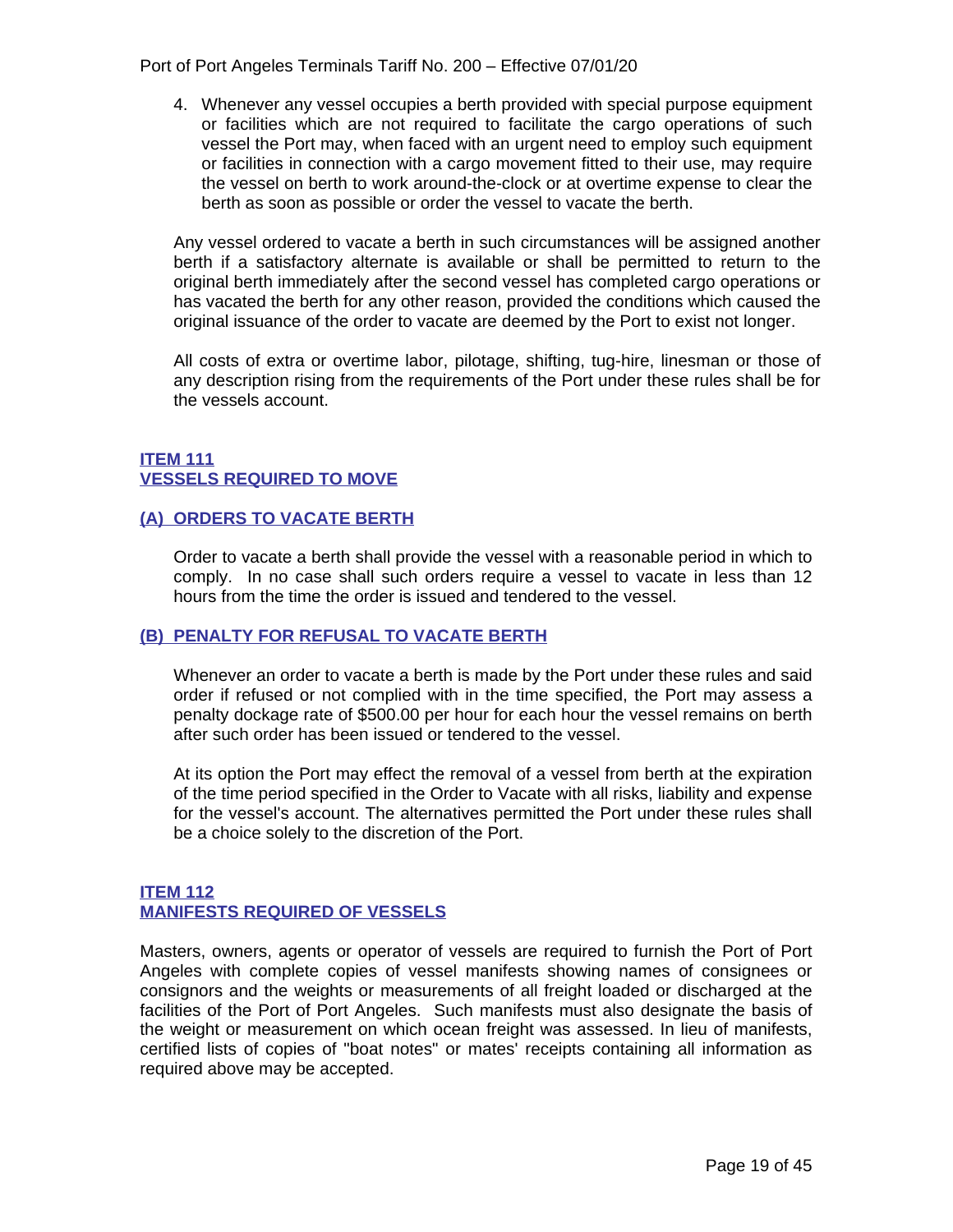#### <span id="page-19-1"></span><span id="page-19-0"></span>**ITEM 113 APPLICATION OF RATES**

#### <span id="page-19-2"></span>**(A) GENERAL APPLICATION OF RATES**

Unless specifically provided for otherwise, rate names in this tariff are in cents per 1,000 Kilograms or per cubic meter or per 1,000 feet board measure, according to vessel manifest or lading covering shipment when not in connection with vessel.

#### <span id="page-19-3"></span>**(B) SPECIFIC COMMODITY RATES PREVAIL**

Unless otherwise excepted, rates provided for specific commodities will prevail over NOS rates or general commodity rates.

#### <span id="page-19-5"></span>**ITEM 114 CLASSIFICATION OF TRAFFIC**

<span id="page-19-4"></span>Vessels, the trade routes on which they operate, and the cargo which they handle are classified below for the purpose of applying the provisions of this tariff. Unless otherwise specified, cargo received from a vessel in one trade route and transshipped on a vessel in another trade route shall be subject to the rates, conditions, and exceptions governing the respective trade route classifications whether or not such cargo is moving on through rates and/or through bills of lading:

#### <span id="page-19-6"></span>**(A) ALASKA TRAFFIC**

All cargo between Washington ports and ports in Alaska, including Aleutian Islands, whether direct or via British Columbia ports.

#### <span id="page-19-7"></span>**(B) COASTWISE TRAFFIC**

All cargo between points on the Pacific Coast between the Mexican and Canadian boundaries, including cargo via Canadian ports.

#### <span id="page-19-8"></span>**(C) FOREIGN AND NON-CONTIGUOUS TRAFFIC**

All cargo shipped from or destined to any point not within the limits of the contiguous boundaries of the U.S.A.

#### <span id="page-19-9"></span>**(D) INTERCOASTAL TRAFFIC**

All cargo moving between the Pacific Coast and Atlantic or Gulf Coasts of the U.S.A.

#### <span id="page-19-10"></span>**(E) OFFSHORE TRAFFIC**

All cargo not otherwise specifically defined herein.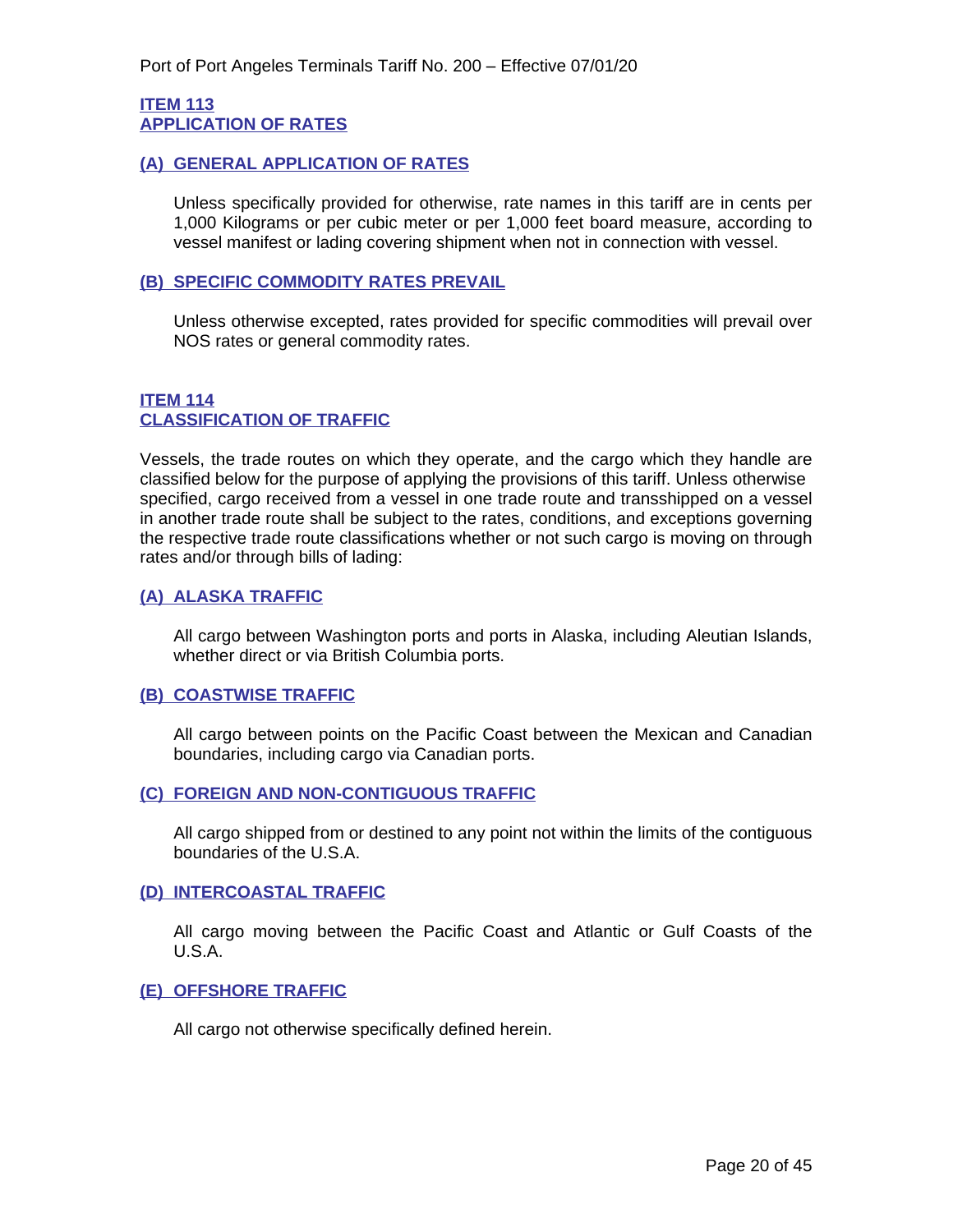#### <span id="page-20-1"></span>**ITEM 115 INSURANCE**

<span id="page-20-0"></span>No insurance is included in the rates named in this tariff.

#### <span id="page-20-3"></span>**ITEM 116 STEVEDORE ACCESS TO AND OPERATIONS ON PROPERTY OF THE PORT**

#### <span id="page-20-4"></span><span id="page-20-2"></span>**(A) CARE IN THE PERFORMANCE OF OPERATIONS**

The Stevedore shall exercise care in the performance of its operations in order to prevent injury to or death of any person and damage to or destruction or loss of property, whether of the Port, of the Stevedore, of the vessel being stevedored or any other party.

#### <span id="page-20-5"></span>**(B) COMPLIANCE WITH FIRE AND SAFETY PRECAUTIONS**

The Stevedore shall take all necessary safety and fire precautions, and comply with recognized commercial and marine safety practices, procedures and regulations.

#### <span id="page-20-6"></span>**(C) STEVEDORE AND PORT INDEPENDENT CONTRACTORS**

In any service relationship the Port and the Stevedore shall be independent contractors, each to the other, and shall not be agents or employees, one for the other, for any purpose.

#### <span id="page-20-7"></span>**(D) STEVEDORE SHALL INSURE EFFICIENT AND EXPEDITIOUS VESSEL WORK**

In order to insure efficient and expeditious loading and discharge of vessels, and the maximum utilization of the full capacity of the port, the Stevedore shall:

- 1. Make use of appropriate facilities and equipment furnished by the Port.
- 2. Have at least one qualified supervisor present at all times while a vessel is loading or unloading.
- 3. Have at least one responsible officer or representative with full power to make all operating decisions concerning the stevedoring of vessels at the Port, available for contact by the Port at all times and keep the Port informed at all times of how and where such officer or representative may be contacted by the Port.
- 4. Cooperate fully with the Port in all respects by (I) advising as far in advance as possible the type of vessel, Master's estimate of the quantity of cargo to be loaded or discharged, estimated time to load or discharge, and any special problems that may exist or arise;(II) determining the equipment needed for the operation; and (III) coordinating sequence and timing of operations for the convenience and efficiency of the Port.
- 5. Promptly restore terminal working areas to a clean, safe and orderly condition on completion of stevedoring operations.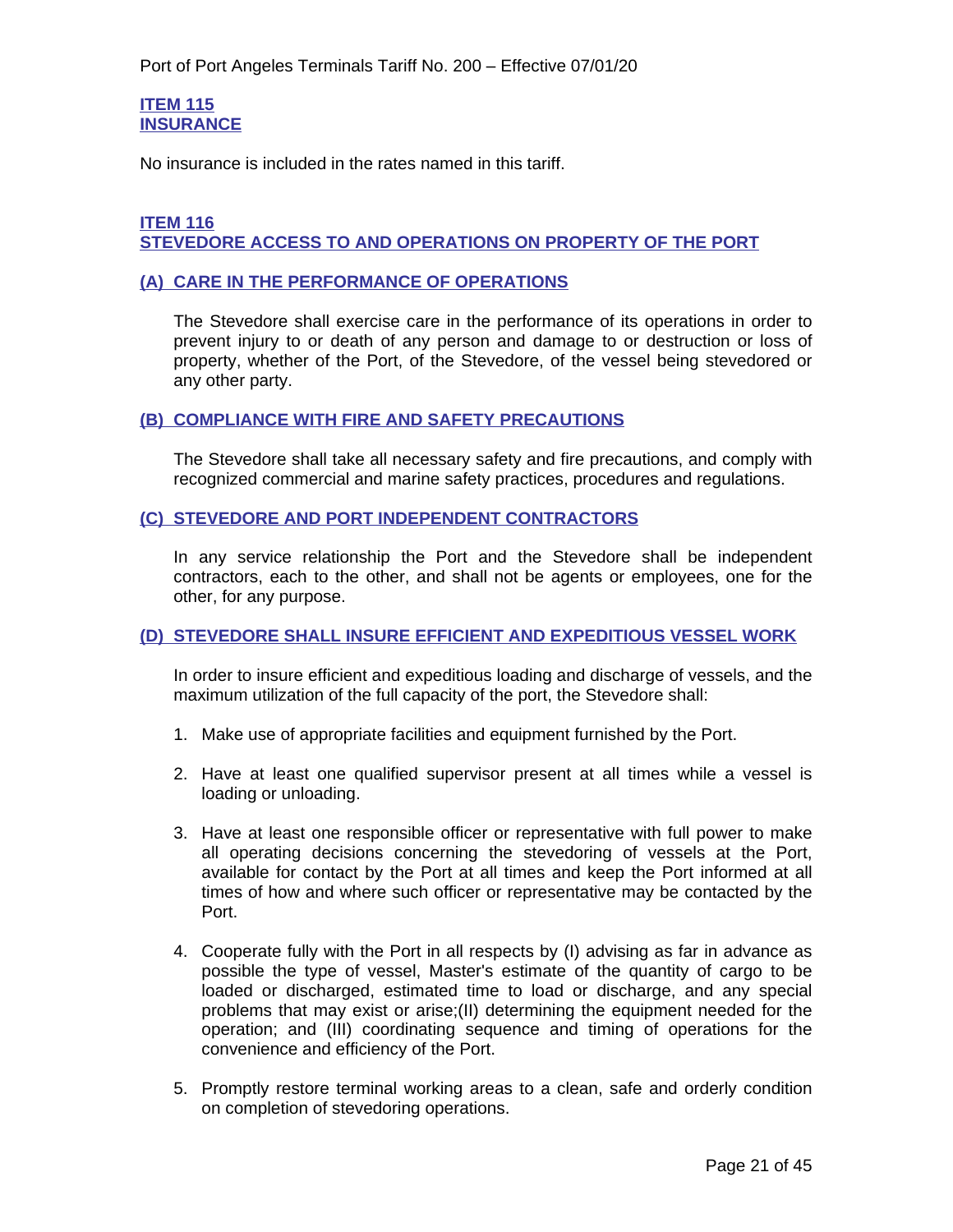#### <span id="page-21-0"></span>**(E) PORT SHALL SUPPLY EQUIPMENT, FACILITIES AND SERVICE** (Subject to **Item 100** herein.)

- 1. The Port shall furnish, subject to conditions and charges stipulated elsewhere in this tariff, the following:
	- a. Access, for Stevedore employees, to Port property at the places and in the manner as may be approved by the Port.
	- b. Emergency office and telephone usage.
	- c. Port equipment to the extent it is available, required, and dedicated to stevedore use.
- 2. All Port equipment utilized by the stevedores in performing its work is expressly understood to be under the direction and control of the stevedore and the stevedore is responsible for the operation thereof and assumes all risk for injuries or damages which may arise or grow out of the use or operation of such equipment. It is incumbent upon the stevedore to make a thorough inspection and satisfy himself as to the physical condition and capacity of the equipment, as well as the competency of the operator, there being no representation or warranty by the Port with respect to such matters.
- 3. All such equipment will be properly used by the stevedore and not subjected to abuse or more than normal wear and tear. If there is any such abuse or more than normal wear and tear, the stevedore shall pay for the damage to such equipment.
- 4. Upon termination of the period of use, all such equipment shall be returned to the Port in the same condition as received, normal wear and tear excepted.
- 5. It shall be incumbent on the stevedore to make a reasonable inspection of all accesses permitted to and from a work area and the work areas themselves to satisfy himself that these are safe places for the access and the work to be performed. There is no representation or warranty by the Port with respect to such matters.

#### <span id="page-21-1"></span>**(F) STEVEDORE WARRANTY**

As a condition to the right to conduct business or operate on Port property the stevedore shall warrant that all its stevedoring operations shall be conducted at all times with all necessary labor and equipment under competent supervision, with all proper dispatch and in good workmanlike manner, and the conduct of such business or operations on Port property shall be deemed to be an offer of such warranty by the stevedore and its acceptance by the Port.

If any breach of these warranties causes or subjects the Port to any losses, suits, claims, damages or liabilities, the stevedore shall defend, indemnify and save harmless, and reimburse the Port for all such losses, suits, claims, damages, or liabilities to the extent of the stevedore's liability therefore. (Subject to ltem 100 herein.)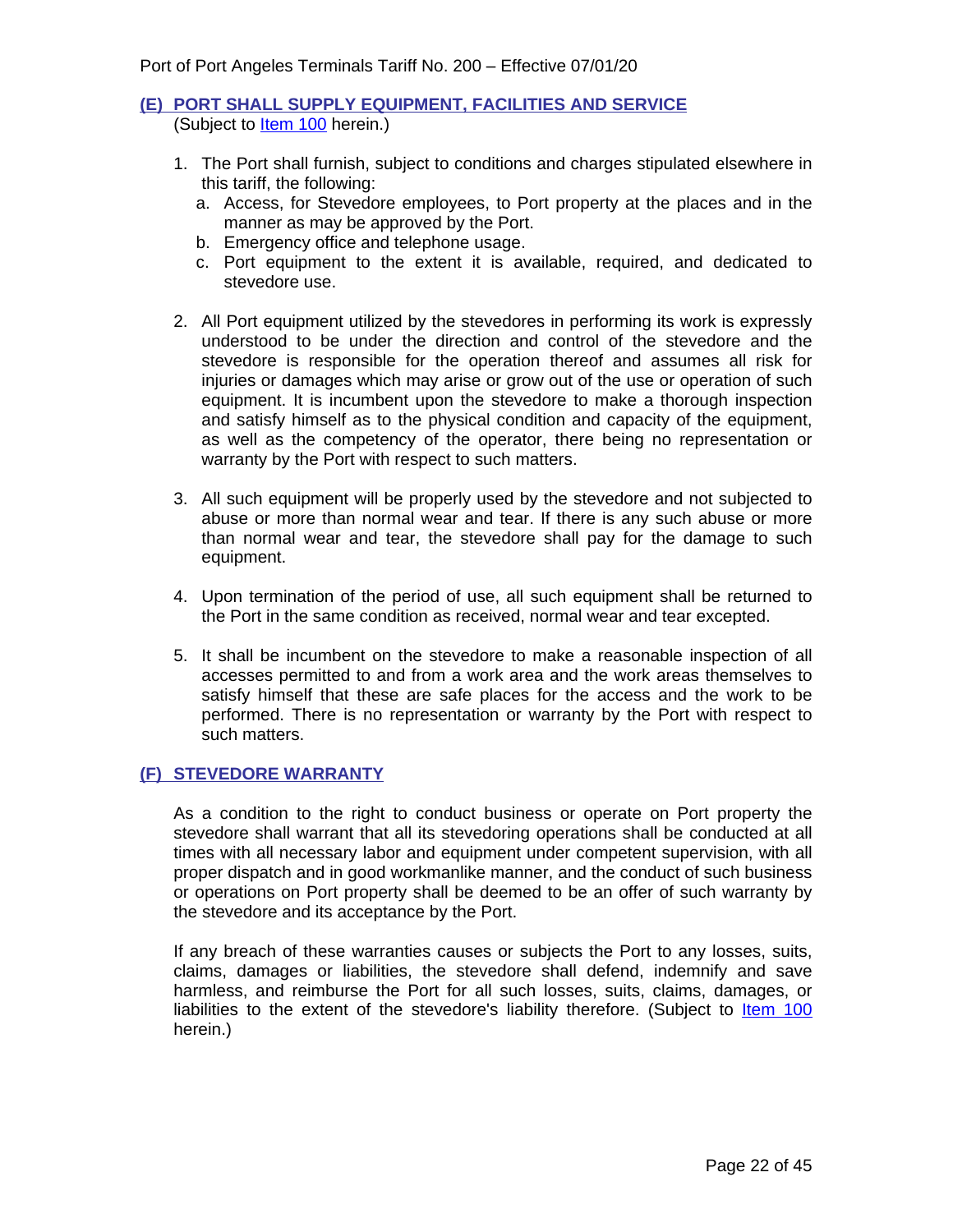#### <span id="page-22-0"></span>**(G) INDEMNITY**

(Subject to <u>Item 100</u> herein.) The stevedore shall indemnify and hold harmless the Port, its employees and agents from and against any claims, damages, losses or expenses (including attorney's fees) for the injury to or death of any of the stevedore's employees, agents or invitees, or for damage to or destruction of stevedore's property. The stevedore shall also indemnify and hold harmless the Port, its employees, agents and invitees from and against any claims, damages, losses and expenses (including attorney's fees) for injury to or death of any persons (including employees of the Port),and for damage to or destruction of property (including property of the Port),which is caused in whole or in part by any negligent act or omission or breach of these rules by the stevedore, its employees, agents or anyone else for whose acts the stevedore is or may be liable.

- 1. The indemnification, hold harmless, and non-liability provisions of (G) do not apply to losses, damages, or injuries to the extent such losses, damage, or injuries are occasioned by any acts or omissions of the Port, its employees or agents.
- 2. The stevedore shall execute and deliver to the Port an indemnity agreement substantially in accord with the terms of this tariff.

#### <span id="page-22-1"></span>**(H) INSURANCE**

(Subject to **Item 100** herein.) The stevedore shall obtain, and shall maintain, the following insurance coverage.

- 1. Workman's Compensation Insurance (including Longshoremen and Harbor Workers Act Coverage) under all applicable Federal and State statutes and municipal ordinances for all the stevedore's employees performing its work, and Employer's Liability Insurance (including liability under the Jones Act) in the amount of not less than \$1,000,000.
- 2. Comprehensive General Liability (including coverage for automobile liability and property in the insured's care, custody and control) against claims for bodily injury, death or property damage occurring on, in or about the vessels being loaded by the stevedore, or the premises of the Port, and the adjoining areas, with limits to bodily injury or death and property damage of not less than \$5,000,000 for each occurrence.
- 3. The stevedore shall submit to the Port certificates of insurance evidencing the foregoing coverage, and said certificates shall provide that the Port is to be given 15 days prior notice of any alteration or cancellation.

#### <span id="page-22-2"></span>**(I) STEVEDORE RESPONSIBILITY**

It shall be the responsibility of the stevedore, its employees, agents or others for whose acts the stevedore is or may be liable to conduct operations on property of the Port in compliance with Port, Federal, State and Municipal Rules and Regulations. Such rules and regulations shall include but not be limited to speed limits, fire regulations, vehicle access and parking.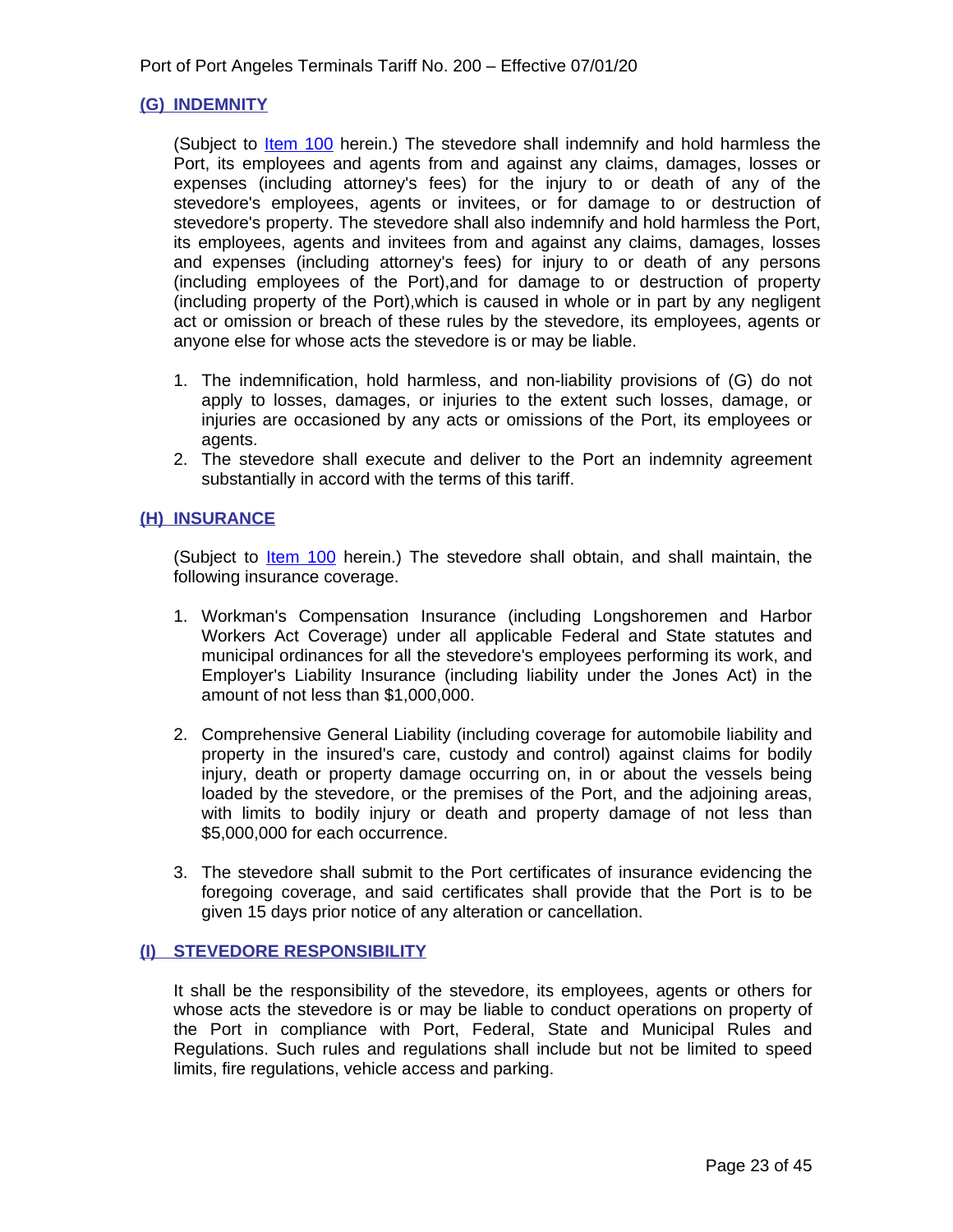#### <span id="page-23-1"></span>**ITEM 120 EQUIPMENT RENTED FROM THE PORT**

<span id="page-23-0"></span>Equipment specifically listed in **Item 305**, when available, will be rented at the convenience of the Port.

All equipment supplied under these provisions is expressly understood to be under the direction and control of the Port's customer and the Port's customer is responsible for the operation thereof and assumes all risk for injuries or damages which may arise or grow out of the use or operation of such equipment. It is incumbent upon the Port's customer to make a thorough inspection and satisfy himself as to the physical condition and capacity of the equipment, as well as the competency of the operator, there being no representation or warranty by the Port with respect to such matters.

All equipment supplied under these provisions will be properly used by the Port's customers and not subjected to abuse or more than normal wear and tear. If there is any such abuse or more than normal wear and tear the Port's customer shall pay for the damage to such equipment.

Upon termination of the period of use, all such equipment shall be returned to the Port in the same condition as when received, normal wear and tear excepted.

#### <span id="page-23-3"></span>**ITEM 125 VESSEL OILY WASTE OR GARBAGE DISPOSAL**

<span id="page-23-2"></span>Vessels which find it necessary to discharge oily waste or garbage at the Port of Port Angeles shall contact the Port for the name of oily waste or garbage haulers and/or reception facilities in the area which provide equipment to receive, haul and dispose of oily waste or garbage. The vessel shall arrange directly with the oily waste or garbage hauler and/or reception facility for such services and equipment. Payment of charges for the services and equipment provided by the oily waste or garbage hauler and/or reception facility will be made directly to the oily waste or garbage hauler and/or reception facility by the vessel, its agent, owner, charterer, or any other party responsible for such payment of charges by the vessel.

The oily waste or garbage hauler and/or reception facility is not an agent or employee of the Port of Port Angeles, nor shall the Port of Port Angeles be liable for any act, omission or negligence of any such oily waste or garbage hauler and/or reception facility. Rates and charges assessed vessels by the Port of Port Angeles for use of its facilities or services do not include this service nor insurance coverage for any potential liability of any oily waste or garbage hauler and/or reception facility permitted by the Port of Port Angeles. The discharge by a vessel of oily waste or garbage at any terminal at the Port of Port Angeles shall only be in accordance with the terms of this tariff item and applicable federal, state and local laws and regulations.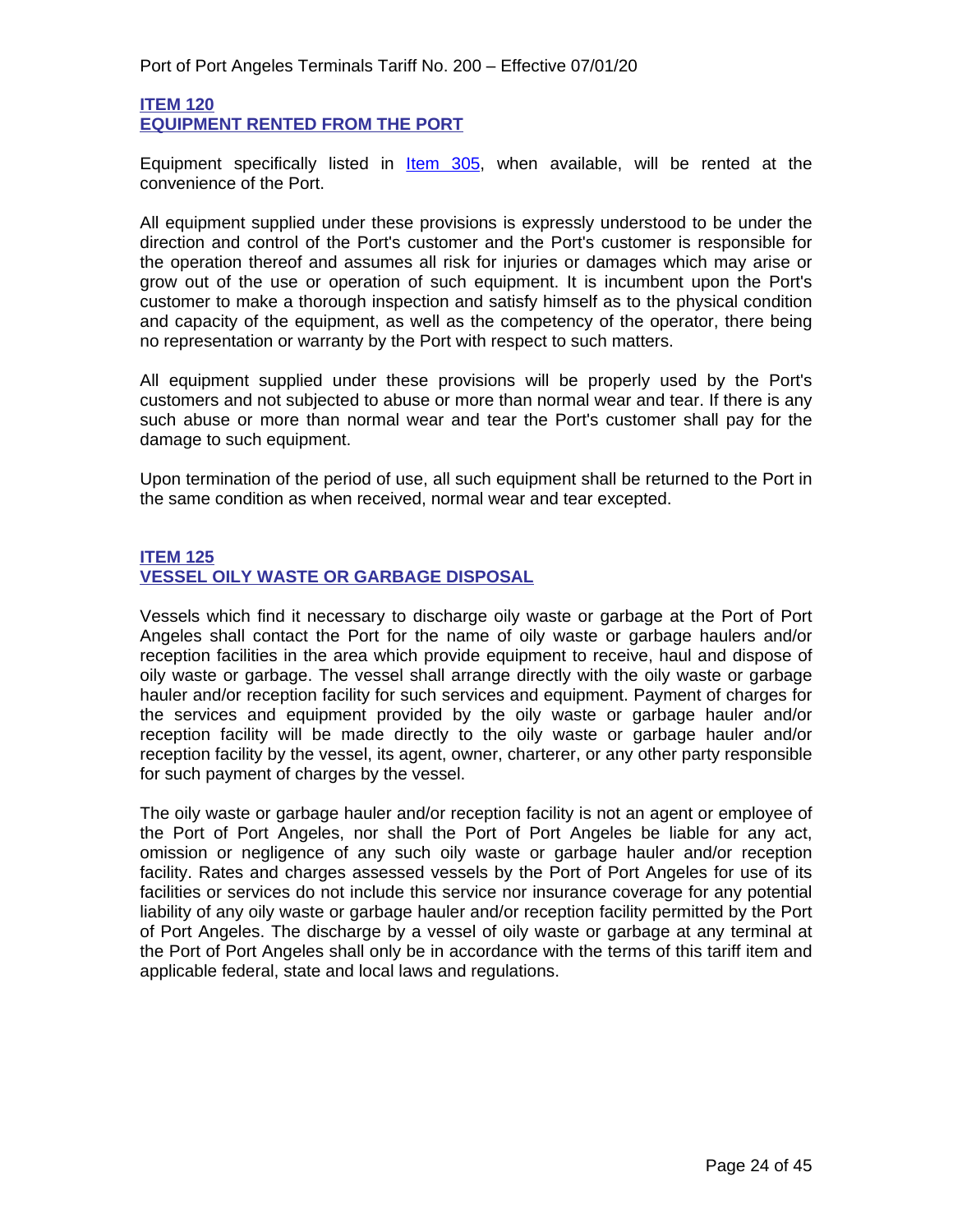#### <span id="page-24-1"></span><span id="page-24-0"></span>**ITEM 126 STORAGE, STAGING AND ASSEMBLING OF NON-CARGO EQUIPMENT AND MATERIALS**

The Port of Port Angeles, at its sole discretion, shall determine what constitutes cargo and what constitutes non-cargo equipment, materials and stores.

Staging, storage and assembling of non-cargo equipment, materials and stores on Port terminal facilities will be subject to adherence to directives of the Port's Executive Director or designee. Storage, staging and assembling of materials and equipment as required for vessel repair or alterations, ships stores and other materials not deemed as cargo, will be allotted "Free Time" period of no more than 72 hours prior to the arrival of the vessel and of not more than 72 hours after the departure of the vessel. In recognition of emergency encountered, congestion of facilities, labor disruptions, or other similar factors, free time may be reduced, eliminated or extended at the discretion and directive of the Port's Executive Director or designee.

Free Time is defined as a specified number of days or hours during which materials and equipment may remain on wharf or terminal premises without incurring Port charges (See <u>Item 206A</u>).

Explosives and hazardous inflammable materials may only be handled over, stored on or received on, the facilities of the Port of Port Angeles by special arrangement with, and at the option of the Port of Port Angeles and subject to Federal, State and City rules and regulations.

The Port retains the right to enter into agreements with consignees and their agents concerning rates and services relating to the staging, storage and assembling of equipment materials and stores at the Port's Marine Terminals.

End of section, return to General Index.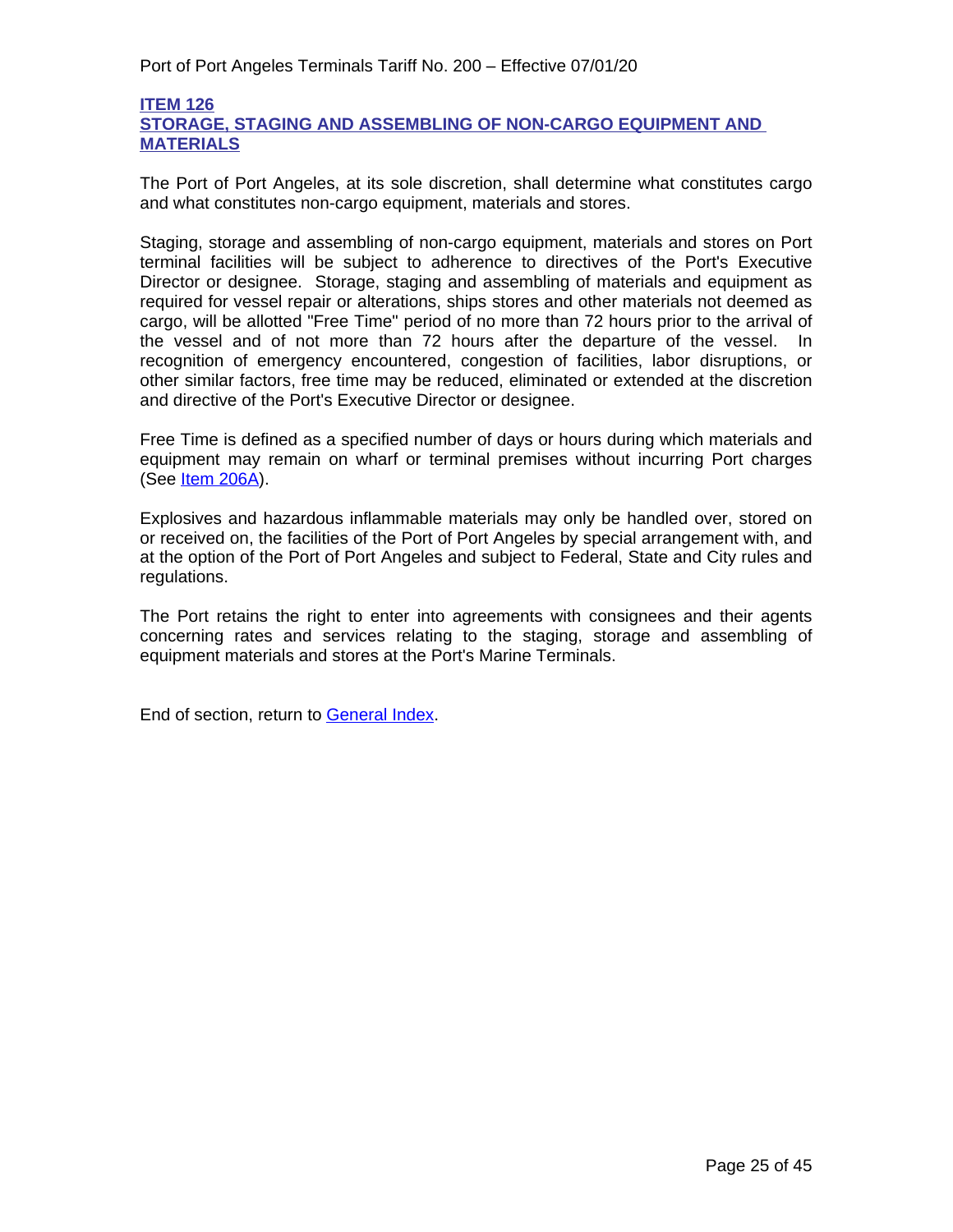#### <span id="page-25-0"></span>**SECTION TWO – COMMODITY RULES, EXPLANATIONS AND RATES**

#### <span id="page-25-2"></span>**ITEM 201 WHARFAGE**

 $\pm$ 

#### <span id="page-25-3"></span><span id="page-25-1"></span>**(A) WHARFAGE DEFINED**

Wharfage is the charge for the use of the wharf that is assessed on all freight passing or conveyed over, under, through or onto wharf premises or loaded or discharged overside vessels berthed at wharf or moored in wharf slip. No services are covered by this charge. Unless otherwise provided, wharfage shall be considered earned and will be assessed whether or not freight received on wharf or wharf premises from cargo, trucks, drays or water carriers is eventually loaded on vessel.

Note: This wharfage definition takes precedence over, and is a departure from the Federal Maritime Commission definition prescribed in 46 Code of Federal Regulations, Part 525, Marine Terminal Operator Schedules, reading as follows: "Wharfage means a charge assessed against the cargo or vessel on all cargo passing or conveyed over, onto, or under wharves or between vessels (to or from barge, lighter, or water), when berthed at wharf or when moored in slip adjacent to a wharf. Wharfage is solely the charge for use of a wharf and does not include charges for any other service.

#### <span id="page-25-4"></span>**(B) WHARFAGE ON DIRECT TRANSFER FREIGHT**

Unless otherwise specifically excepted, all freight handled direct between transports and vessels will be subject to full wharfage at the regular rates due according to ship's manifest and the respective traffic and commodity classifications of the freight.

#### <span id="page-25-5"></span>**(C) WHARFAGE ON OVERSIDE VESSEL FREIGHT**

Except as otherwise provided under individual items naming specific "overside" rates, all freight discharged or loaded overside from or to a vessel directly to or from another vessel, bare, lighter or raft or to or from the water while vessel is berthed at wharf or moored in wharf slip, will be assessed one-half the regular rates due according to ships manifest and the respective traffic and commodity classification of the freight.

#### <span id="page-25-6"></span>**(D) EXCEPTIONS**

Ship's stores, fuel handled overside vessel and repair materials and supplies, all when intended for vessels' own use, consumption of repairs, will be exempt from assessment of wharfage unless wharf employees are required to receipt for such supplies or stores as may be received or unloaded on wharf.

Note: Ballast (ballast must be handled overside direct between vessel and barges or scows), dunnage lumber or materials ostensibly not for use in storage of freight loaded at the wharves of the Port of Port Angeles, lining lumber (specifically for use in lining vessels for grain or other bulk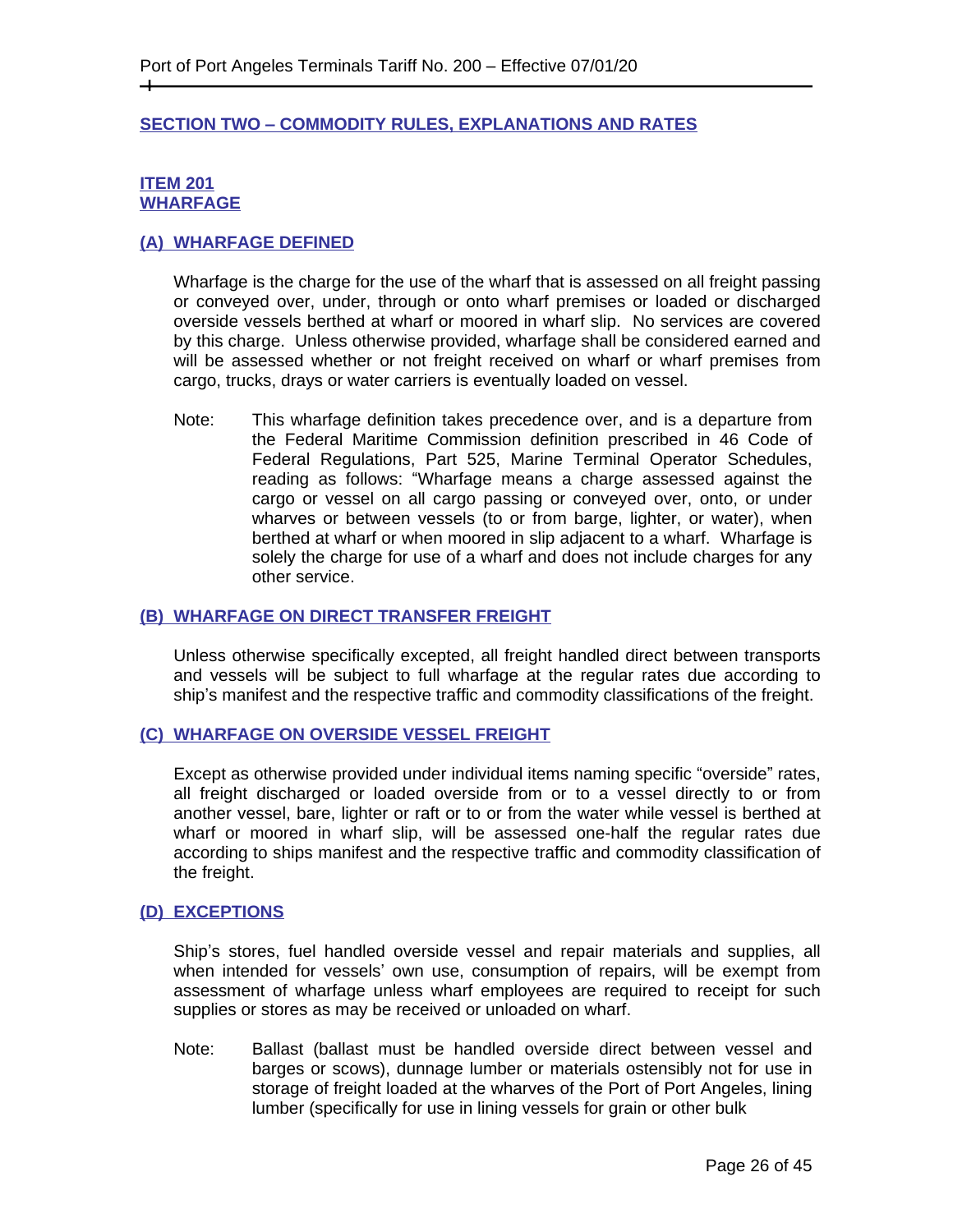commodities as distinguished from dunnage lumber for use in ordinary stowage) and fuel.

#### <span id="page-26-0"></span>**(E) MINIMUM WHARFAGE**

Minimum wharfage charge on any single shipment will be 1172 cents.

#### <span id="page-26-2"></span>**ITEM 202 LOADING AND UNLOADING**

#### <span id="page-26-3"></span><span id="page-26-1"></span>**(A) LOADING AND UNLOADING DEFINED**

Loading and Unloading are the respective charges for services performed in loading freight from wharf premises on or into transports or trucks, and unloading freight from transports or trucks onto wharf or premises. The services include ordinary breaking down, sorting and stacking. Loading and unloading charges are assessed against the freight, except in cases where carriers absorb such charge (Subject to Note).

Note: For the purpose of continuing in effect the historic practice of terminals performing the service, this loading and unloading definition takes precedence over, and is a departure from the Federal Maritime Commission definition prescribed in 46 Code of Federal Regulations, Part 525, Marine Terminal Operator Schedules, reading as follows: "The service of loading or unloading cargo between any place on the terminal and railroad cars, trucks, lighters or barges or any other means of conveyance to or from the terminal facility.

#### <span id="page-26-4"></span>**(B) BLOCKING, UNBLOCKING, CLEANING TRANSPORTS**

In addition to loading and unloading, a charge based on actual cost of wages and material plus 40% will be assessed for all stakes, dunnage materials and labor furnished in cleaning, blocking and/or unblocking, preparing for loading or unloading and in blocking and unblocking freight.

#### <span id="page-26-5"></span>**(C) RATES PREDICATED ON STRAIGHT TIME LABOR**

Loading and unloading rates are predicated upon the payment of labor of basic straight time wages and the performance of such services on days or during the hours when the basic straight time scale prevails. In addition to these rates, when it is required to perform services on days or during hours when, under the working rules governing labor, the payment of penalty time, overtime, or penalty overtime wage is necessitated, all wage costs of labor incurred in excess of wage costs at basic straight time scale of pay for the number of hours such labor is engaged will be assessed in accordance with Man-Hour Schedule ([See Item 402\).](#page-43-1)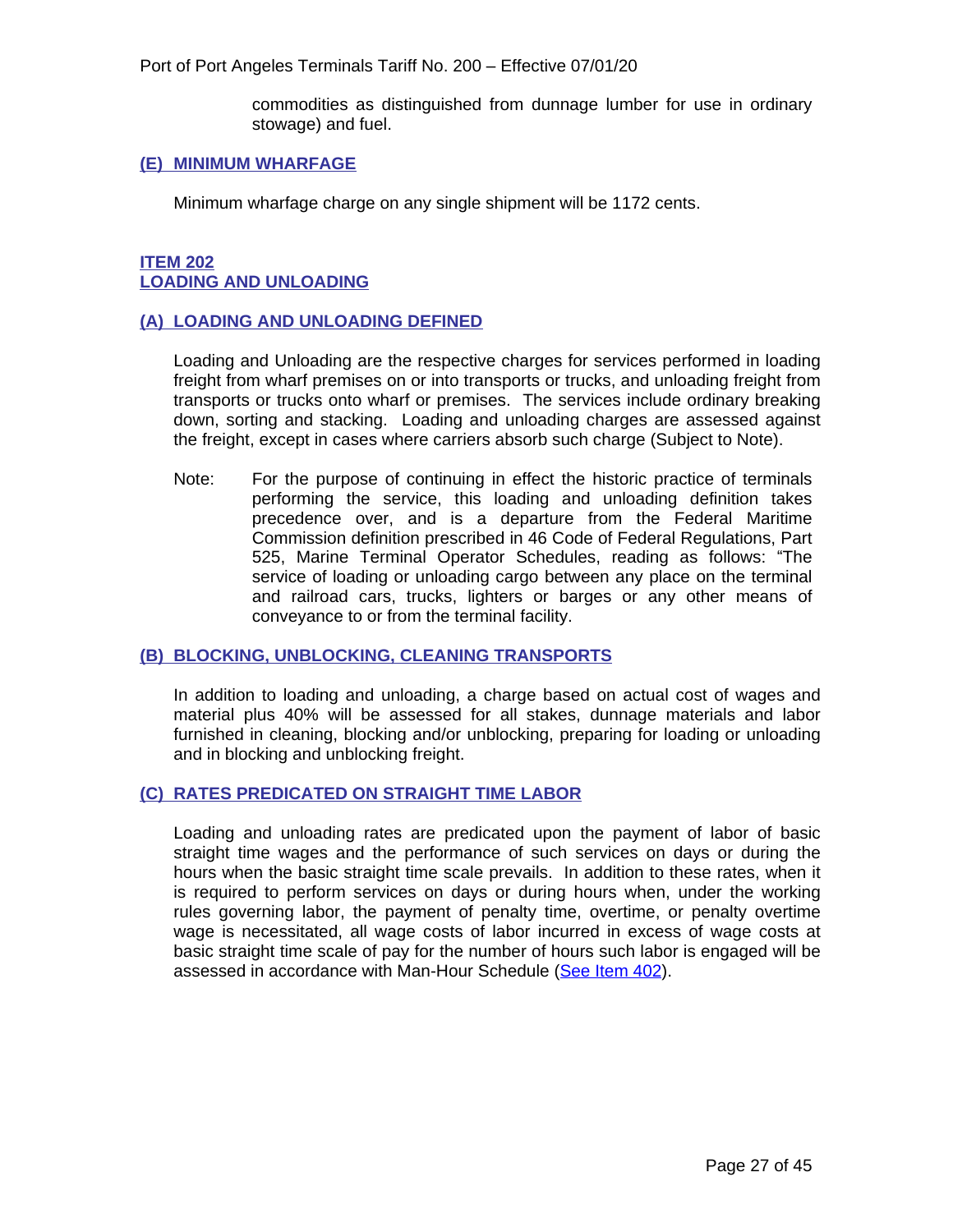#### **(D) EXCEPTION-APPLICATION OF MAN-HOUR RATES ON LOADING AND UNLOADING**

When the service of loading and unloading of freight in containers or units of such unusual bulk, size, shape, or weight as to preclude performing services at specified or NOS rates named, or when such services are delayed because of sorting, special checking, tallying, inspection, weighing, conditions of freight or other conditions or causes not ordinarily incidental to the services, the Port of Port Angeles reserves the right to apply Man-Hour rates as named in this tariff on such services after notice has been made to shipper, consignee and/or carrier involved.

#### <span id="page-27-0"></span>**(E) MINIMUM CHARGE FOR LOADING AND UNLOADING**

Minimum charge for loading and unloading will be 1172 cents.

#### <span id="page-27-2"></span>**ITEM 203 HANDLING**

#### <span id="page-27-3"></span><span id="page-27-1"></span>**(A) HANDLING DEFINED (Subject to Note)**

Handling is the charge assessed for moving freight from the end of ship's tackle on the wharf to first place of rest on the wharf, or from first place of rest on the wharf to within reach of ship's tackle on the wharf. It includes ordinary sorting, breaking down, and stacking on wharf. Unless otherwise excepted, the Port of Port Angeles will perform the service of handling.

Note: For the purpose of continuing in effect the historic practice of terminals performing the service, this handling definition takes precedence over, and is a departure from the Federal Maritime Commission definition prescribed in 46 Code of Federal Regulations, Part 525, Marine Terminal Operator Schedules, reading as follows: "The service of physically moving cargo between point of rest and any place on the terminal facility, other than the end of ship's tackle.

#### <span id="page-27-4"></span>**(B) RATES PREDICATED ON STRAIGHT TIME LABOR**

Handling rates are predicated upon the payment to labor of basic straight time wages and the performance of such services on days during hours when the basic straight time scale prevails. In addition to these rates, when it is required to perform services on days or during hours when, under the working rules governing labor, the payment of penalty time, overtime, or penalty overtime wage is necessitated, all wage costs of labor incurred in excess of wage costs at basic straight time scale of pay for the number of hours such labor is engaged will be assessed against the vessel, its owner, agent or operator, in accordance with applicable rate shown in Man-Hour Schedule, **Item 402** of this tariff.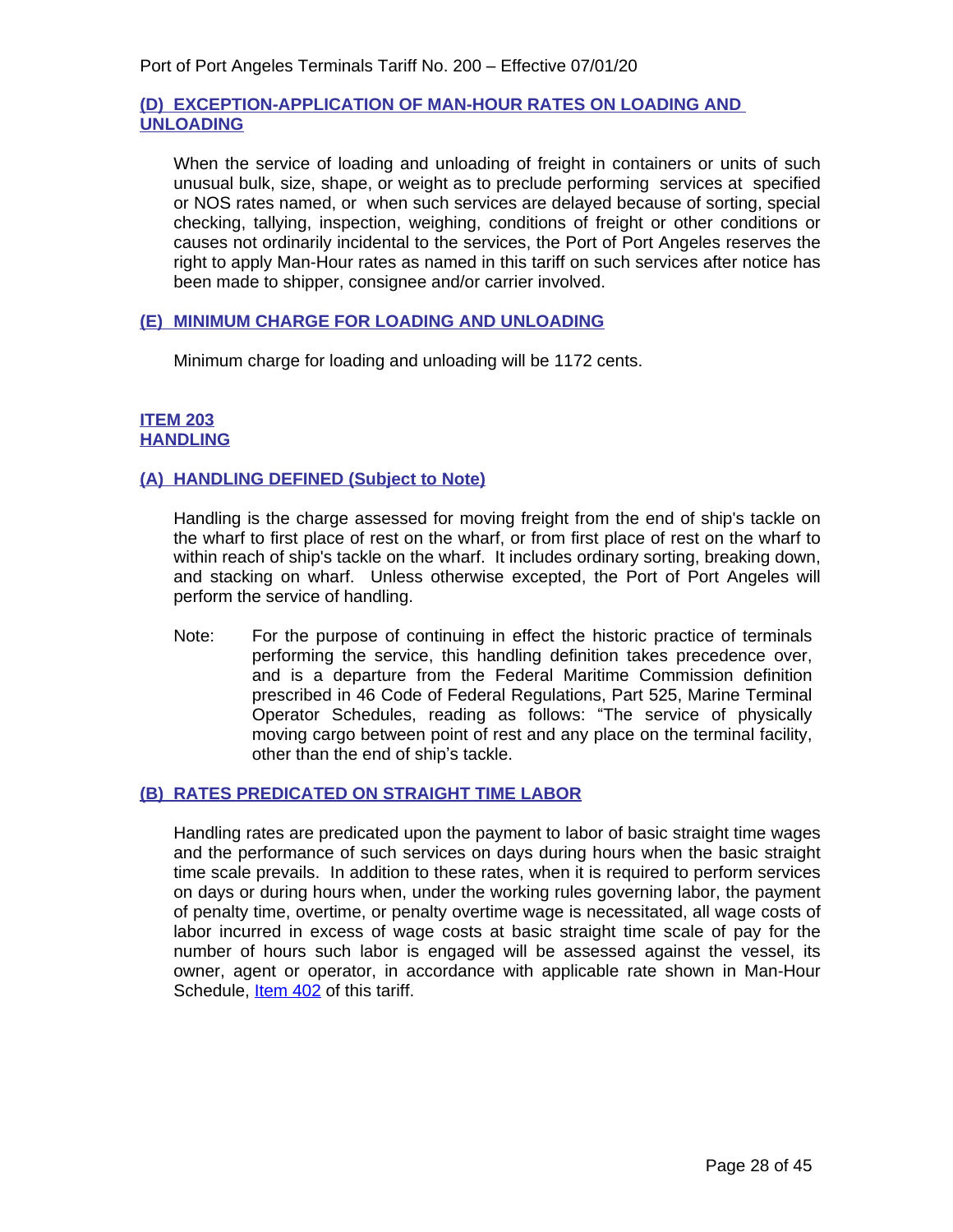#### <span id="page-28-0"></span>**(C) DIRECT TRANSFER – BETWEEN TRANSPORTS AND VESSELS**

By Direct Transfer is meant the handling, loading or unloading of freight direct between transports, rafts, barges, trucks and vessel by ship's gear or by mechanical equipment. Unless otherwise specified, freight so handled shall not be subject to assessment of handling, loading or unloading, but (except for such charges as may be requested in checking, cleaning, dunnaging or blocking) shall be subject to assessments of wharfage only. The Port of Port Angeles will not be responsible for overloading or improper loading nor for the freight condition on outturn of freight when loaded by direct transfer.

#### **(D) EXCEPTION-APPLICATION OF MAN-HOUR RATES ON HANDLING**

When the services of handling of freight in containers or units of such unusual bulk, size or weight as to preclude performing services at a specified or N.O.S. rates named, or when such services are delayed on account of sorting, special checking, tallying, inspection, weighing, condition of freight or other conditions or causes not ordinarily incidental to the services the Port of Port Angeles reserves the right to apply applicable Man-Hour rates, as named in this tariff, on such services.

#### <span id="page-28-1"></span>**(E) MINIMUM CHARGE FOR HANDLING**

Minimum charge for handling will be 1172 cents.

#### <span id="page-28-3"></span>**ITEM 204 WHARF DEMURRAGE**

#### <span id="page-28-4"></span><span id="page-28-2"></span>**(A) WHARF DEMURRAGE DEFINED**

Wharf Demurrage means a charge assessed against cargo remaining in or on terminal facilities after the expiration of free time, unless arrangements have been made for storage. Free time is defined in [Item 206.](#page-29-2)

#### <span id="page-28-5"></span>**(B) COMPUTING WHARF DEMURRAGE**

In computing either wharf demurrage or storage on freight delivered to a vessel, the day or days vessel is loading will not be considered demurrage for storage days. On freight delivered to transports, trucks or drays, the day freight is loaded or delivered will be considered a Demurrage or storage day.

#### <span id="page-28-6"></span>**(C) MINIMUM WHARF DEMURRAGE**

<span id="page-28-7"></span>Minimum wharf demurrage charge will be 1270 cents.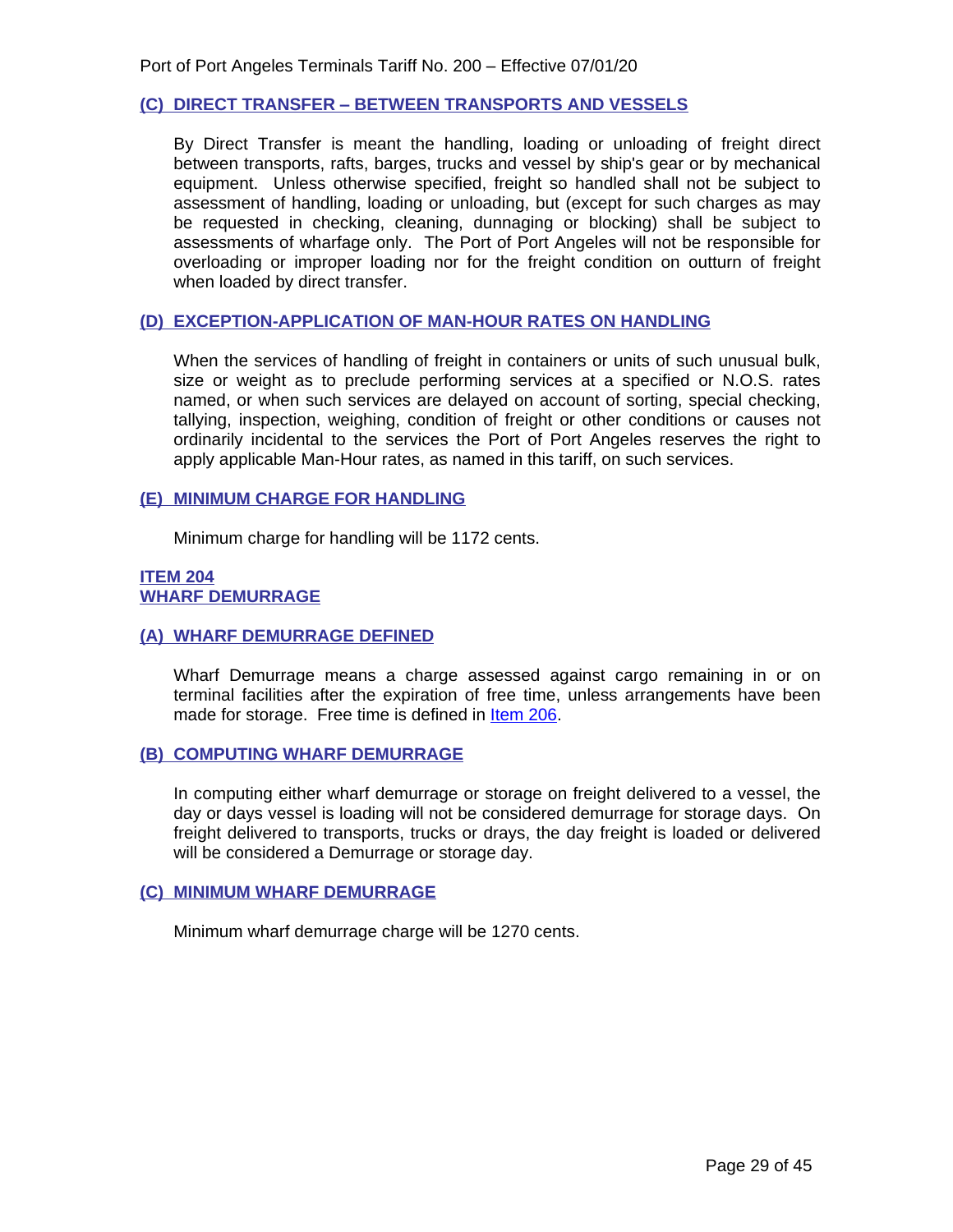#### **ITEM 205 WHARF DEMURRAGE RATES**

<span id="page-29-0"></span>Except as otherwise provided (see notes below), after expiration of Free Time, as defined in [Item 206,](#page-29-2) Wharf Demurrage will be assessed at the following rates:

Per Day – per 1000 Kilograms or per cubic meter as freighted on manifest (see Note 1)

|                            | First 5 Days | After 5 Days |
|----------------------------|--------------|--------------|
| All Freight NOS - Inbound  | 12 cents     | 18 cents     |
| All Freight NOS - Outbound | 12 cents     | 18 cents     |

- Note 1: Weight of Measure Used in Computing Wharf Demurrage When a manifest lists freight both by weight and measure, Wharf Demurrage will be assessed on whichever produces the greater revenue.
- Note 2: Wharf Demurrage on Lumber and Logs NOS Free time will be allowed but not to exceed 20 days when received or unloaded in or on open area and free time of not to exceed 10 days in covered areas. Wharf Demurrage after the expiration of respective stated free times will be assessed at the rate of 2 cents per M. Ft. B.M. per day in or on open areas and at the rate of 4 cents per M. Ft. B.M. in covered areas.
- Note 3: Wharf Demurrage on Vehicles An exception to the general provisions of **[Item 206](#page-29-2)**, (Free Time) all vehicles in Local, Coastwise and Intercoastal Traffic are allowed but 72 hours free time. Wharf Demurrage after expiration of said Free Time will be assessed at the following rates:

| Boxed or Crated     | 64 cents per day, each  |
|---------------------|-------------------------|
| Not Boxed or Crated | 127 cents per day, each |

#### <span id="page-29-2"></span>**ITEM 206 FREE TIME**

#### <span id="page-29-3"></span><span id="page-29-1"></span>**(A) FREE TIME DEFINED**

Free time means the period specified in the terminal schedule during which cargo may occupy space assigned to it on terminal property, including off-dock facilities, free of wharf demurrage or terminal storage charges immediately prior to the loading or subsequent to the discharge of such cargo on or off the vessel.

#### <span id="page-29-4"></span>**(B) COMPUTING FREE TIME EXCLUSIONS**

Except where limited under individual items not to exceed a specified number of days, free time is exclusive of Saturdays, Sundays and legal holidays and, unless otherwise specified, is computed from the first 7 a.m. occurring after freight is received or unloaded on wharf or wharf premises or, in case of freight from vessel, from the first 7 a.m. occurring after a vessel completes discharge.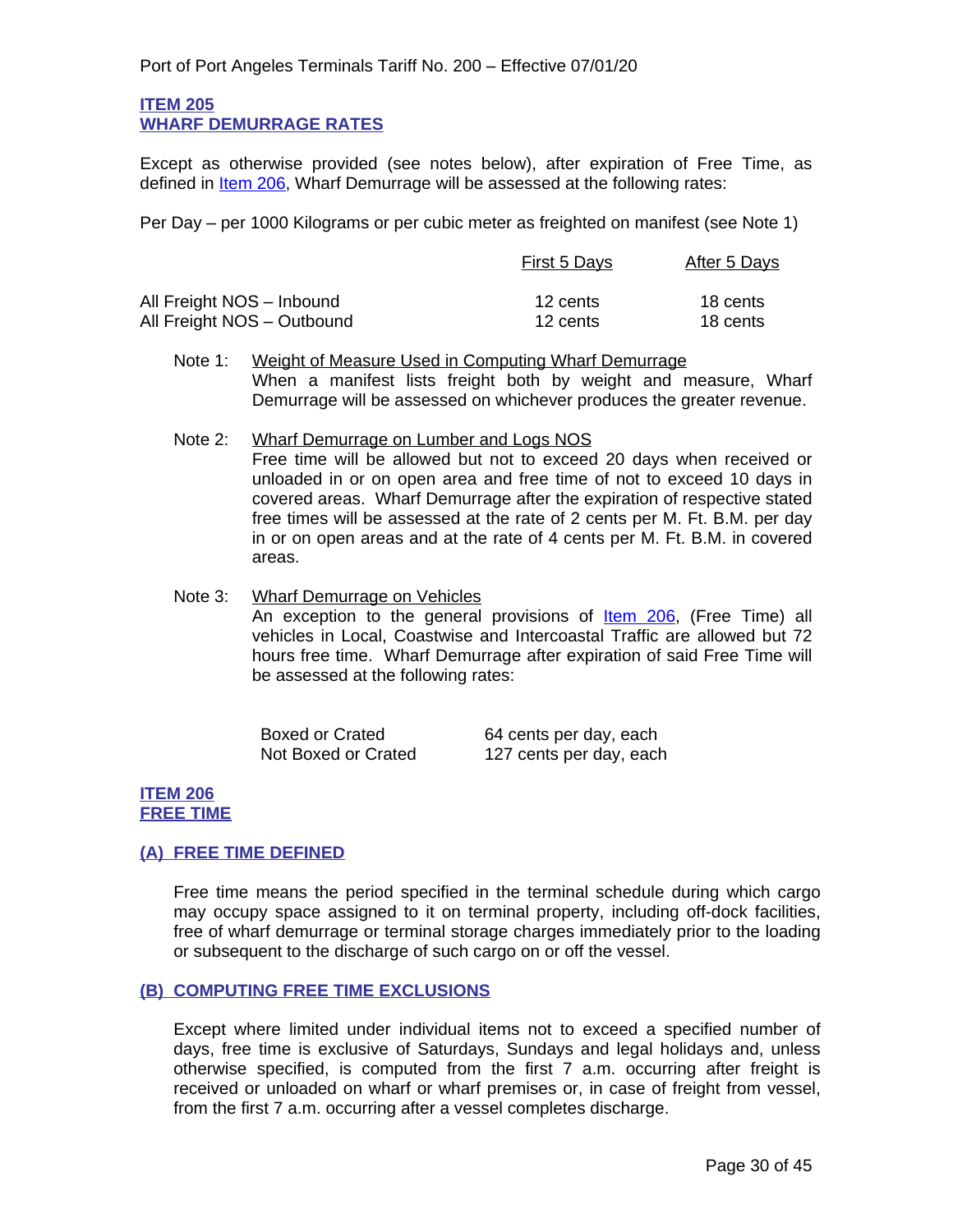#### <span id="page-30-0"></span>**(C) EXTENT OF FREE TIME BY TRAFFIC CLASSIFICATIONS**

Unless otherwise provided under individual items, Free Time will be allowed freight according to traffic classifications, as follows:

| <b>Free Time Allowed</b> |
|--------------------------|
|                          |
| Ten (10) days            |
| Ten (10) days            |
| Ten (10) days            |
| Ten (10) days            |
| Ten (10) days            |
| Ten (10) days            |
|                          |

#### <span id="page-30-1"></span>**(D) COMMODITIES ALLOWED NO FREE TIME**

- (1)Explosives, Inflammables, Hazardous Commodities
- (2)Salvaged Freight, Offensive Freight, when either are so designated

#### <span id="page-30-2"></span>**(E) ASSEMBLING TIME**

At option of Port of Port Angeles, assembling time up to 10 days beyond the regular Free Time allowance may be granted shippers for assembling lots of 200 Metric Tons or more for a particular vessel or shipment.

#### <span id="page-30-4"></span><span id="page-30-3"></span>**ITEM 209 WHARFAGE AND HANDLING RATES**

Rates in this section apply on traffic moving in Alaskan, Coastwise, Foreign, Intercoastal and Offshore Trade Routes, (see  $Item 114$ ). Rates in this section also apply on traffic</u> moving to or from the State of Alaska for account of the U. S. Government when unloaded from or loaded to transports at Port of Port Angeles.

Except as otherwise provided, rates apply to 1,000 Kilograms or per cubic meters as manifested by vessel for revenue purposes. When no specific commodity rate is named in this tariff, freight manifested by vessel on a per package basis will be assessed applicable NOS rate of 1,000 Kilograms or cubic meter whichever creates greater revenue. Subject to the following limitations:

- Note 1: Wharfage charge not to exceed four times the rate named per 1,000 Kilograms.
- Note 2: When charges for truck loading or unloading and handling are assessed per cubic meter, the charge will not exceed double the rate per 1,000 Kilograms.

#### **ITEM 210 ENVIROMENTAL STORMWATER FACILITY CHARGE**

A charge for the collection and treatment of stormwater impacted by in transit cargoes (including debris collection and disposal) assessed against all bulk and break bulk cargoes, the following rates will apply:

- A. Logs: 66 Cents/MBF
- B. Bulk & Break-Bulk: 10 Cents/1000 Kilograms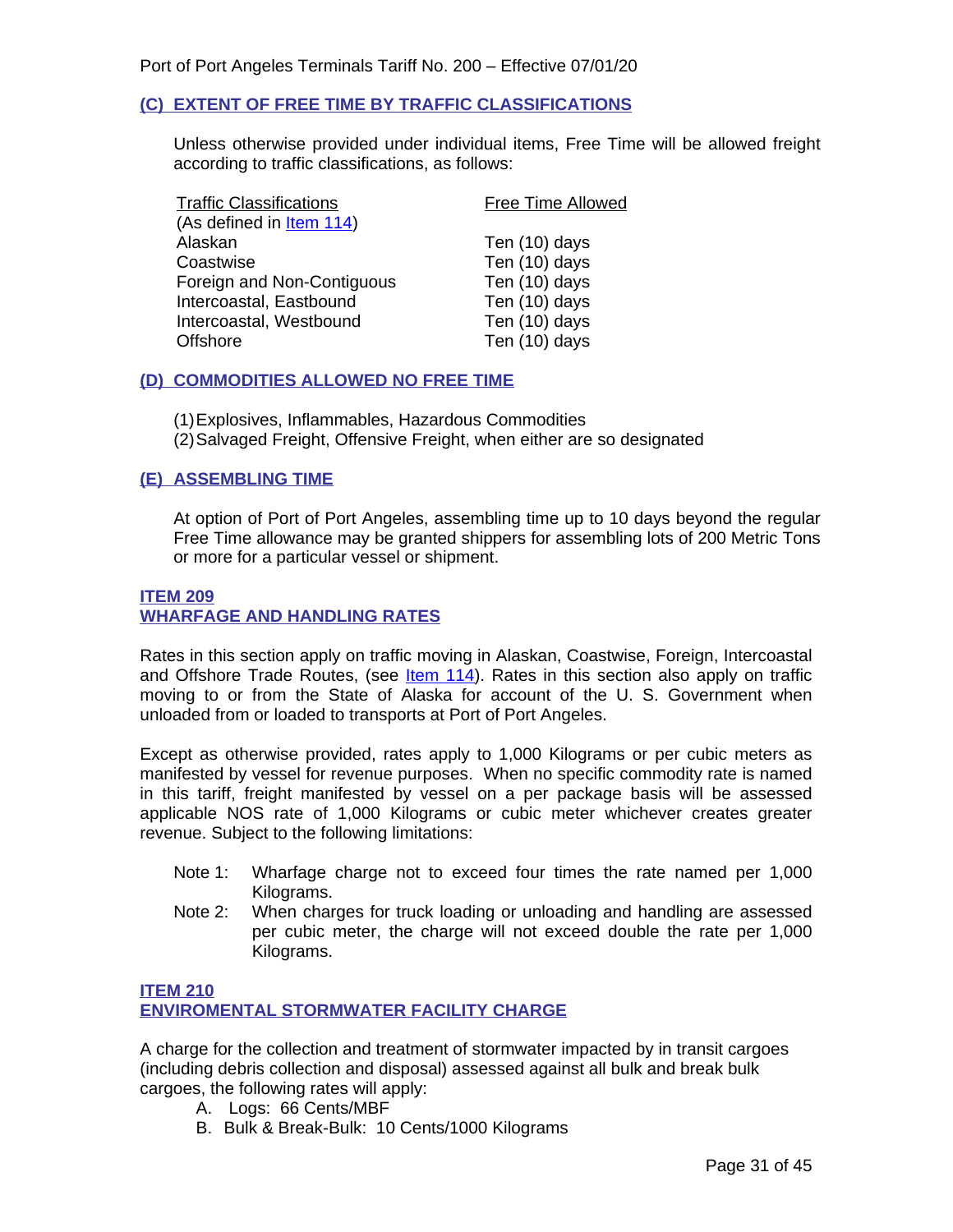<span id="page-31-15"></span><span id="page-31-14"></span><span id="page-31-13"></span><span id="page-31-12"></span><span id="page-31-11"></span><span id="page-31-10"></span><span id="page-31-9"></span><span id="page-31-8"></span><span id="page-31-7"></span><span id="page-31-6"></span><span id="page-31-5"></span><span id="page-31-4"></span><span id="page-31-3"></span><span id="page-31-2"></span><span id="page-31-1"></span><span id="page-31-0"></span>

|                 | <b>COMMODITY</b>                                                                                                                                                   | WHARFAGE                 | <b>HANDLING</b>             |
|-----------------|--------------------------------------------------------------------------------------------------------------------------------------------------------------------|--------------------------|-----------------------------|
|                 | Except as otherwise provided, rates<br>are in cents per 1,000 Kilogram or per<br>cubic meter as manifested by vessel<br>for revenue purposes.                      |                          |                             |
|                 | <b>ITEM 210 ALL FREIGHT, NOS</b>                                                                                                                                   |                          |                             |
|                 |                                                                                                                                                                    | 1166<br>924              | 4549                        |
| <b>ITEM 216</b> | <b>BARK, VIZ:</b><br>Cascara or Cassia, Cassia Quilla,<br>Cinnamon or Chinchome in bags or<br>bales, per 1000 Kilograms                                            | 1682                     | 9025                        |
| <b>ITEM 230</b> | <b>EXPLOSIVE, INFLAMMABLES, VIZ:</b><br>In containers, Benzine, Distillate,<br>Gasoline, Napths, Turpentine, Thinner,<br>Solvents, Lighter Fluid, Liquid Petroleum | 1457                     | 4549                        |
| <b>ITEM 235</b> | <u>FISH AND SEAFOODS, VIZ:</u><br>Crabs - Fresh per dozen                                                                                                          | 45<br>1736               | Apply <b>Item 402</b>       |
| <b>ITEM 240</b> | <u>LOGS, BOLTS, CANTS, PEELERS,</u><br><b>SOFTWOOD</b><br>Per 1,000 Ft. BM Scribner                                                                                | 1172                     | Apply <b>Item 402</b>       |
| <b>ITEM 242</b> | <b>WOOD CHIPS, SAWDUST AND WOOD</b><br><b>BIOMASS (GREEN)</b>                                                                                                      | 115                      | Apply <b>Item 402</b>       |
| <b>ITEM 245</b> | <b>LUMBER, SOFTWOOD, ROUGH OR</b><br><b>SURFACED NOS</b><br>Per 1,000 Ft. BM Scribner<br>Lath in Bundles per 1,000                                                 | 556<br>104               | Apply ltem 402              |
| <b>ITEM 250</b> | <b>METAL, SCRAPS, NOS</b><br>In Bales or Containers<br>Scrap Heavy Iron or Steel Plates, in<br>Scrap Rails, Car Wheels or Axles, in                                | 743<br>743<br>743<br>743 | 4102<br>806<br>3282<br>3282 |
| <b>ITEM 255</b> | <b>OIL, IN CONTAINERS, VIZ:</b><br>Fuel Oil, Stove Oil, Diesel Oil, Kerosene.                                                                                      | 1028                     | 4549                        |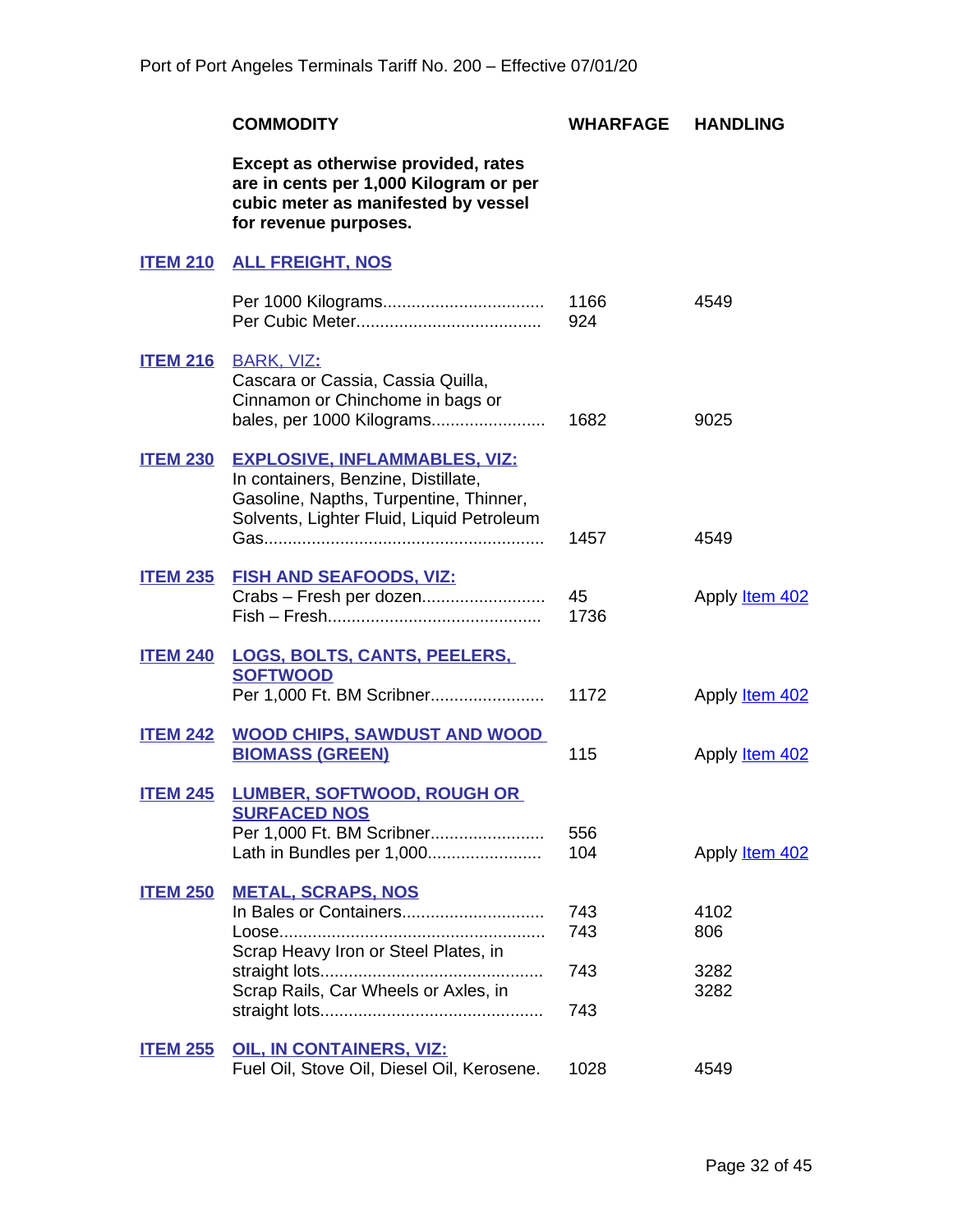#### **COMMODITY WHARFAGE HANDLING**

**Except as otherwise provided, rates are in cents per 1,000 Kilogram or per cubic meter as manifested by vessel for revenue purposes.**

#### <span id="page-32-1"></span><span id="page-32-0"></span>**ITEM 266 LIGHTWEIGHT PAPER PRODUCTS OR ARTICLES OR LIGHTWEIGHT PAPER, PAPERBOARD, OR CELLULOSE, VIZ:**

|                 | Bottles, Boxes, Cans, Cartons, Buckets,                                                                                   | 1687        | 5084                  |
|-----------------|---------------------------------------------------------------------------------------------------------------------------|-------------|-----------------------|
|                 | Paperboard, Boxboard, Kraftboard,<br>Cardboard, Strawboard, Chipboard,<br>Fibreboard, Wastepaperboard,<br>Woodpulpboard   |             |                       |
|                 | In bundles, packages, or rolls,                                                                                           |             |                       |
|                 |                                                                                                                           | 1606<br>842 | 5362<br>3905          |
|                 | Paperboard and Paper Products or<br>Articles, Viz:                                                                        |             |                       |
|                 | Paperboard, Fibreboard, viz:                                                                                              |             |                       |
|                 | Boxes or Cartons, K.D. Flat or folded flat.                                                                               | 1117        | 3905                  |
|                 |                                                                                                                           | 1117        | 3905                  |
|                 |                                                                                                                           | 1117        | 3667                  |
| <b>ITEM 270</b> | <b>PILING, POLES, POSTS</b>                                                                                               |             |                       |
|                 | Per 1,000 BM Ft. Brereton                                                                                                 | 934         | Apply <b>Item 402</b> |
| <b>ITEM 275</b> | <b>PLYWOOD</b><br>Veneered and Wood Hardboard<br>Applies only when service can be<br>performed with mechanical equipment. | 979         | 3213                  |
|                 |                                                                                                                           | 979         | 2649                  |
| <b>ITEM 280</b> | <b>PULP, PAPER OR WOOD</b>                                                                                                |             |                       |
|                 | Except wet laps, tailings or screenings                                                                                   | 426         | 1905                  |
| <b>ITEM 285</b> | <b>SHINGLES, WOOD,</b><br>Not exceeding 18' in length and Shakes,                                                         |             |                       |
|                 | Over 18' in length and Shakes, in bundles                                                                                 | 32          | 84                    |
|                 |                                                                                                                           | 34          | 124                   |

<span id="page-32-9"></span><span id="page-32-8"></span><span id="page-32-7"></span><span id="page-32-6"></span><span id="page-32-5"></span><span id="page-32-4"></span><span id="page-32-3"></span><span id="page-32-2"></span>End of section, return to General Index.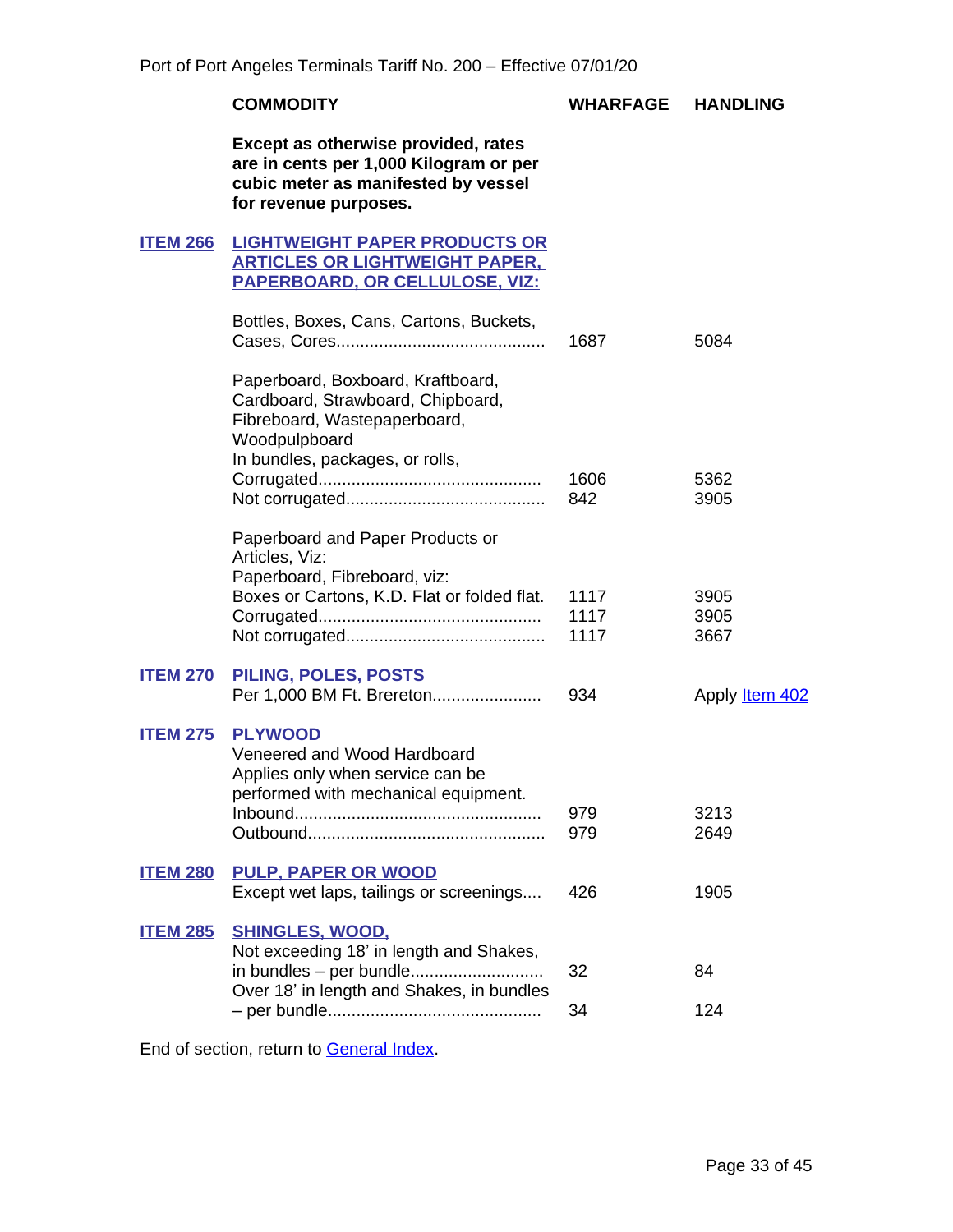#### <span id="page-33-0"></span>**SECTION THREE – MISCELLANEOUS CHARGES**

#### <span id="page-33-2"></span><span id="page-33-1"></span>**ITEM 301 DOCKAGE RULES**

 $\pm$ 

#### <span id="page-33-3"></span>**(A) DOCKAGE DEFINED**

Dockage means the charge assessed against a vessel for berthing at a wharf, pier bulkhead structure, or bank or for mooring to a vessel so berthed.

#### <span id="page-33-4"></span>**(B) DOCKAGE PERIOD - HOW CALCULATED**

The period of time which dockage will be assessed shall commence when the vessel is made fast to a wharf, or when a vessel is made fast to a vessel so berthed, or when a vessel comes within or moors within a slip; and shall continue until such vessel is completely free from and has vacated such berth or slip.

#### <span id="page-33-5"></span>**(C) BASIS FOR COMPUTING CHARGES**

Dockage charges will be based upon the overall length of the vessel as published in the most current edition of Lloyd's Register of Shipping at the time the vessel is berthed. Should length figures not be available from the sources, the Port may accept information from the vessel's official papers or measure the vessel.

#### <span id="page-33-6"></span>**(D) CONTROL OF VESSELS NOT LOADING OR DISCHARGING**

Vessels not engaged in loading or unloading cargo will be docked at a wharf, pier, or seawall structure, or moored to a vessel so docked, or permitted within a slip at the discretion of the Port of Port Angeles and then only with the expressed understanding that vessels shall move their position from such a place at the discretion of the Port of Port Angeles when the wharf, pier or seawall structure, or slip is required for a vessel to load or discharge cargo. Any vessel upon notice to move which refuses or fails to move may be shifted by tug or otherwise by wharf agent and any expenses, damages to vessel or other vessels, or wharf, pier or seawall structure during such removal shall be charged to the vessel so moved.

#### <span id="page-33-7"></span>**(E) VESSELS ON LAY STATUS**

At the Port of Port Angeles' discretion, vessels may be placed on lay status, which may include vessels waiting to discharge and/or load cargo. These vessels may be permitted to moor at a vacant berth, when such berth is available. Charges for vessels on lay status shall be 25% of the applicable dockage rates published in this tariff per 24 hour period or portion thereof.

At the Port of Port Angeles's discretion, vessels not actively working, not undergoing repairs, alterations or cleaning, requesting extended lay status of (10) ten consecutive days or more may be granted a special lay status at an idle berth when such berths are available. Such vessels will be charged at a rate of \$1.91 per foot in length overall (LOA) per 24 hour period or portion thereof.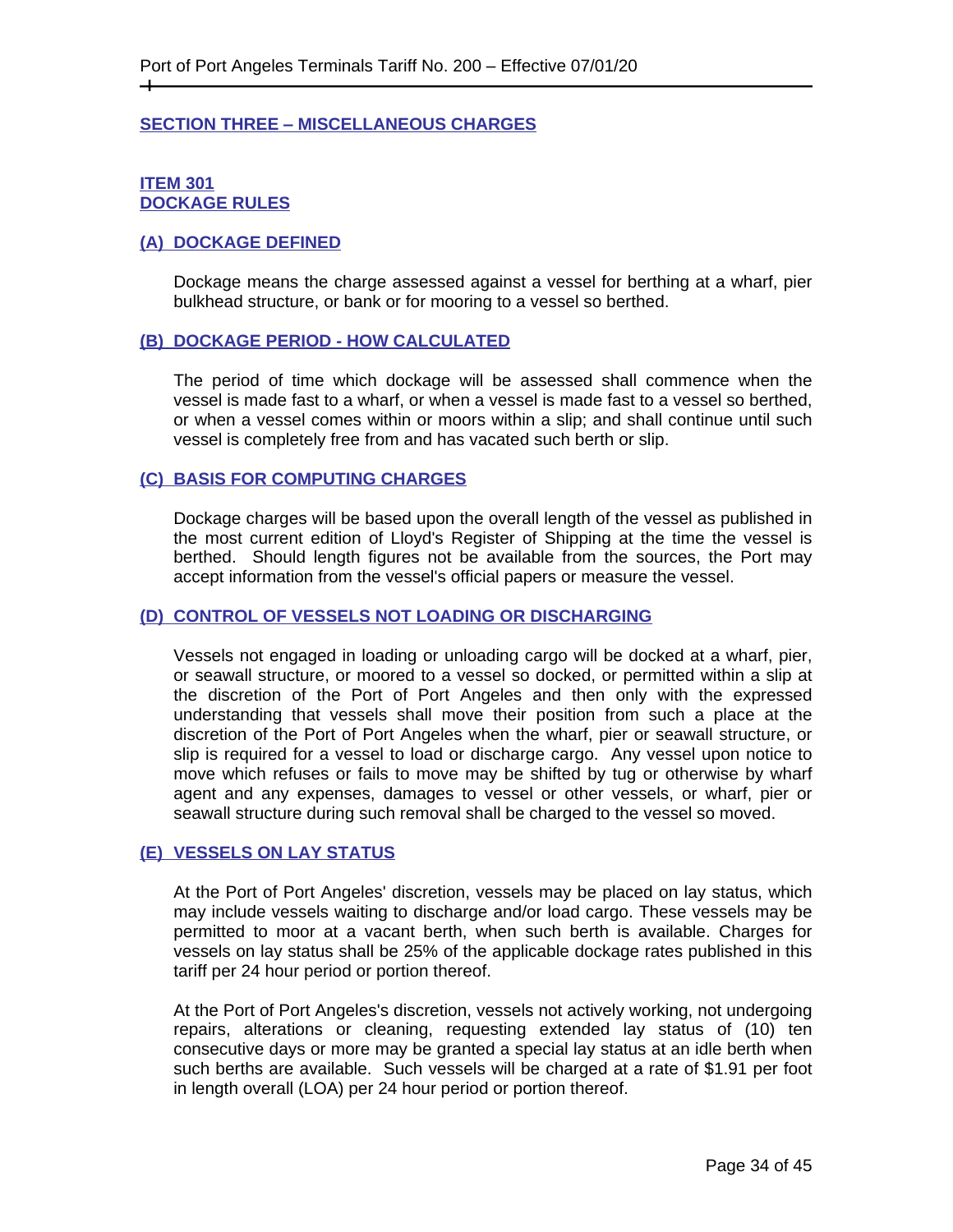#### <span id="page-34-0"></span>**(F) VESSELS MAKING REPAIR OR ALTERATIONS**

Vessels at berth over 375 feet in length overall (LOA), making alterations or repairs, shall pay dockage of \$4.10 per foot in length overall (LOA) per day. After the first 24 hours at berth, vessels will be charged at one-half (½) the applicable rate per 12 hour period or portion thereof.

Vessels and barges at berth 375 feet in length overall (LOA) or less, making alterations or repairs, shall pay dockage of a minimum of \$200.00 per day or \$2.05 per foot in length overall (LOA) per day, whichever is greater.

#### <span id="page-34-1"></span>**(G) FREE DOCKAGE**

<span id="page-34-2"></span>Dockage charges will not be assessed against the following vessels not actively working, not undergoing repairs, alterations, or cleaning: Combat, combat auxiliary or training vessels of the United States of America.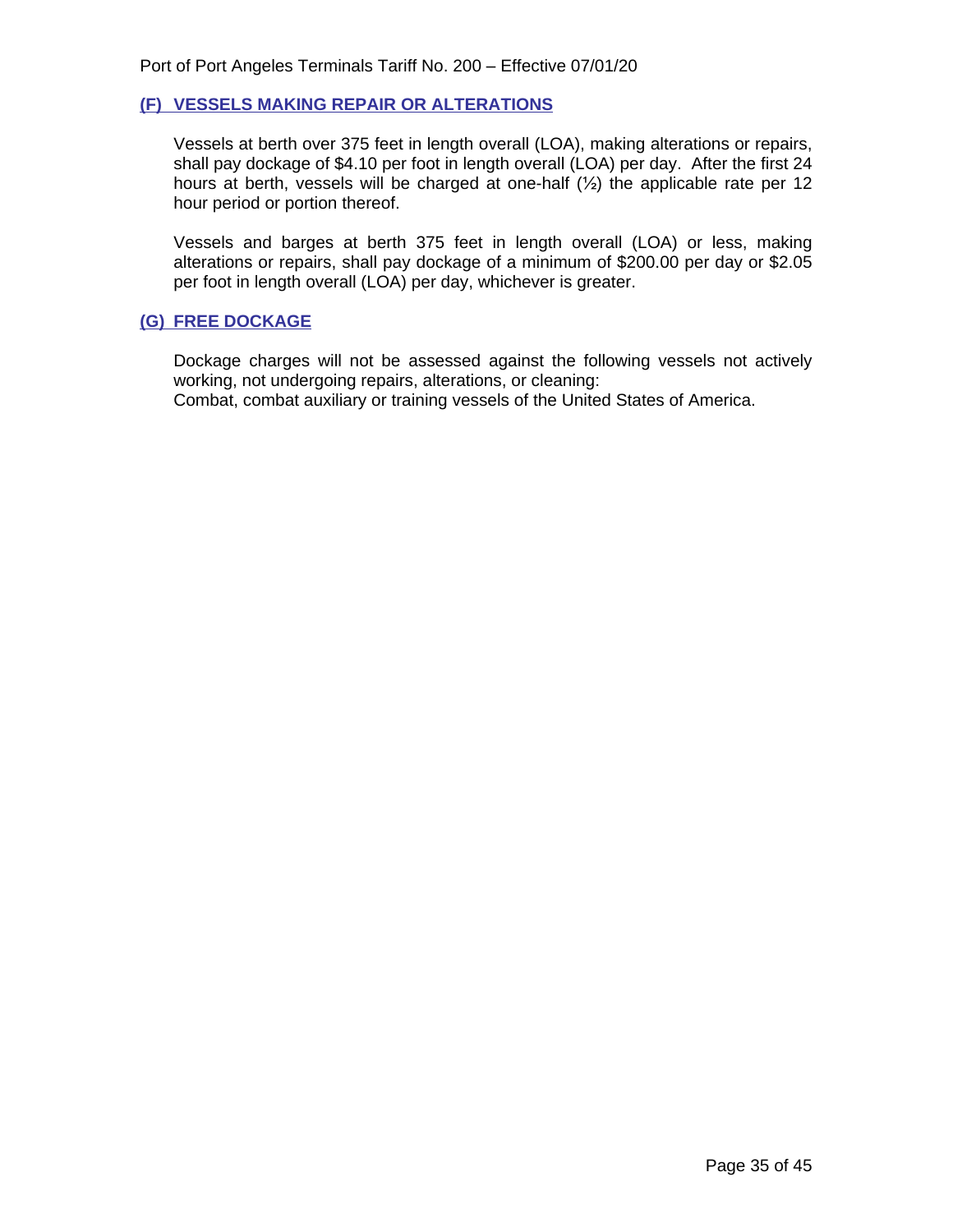#### **ITEM 302 DOCKAGE AND BARGE MOORING RATES**

#### <span id="page-35-1"></span><span id="page-35-0"></span>**(A) DOCKAGE RATES**

Dockage charges will be assessed on the length-over-all of the vessel. Length-overall shall be construed to mean the linear distance, expressed in feet (meters), from the most forward point on the stem of the vessel to the after-most part of the stern of the vessel, measured parallel to the baseline of the vessel.

For dockage billing purposes, length-over-all of the vessel as published in "Lloyd's Register of Shipping" will be used. If no such figure appears in "Lloyd's Register", the Port reserves the right to: (a) obtain the length-over-all from the vessels register, or (b) measure the vessel.

Dockage rates will be assessed as follows unless otherwise specified in this tariff. Rates in dollars per 24-hour period or portion thereof.

|      | Length-over-all |        | Length-over-all | Charge per 24-hour Day     |
|------|-----------------|--------|-----------------|----------------------------|
|      | In Feet         |        | In Meters       | <b>Or Fraction Thereof</b> |
| Over | But not over    | Over   | But not over    |                            |
| 0    | 100             | 0      | 30.48           | \$273                      |
| 100  | 150             | 30.48  | 45.72           | \$380                      |
| 150  | 200             | 45.72  | 60.96           | \$513                      |
| 200  | 300             | 60.96  | 91.44           | \$1,225                    |
| 300  | 350             | 91.44  | 106.68          | \$1,752                    |
| 350  | 375             | 106.68 | 114.30          | \$2,175                    |
| 375  | 400             | 114.30 | 121.92          | \$2,398                    |
| 400  | 425             | 121.92 | 129.54          | \$2,659                    |
| 425  | 450             | 129.54 | 137.16          | \$2,945                    |
| 450  | 475             | 137.16 | 144.78          | \$3,177                    |
| 475  | 500             | 144.78 | 152.40          | \$3,485                    |
| 500  | 525             | 152.40 | 160.02          | \$3,958                    |
| 525  | 550             | 160.02 | 167.64          | \$4,255                    |
| 550  | 575             | 167.64 | 175.26          | \$4,617                    |
| 575  | 600             | 175.26 | 182.88          | \$5,131                    |
| 600  | 625             | 182.88 | 190.50          | \$5,847                    |
| 625  | 650             | 190.50 | 198.12          | \$6,800                    |
| 650  | 675             | 198.12 | 205.74          | \$7,739                    |
| 675  | 700             | 205.74 | 213.36          | \$8,732                    |
| 700  | 725             | 213.36 | 220.98          | \$10,517                   |
| 725  | 750             | 220.98 | 228.60          | \$11,576                   |
| 750  | 775             | 228.60 | 236.22          | \$13,135                   |
| 775  | 800             | 236.22 | 243.84          | \$14,748                   |
| 800  | 850             | 243.84 | 259.08          | \$16,936                   |
| 850  | 900             | 259.08 | 274.32          | \$19,273                   |
| 900  |                 | 274.32 |                 | (1)                        |

(1) Dockage charges for vessels over 900 ft. (274.32 Meters) in overall length shall be \$26.05 per day for each foot of overall length (or fraction thereof) in excess of 900 feet (274.32 Meters), in addition to the above rate of \$19,273. Dockage rates are charged per 24 hour period.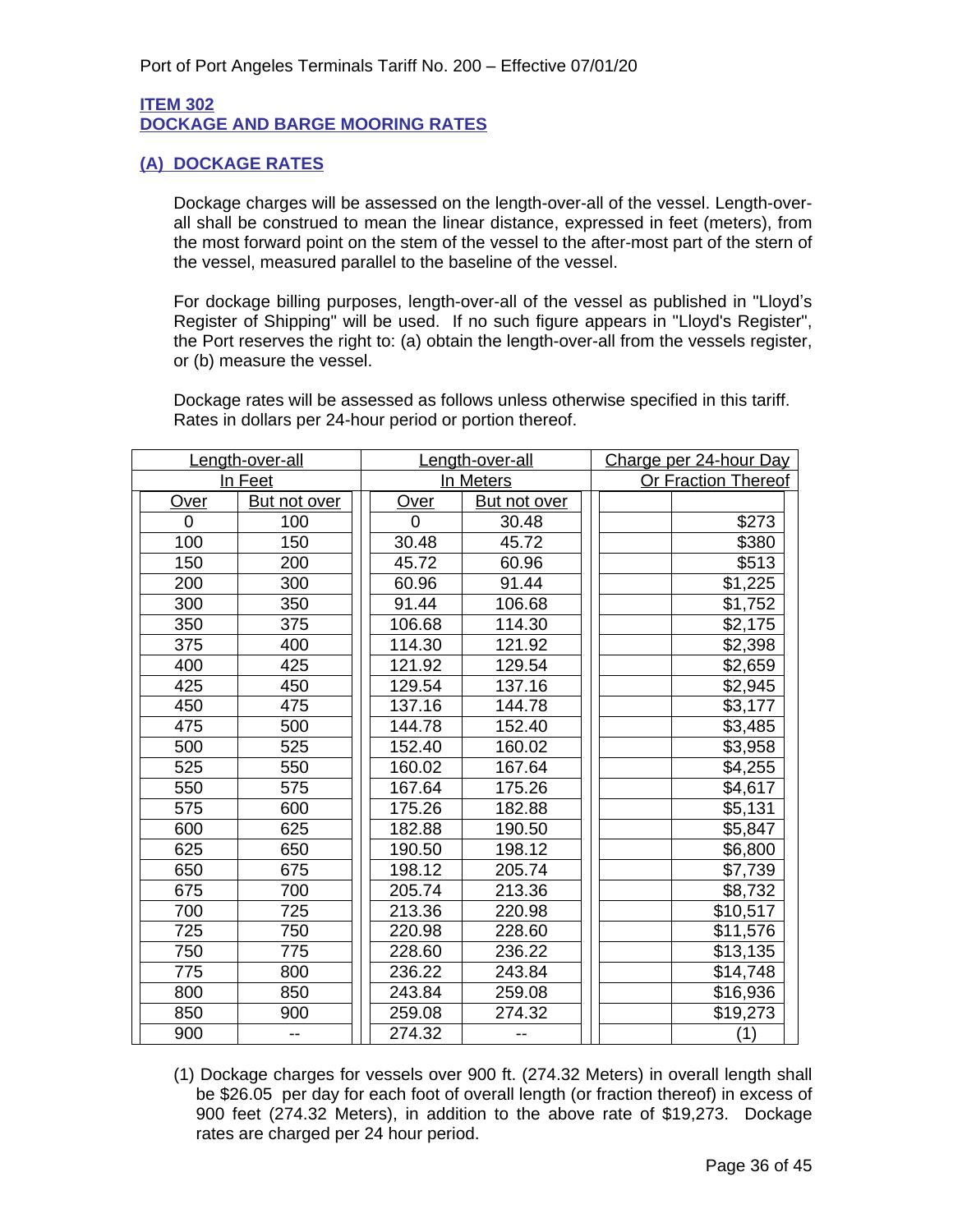#### <span id="page-36-0"></span>**(B) BARGE MOORING RATES**

Dockage charges will be assessed all barges on overall length at the same rate as published for vessel dockage except when actually tied along side a vessel and engaged in loading operations.

#### <span id="page-36-2"></span>**ITEM 303 SERVICE AND FACILITIES CHARGE DEFINED**

<span id="page-36-1"></span>Service and Facilities Charge is the charge assessed against ocean vessels, their owners, agents or operators (See *Item 107)*, which load or discharge cargo at the terminals for the use of terminal working area in the receipt and delivery of cargo to and from vessel and for the services in connection with the receipt, delivery, checking, care, custody, and control of cargo required in the transfer of cargo (Subject to Note 1):

- A. From vessel to consignees, their agents or connecting carrier, or;
- B. From shippers, their agents or connecting carriers, to vessels.

The foregoing does not include any services or facilities the charge for which is included in wharfage, dockage, wharf demurrage, wharf storage or other individual charges. No person other than the terminal shall be permitted to perform the services covered by this definition.

Note 1: Service and Facilities charge does not include any cargo handling, loading nor unloading operations, nor any labor other than that which is essential to performing the services.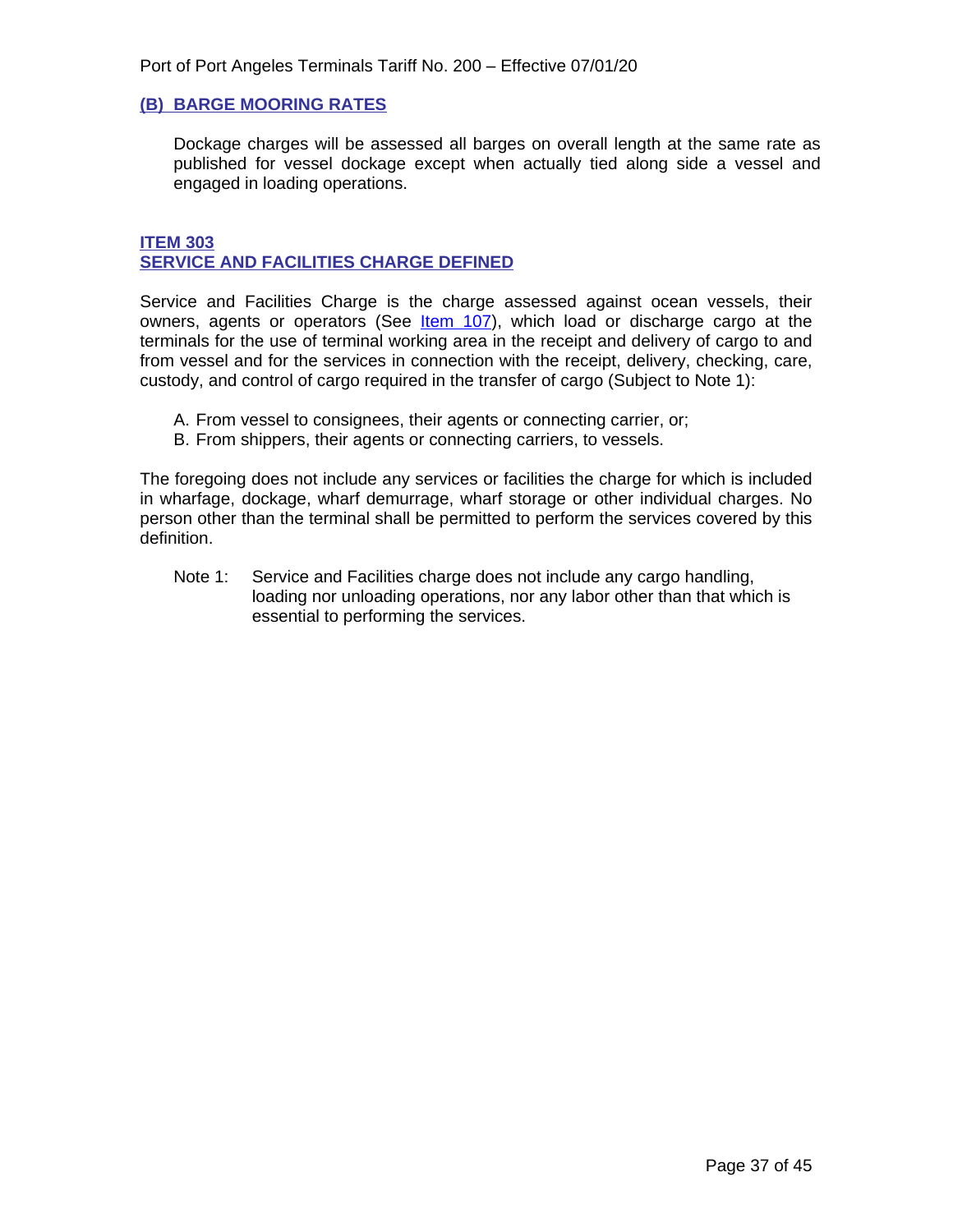## <span id="page-37-1"></span>**ITEM 304 SERVICE AND FACILITIES CHARGE**

<span id="page-37-4"></span><span id="page-37-3"></span><span id="page-37-2"></span><span id="page-37-0"></span>

| <b>COMMODITY</b>                                                                                                                                                                                           | <b>INBOUND</b>     | <b>OUTBOUND</b>    |
|------------------------------------------------------------------------------------------------------------------------------------------------------------------------------------------------------------|--------------------|--------------------|
| <b>Service and Facilities Charge rates as</b><br>shown herein beside classification of<br>freight moving trade routes specified<br>will be assessed in cents per each<br>1,000 Kilograms or 1,000 Ft. B.M. |                    |                    |
| <b>ALL FREIGHT, NOS</b><br><b>All Trade Routes</b><br>Rates are in cents per 1,000 Kilograms or 2173                                                                                                       |                    | 1333               |
| <b>PULP</b>                                                                                                                                                                                                | 844                | 716                |
| <b>LUMBER AND LUMBER PRODUCTS</b><br>Including plywood veneers, shake and<br>shingles (except Coastwise and                                                                                                | 1072<br>315<br>167 | 593<br>315<br>167  |
| <b>SOFTWOOD LOGS, PILING AND</b><br><b>POLES</b>                                                                                                                                                           | 2085<br>663<br>423 | 1058<br>646<br>424 |
| <b>MINIMUM SERVICE AND FACILITIES</b><br><b>CHARGE</b><br>Minimum Service and Facilities Charge<br>will be 1489 cents.                                                                                     |                    |                    |
| <b>WOODCHIPS, SAWDUST AND WOOD</b><br><b>BIOMASS (GREEN)</b>                                                                                                                                               | 65                 | 65                 |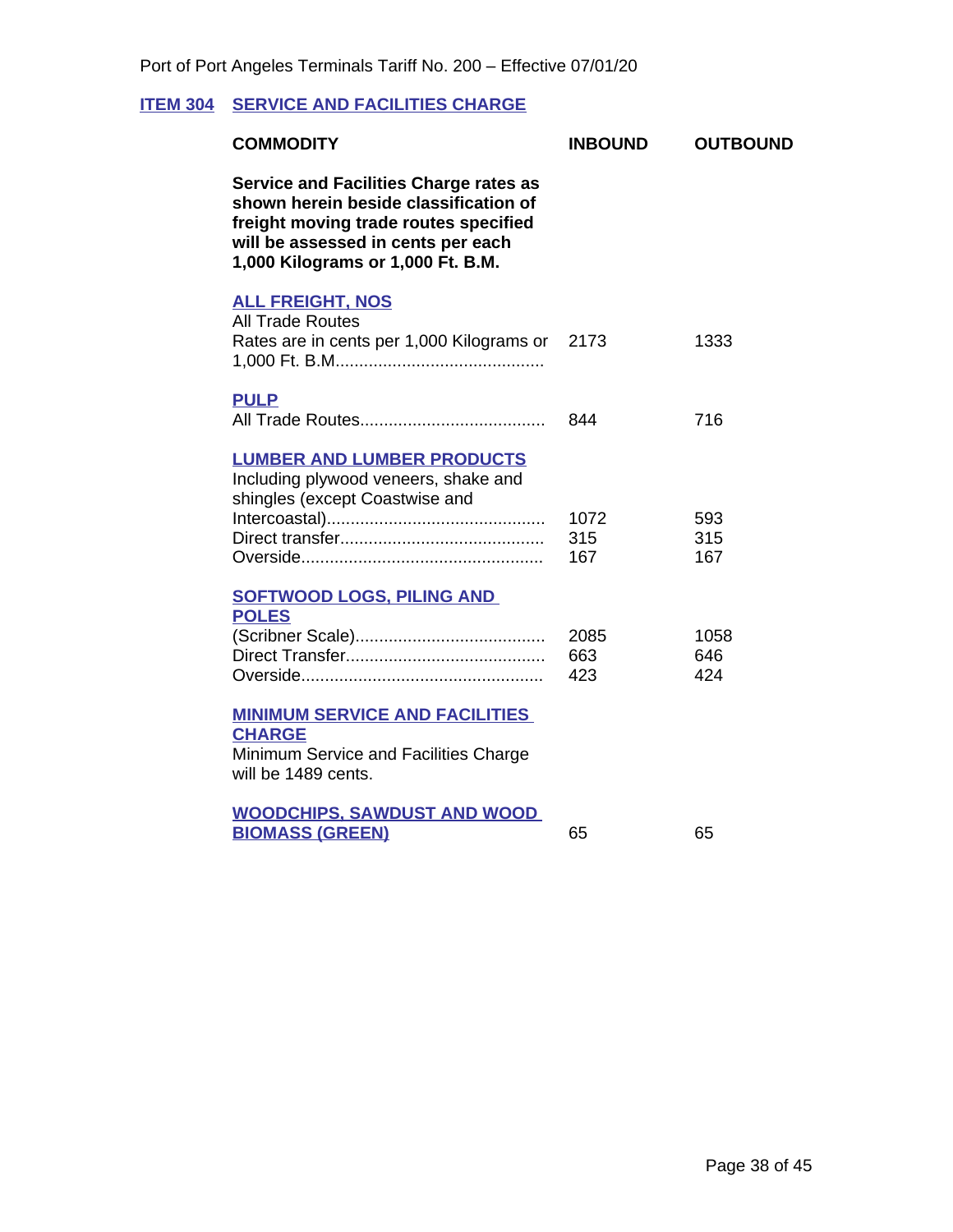#### <span id="page-38-1"></span>**ITEM 305 EQUIPMENT RENTAL**

#### <span id="page-38-0"></span>Rental of Equipment Conditional

Equipment listed below, when available, will be rented at the convenience of the Port of Port Angeles. The renter of such equipment shall be responsible for loss or damage to equipment and for personnel injuries in the operation thereof.

Except as otherwise provided, rates are in cents each and apply per hour or fraction thereof unless otherwise shown and do not include operators for mechanical equipment.

At the option of the Port of Port Angeles, operators and other labor required will be furnished at the applicable man-hour rate shown in [Item 402.](#page-43-1)

When equipment is furnished without operator, liability for loss or damage to property or persons shall rest with the renter as indicated in Item 103 of this tariff.

|                   | 3681 |
|-------------------|------|
|                   | 3681 |
|                   | 7679 |
| (Operators extra) |      |

#### <span id="page-38-3"></span>**ITEM 308 FRESH WATER FOR VESSELS**

<span id="page-38-2"></span>

|                                                                                                                            | \$112.00 |
|----------------------------------------------------------------------------------------------------------------------------|----------|
| Each additional 100 Cubic Feet (per 100 Cu. Ft.)                                                                           | \$2.04   |
| (Compute 7 1/2 gallons per Cu. Ft., or 36 Cu. Ft. per long<br>ton. Compute $8\frac{1}{2}$ lbs. per gallon or 52.4 Cu. Ft.) |          |

#### <span id="page-38-5"></span>**ITEM 309 ELECTRICAL POWER**

<span id="page-38-4"></span>Unless otherwise specified, electrical power will be furnished at actual cost, including, applicable Demand (KVA), Usage (KWH) and Daily Base charges. In addition, such labor and materials as may be required for installation, connection or disconnection of service will be assessed on basis of actual cost of such item plus 40%.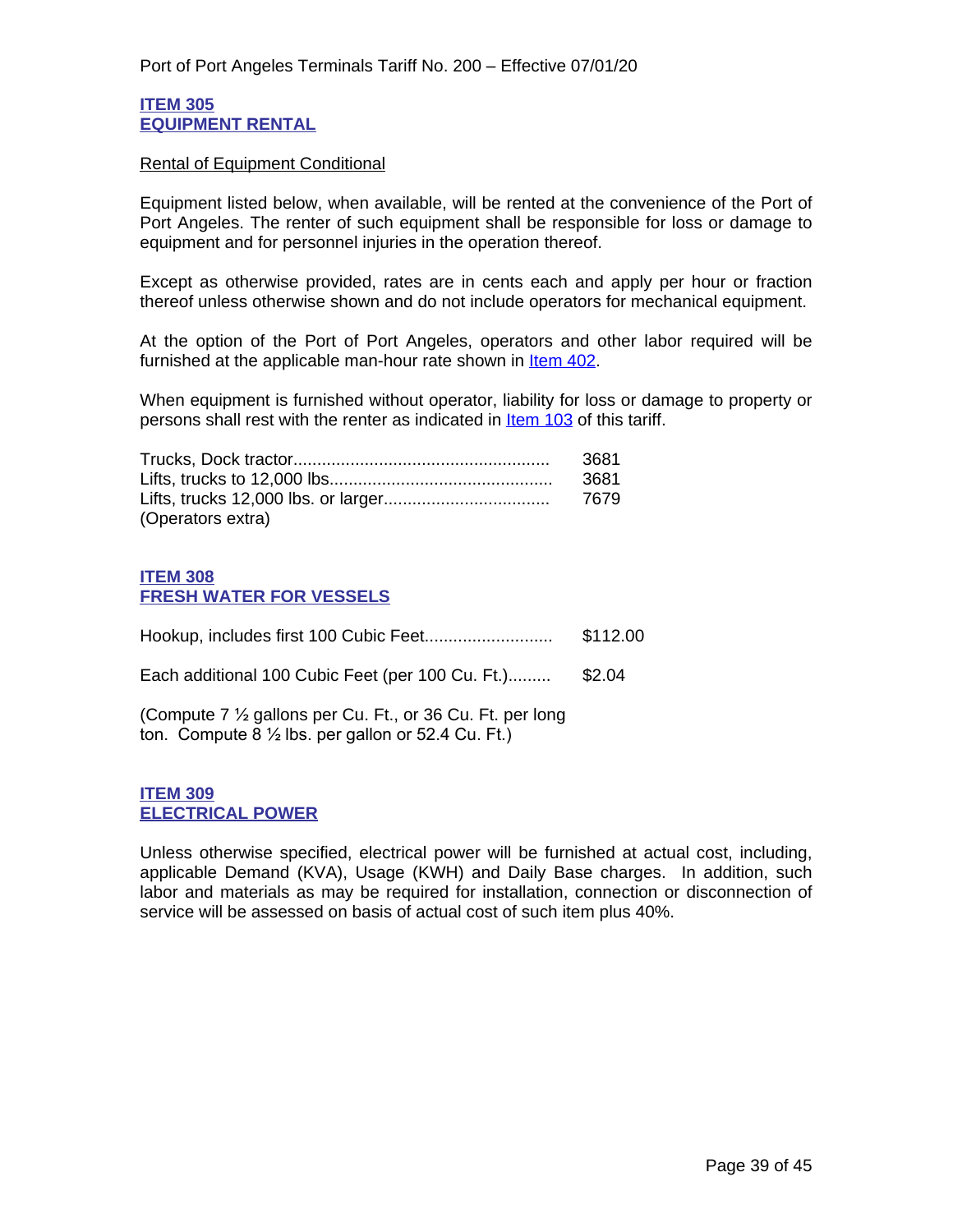#### <span id="page-39-1"></span>**ITEM 310 SEGREGATION CHARGES**

- <span id="page-39-0"></span>A. When no request is made for segregation by commodities, submarks, kinds, sizes, brands, grades, other identification or unit, delivery will be made only as one lot or in accordance with one general mark. Consignee, however, is not required to take delivery of an entire shipment in whole or part as one lot or by one general mark.
- B. Upon request, segregation by commodities, submarks, kinds, sizes, brands, grades, other identification or unit, will be made and delivery to consignee will be made in one lot or in part lots in accordance with written instruction.
- C. Charges, in addition to applicable terminal charges, for segregation as provided in paragraph (B) will be as follows:

When request for segregation is received before close of business of last business day before arrival of vessel – 35 cents per 100 lbs. on total weight of entire shipment.

When request for segregation before close of business day before vessel arrives -58 cents per 100 lbs. on total weight of entire shipment.

#### <span id="page-39-3"></span>**ITEM 311 STRAPPERS AND RECONDITIONERS**

<span id="page-39-2"></span>Strappers and reconditioners using terminal space must comply with the following rules and regulations:

- A. No strapping or reconditioning privileges will be granted without a written permit from the Port of Port Angeles.
- B. Permit for strapping and reconditioning goods is subject to summary revocation on written notice by the Port of Port Angeles.
- C. Electricity furnished for machines at rates shown in Item 309.
- D. Box shooks, cartons, labels, strapping, and other materials used solely for the reconditioning, labeling, or strapping of packaged goods stored on Port of Port Angeles property, shall not be assessed a space or storage charge but shall be assessed the regular terminal charges if and when such merchandise is handled by the Port of Port Angeles.
- E. All litter, dunnage, and refuse of all kinds must be cleaned up and disposed of by strappers or reconditioners at the end of each day and freight must be repiled as found, otherwise the work will be performed by the terminal operator and the cost of labor charged against the reconditioners.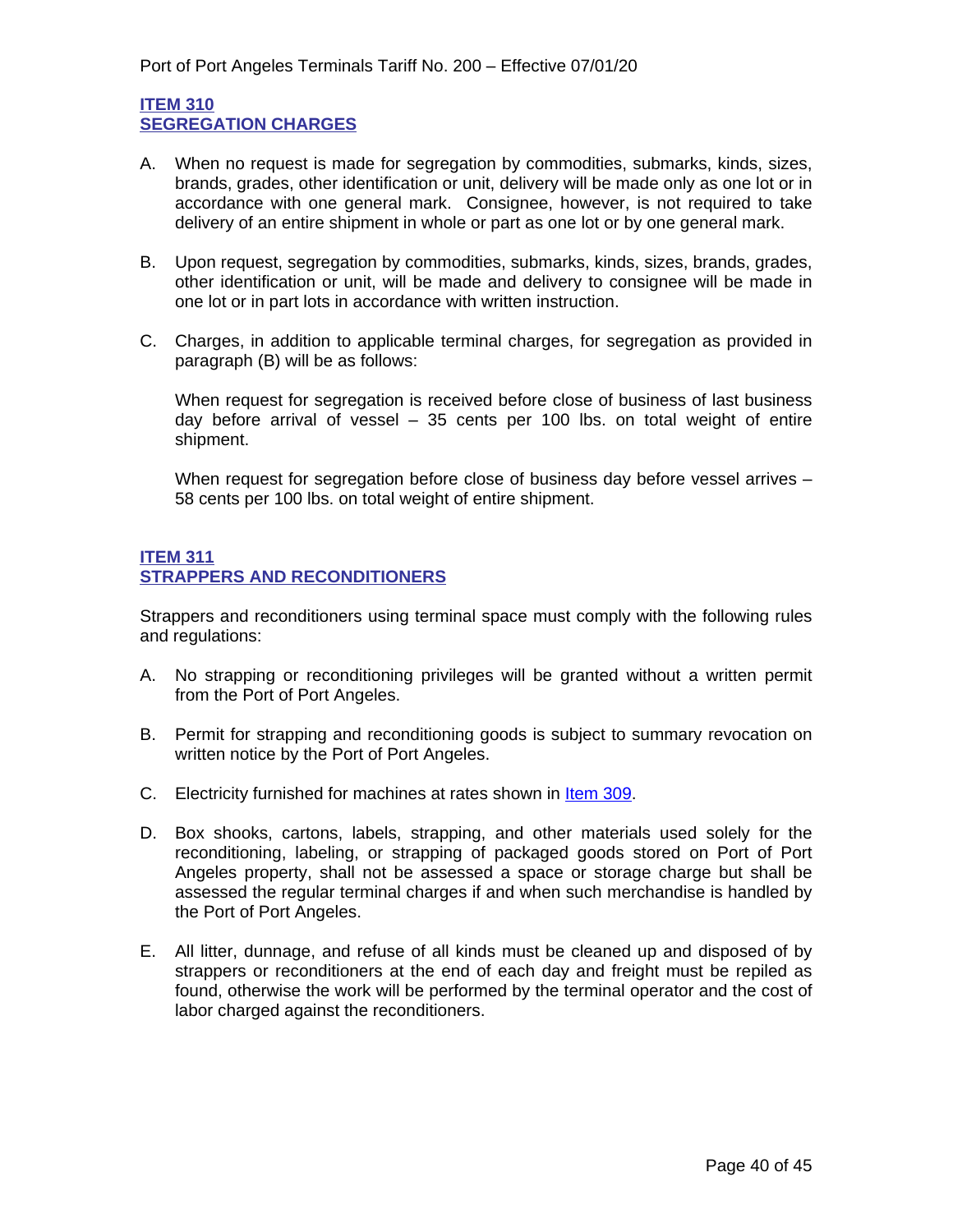#### <span id="page-40-1"></span>**ITEM 313 TELEPHONE SERVICE**

<span id="page-40-0"></span>Upon request the Port of Port Angeles will provide a temporary telephone. The party requesting the telephone will be held responsible for all long distance charges incurred during the time the telephone is connected.

#### <span id="page-40-3"></span>**ITEM 317 REPAIRS OF DAMAGES AND ALTERATIONS**

<span id="page-40-2"></span>The Port of Port Angeles will make repairs to its properties of damages caused by companies or persons using its facilities or make repairs or alterations to leased facilities at the request of lessee, subject to the following schedule:

Damage repairs or alterations:

| Up to \$500.00      | <b>Actual Cost Plus 15%</b> |
|---------------------|-----------------------------|
| \$501.00 to \$5,000 | <b>Actual Cost Plus 10%</b> |
| Exceeding \$5,000   | <b>Actual Cost Plus 5%</b>  |

Such repairs or alterations will be performed by the Port of Port Angeles, or its agents, except that when necessary repairs or desired alterations are extensive, private contractors may be employed subject to the provision that work performed by private contractors must be accomplished in a manner acceptable to the Port of Port Angeles. (Subject to ltem 100 herein.)

#### <span id="page-40-5"></span>**ITEM 320 PASSENGER TRAFFIC FEE**

<span id="page-40-4"></span>In addition to other tariff provisions, the terms and conditions of this item apply and charges are assessed to passenger vessels and cruise ships.

Port of call/Repositioning call – each vessel

| In transit per passenger fee:      | \$9.58 each |
|------------------------------------|-------------|
| Embarking and/or disembarking fee: | \$9.58 each |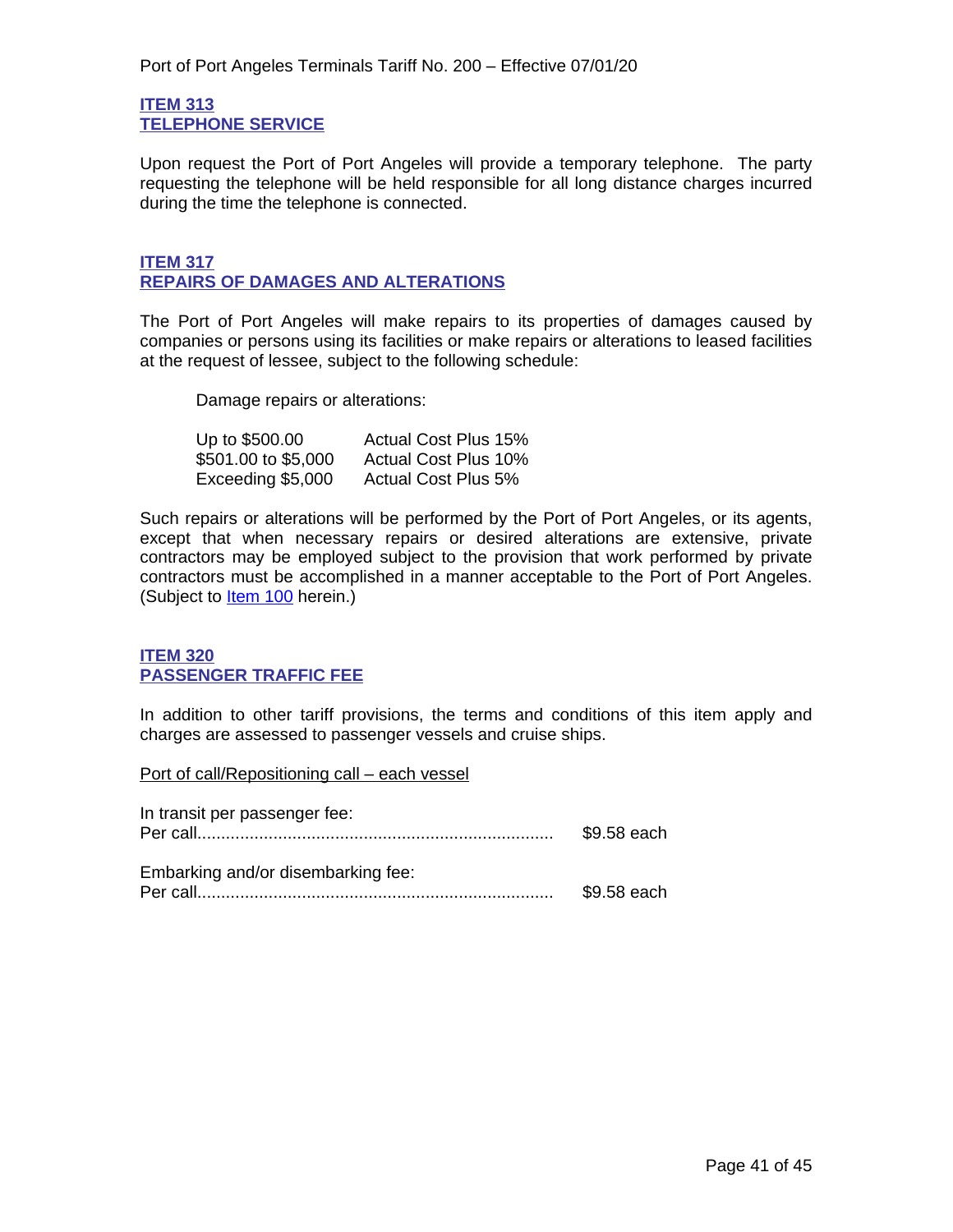#### <span id="page-41-1"></span>**ITEM 325 SECURITY FEE**

<span id="page-41-0"></span>In order to fulfill the responsibility for security, including but not limited to responsibilities mandated under Maritime Transportation Safety Act of 2002 and the US Coast Guard regulation 33CFR105, the Port of Port Angeles will assess against and collect from ocean going vessels subject to SOLAS and US Coast Guard regulation 33CFR104, their owners, or operators for the terminal working area a Port Security Fee. Such fee, in the amounts set forth in the tariff, shall be in addition to all other fees and charges due under the tariff.

SECURITY FEE:

\$267.00 per vessel, per 8 hour period or portion thereof.

At the Port's sole discretion, charges may be assessed to cargo and/or vessels for additional Security costs associated with an increase in MARSEC Level mandated by the US Department of Homeland Security.

**ITEM 326 FUEL FLOWAGE FEE**

**Vessels at berth taking on fuel or lube oil shall be assessed a Fuel Flowage Fee in the amount of \$.025 per gallon or a minimum charge of \$150.00 whichever is greater. The Fuel Flowage Fee applies for all fuels and lubes transferred via truck delivery.**

End of section, return to General Index.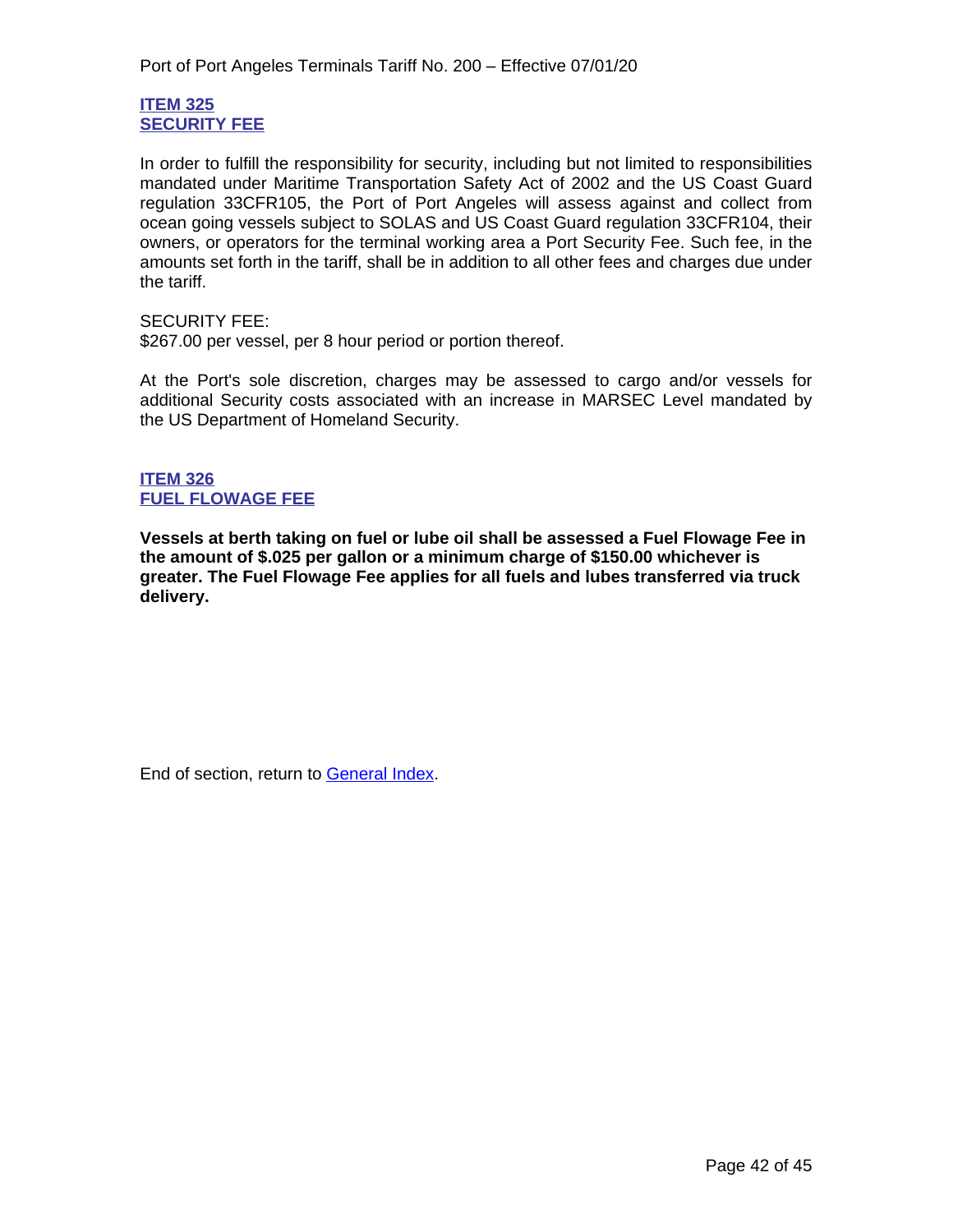#### <span id="page-42-0"></span>**SECTION FOUR – MAN-HOUR SCHEDULE, RULES AND RATES**

#### <span id="page-42-1"></span>**ITEM 401 MAN-HOUR RULES**

 $\pm$ 

#### <span id="page-42-2"></span>**(A) COMPUTATION OF WAGE DIFFERENTIALS**

To obtain an overtime wage differential or penalty wage differential use the Schedule of Man-Hour as shown in **[Item 402](#page-43-1)** by determining the difference between applicable columns.

#### <span id="page-42-3"></span>**(B) STANDBY OR WAITING TIME**

When labor is for a specified time and is on the job ready for work, or having started work is delayed for period exceeding 15 consecutive minutes at any time during that work, such delays being caused through no inability or fault of the terminals operators, standby or waiting time for men will be charged at actual wages paid labor, plus 65% against the party causing such delay.

#### <span id="page-42-4"></span>**(C) SERVICES REQUIRING LABOR FOR A MINIMUM NUMBER OF HOURS**

When terminal is required to furnish labor for a specific service, and such service is completed before the expiration of the minimum time allowed under the labor's working agreements and awards, the parties authorizing such work shall be assessed for the time of such labor which accrues after the specific service is completed and until the end of the minimum time allowed, at actual wages paid labor plus 65%.

#### **(D) WHEN MAN-HOUR RATES APPLY**

Unless otherwise provided, man-hour rates, plus charges for equipment rental (Item 305) will be charged for:

- 1. All services not specifically described in the tariff.
- 2. Services of loading, unloading, handling or transferring freight for which no specific commodity rates are provided and which cannot be performed at the rates named under NOS.
- 3. Services of loading, unloading, handling or transferring freight in packages or units of such unusual bulk, size, shape or weight as to preclude performing such services at rates named under individual items of the tariff.
- 4. Service of loading, unloading or handing freight for which specific commodity rates are named in the tariff but which because of unusual conditions of shipping or requirements of shippers not normally incidental to such services preclude the performance of such services at rates named.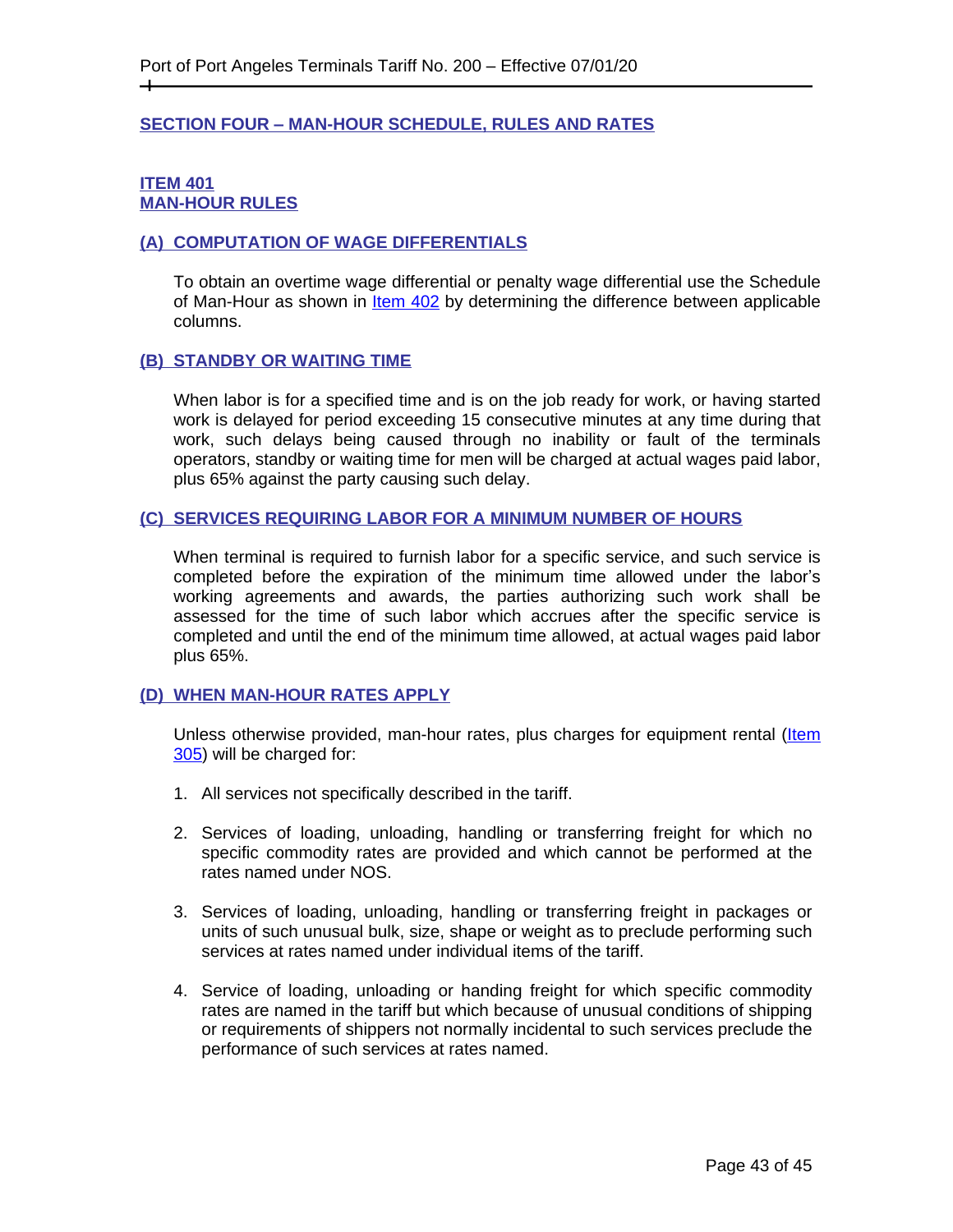Port of Port Angeles Terminals Tariff No. 200 – Effective 07/01/20

- 5. Services of extra sorting, special checking, inspection, or for any operation delayed on account thereof.
- 6. Services of cleaning or preparing care of loading.
- 7. Services of installing or moving special equipment at the request of or for the use or convenience of parties other than the terminal operator.
- 8. Recoupering or reconditioning freight.
- 9. Except as otherwise provided in individual items, labor and equipment to load or unload trucks will be furnished by the Port of Port Angeles at its option and upon request. Charges for such services will be made against the party or parties requesting the service.

#### <span id="page-43-0"></span>**(E) EXCEPT AS OTHERWISE PROVIDED**

Except as otherwise provided in individual items, charges for materials furnished in connection with said services will be assessed at actual cost, plus 10%.

#### <span id="page-43-1"></span>**ITEM 402 SCHEDULE OF MAN-HOUR RATES**

Note: When base scale of wage is a fraction of a cent over those shown, use the rate next highest to the fraction.

|             |         | 1st Shift |          | 2nd Shift |          | 3rd Shift |          |
|-------------|---------|-----------|----------|-----------|----------|-----------|----------|
|             | When    |           |          |           |          |           |          |
| Occupation  | Base    | $S.T.*$   | $O.T.**$ | $S.T.*$   | $O.T.**$ | $S.T.*$   | $0.7.*$  |
| Code        | Wage is | (1.0)     | (1.5)    | (1.3333)  | (1.5)    | (1.6)     | (1.8)    |
| 005         | \$44.84 | \$122.14  | \$156.30 | \$144.91  | \$156.30 | \$163.11  | \$176.78 |
| 029         | \$47.24 | \$125.79  | \$161.77 | \$149.79  | \$161.77 | \$168.97  | \$183.36 |
| 036         | \$47.24 | \$125.79  | \$161.77 | \$149.79  | \$161.77 | \$168.97  | \$183.36 |
| 092         | \$49.51 | \$129.25  | \$166.96 | \$154.39  | \$166.96 | \$174.51  | \$189.59 |
| 101 Checker | \$44.84 | \$122.14  | \$156.30 | \$144.91  | \$156.30 | \$163.11  | \$176.78 |
| 129Foreman  | \$63.30 | \$154.06  | \$202.26 | \$186.19  | \$202.26 | \$211.90  | \$231.18 |

\*S.T. = Straight Time Rate of Pay

\*\*O.T. = Overtime Rate of Pay

Rates named in this man-hour schedule are based on labor performed at straight time hours and overtime. If service are performed when payment of penalty overtime or third shift differential is necessary, the difference between straight time and wages paid labor, plus 40% will be assessed against the party or parties requesting the services.